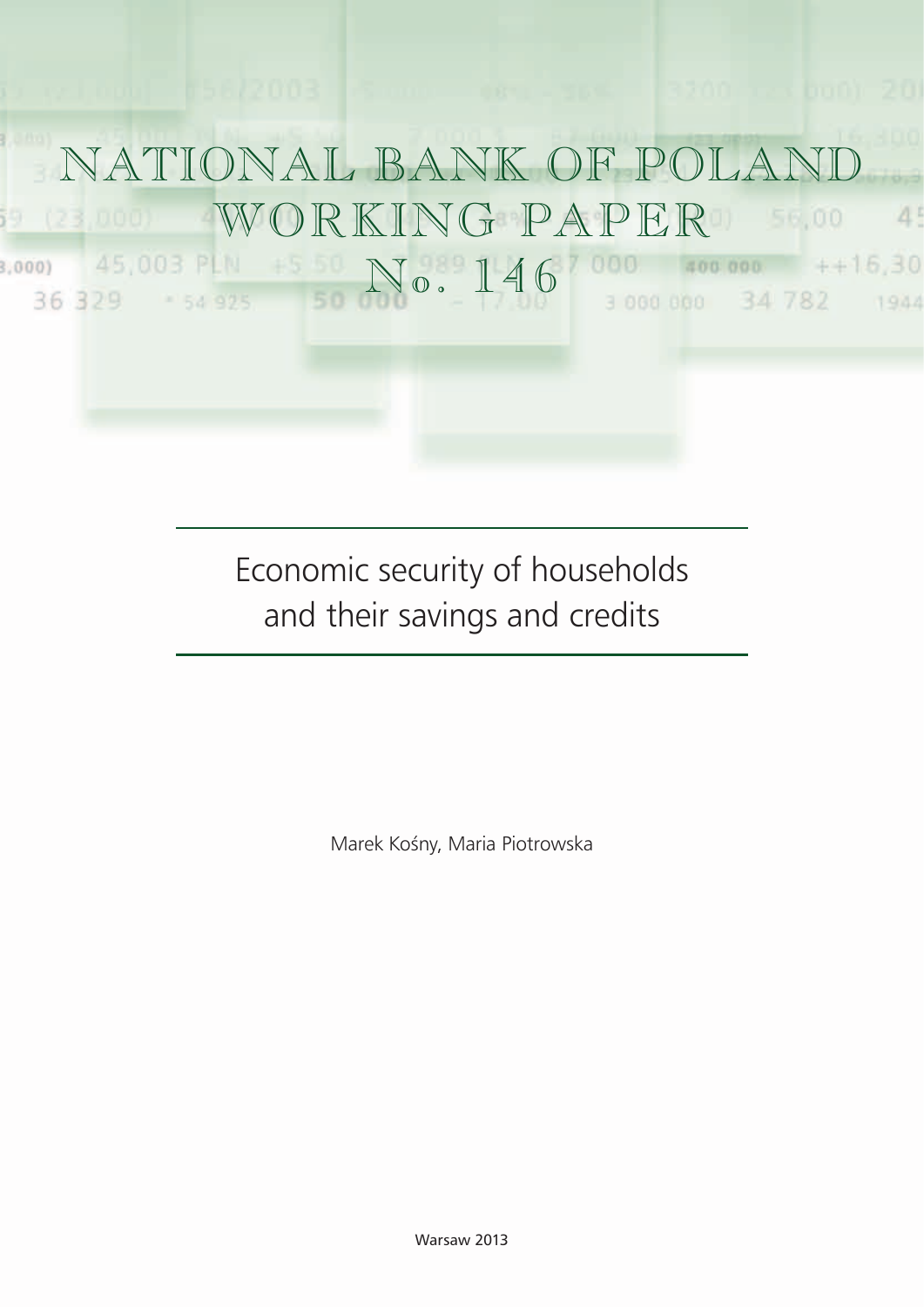Marek Kośny – Wroclaw University of Economics; marek.kosny $@$ ue.wroc.pl

Maria Piotrowska – Wroclaw University of Economics; maria.piotrowska@ue.wroc.pl

Acknowledgements

Authors would like to gratefully acknowledge the financial support from the National Bank of Poland. The opinions expressed in this article are those of the authors, and they do not reflect in any way those of the National Bank of Poland. We retain the responsibility for any remaining errors.

This research project was conducted under the NBP Economic Research Committee's open competition for research projects to be carried out by the NBP staff and economists from outside the NBP and was financed by the National Bank of Poland.

Design:

Oliwka s.c.

Layout and print:

NBP Printshop

Published by:

National Bank of Poland Education and Publishing Department 00-919 Warszawa, 11/21 Świętokrzyska Street phone: +48 22 653 23 35, fax +48 22 653 13 21

© Copyright by the National Bank of Poland, 2013 ISSN 2084–624X http://www.nbp.pl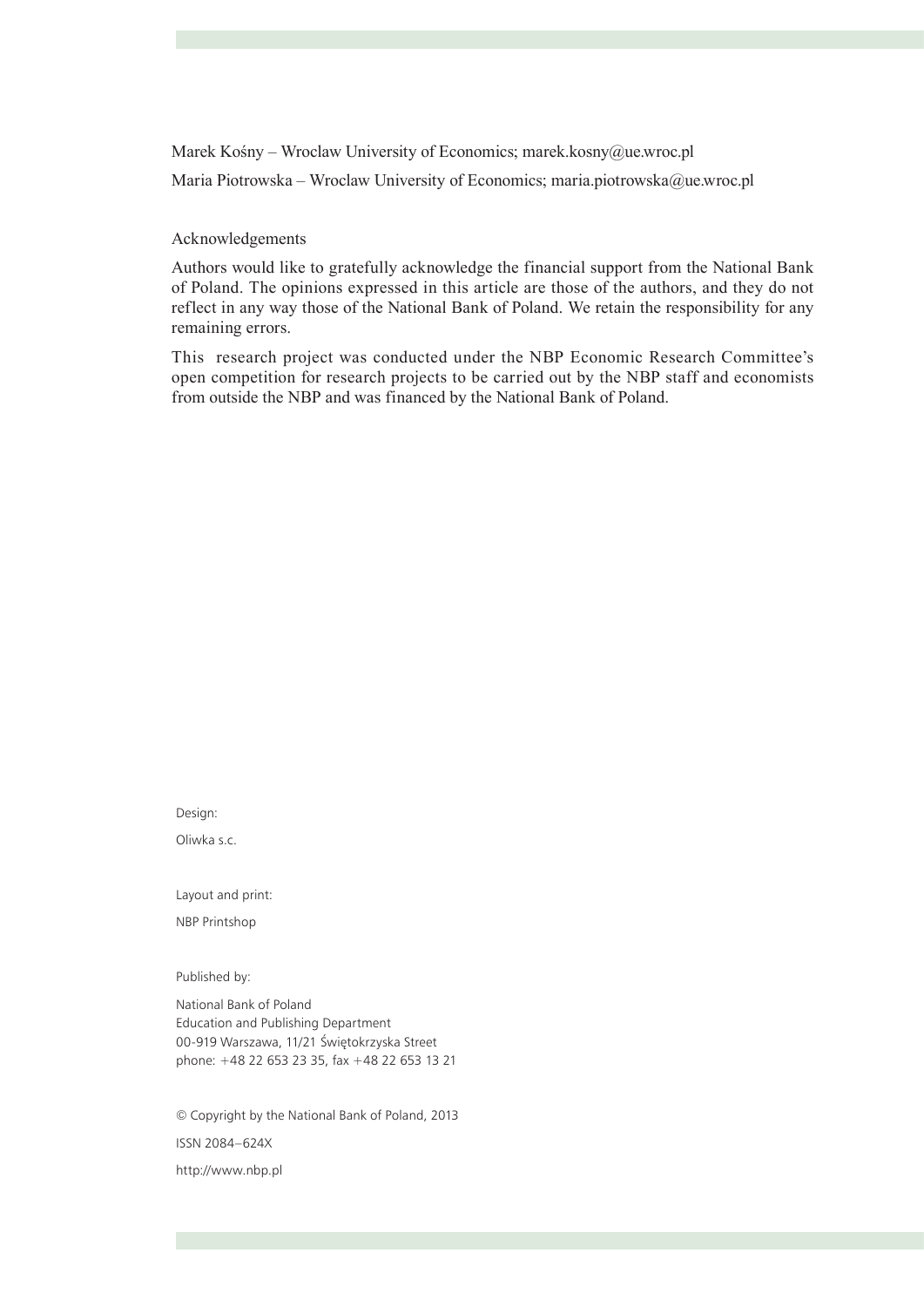# **Contents**

| 6. Impact of changes in parameters on estimates of economic insecurity 41     |  |
|-------------------------------------------------------------------------------|--|
|                                                                               |  |
|                                                                               |  |
|                                                                               |  |
| Appendix A. Detailed information on simulated changes in economic security 61 |  |
|                                                                               |  |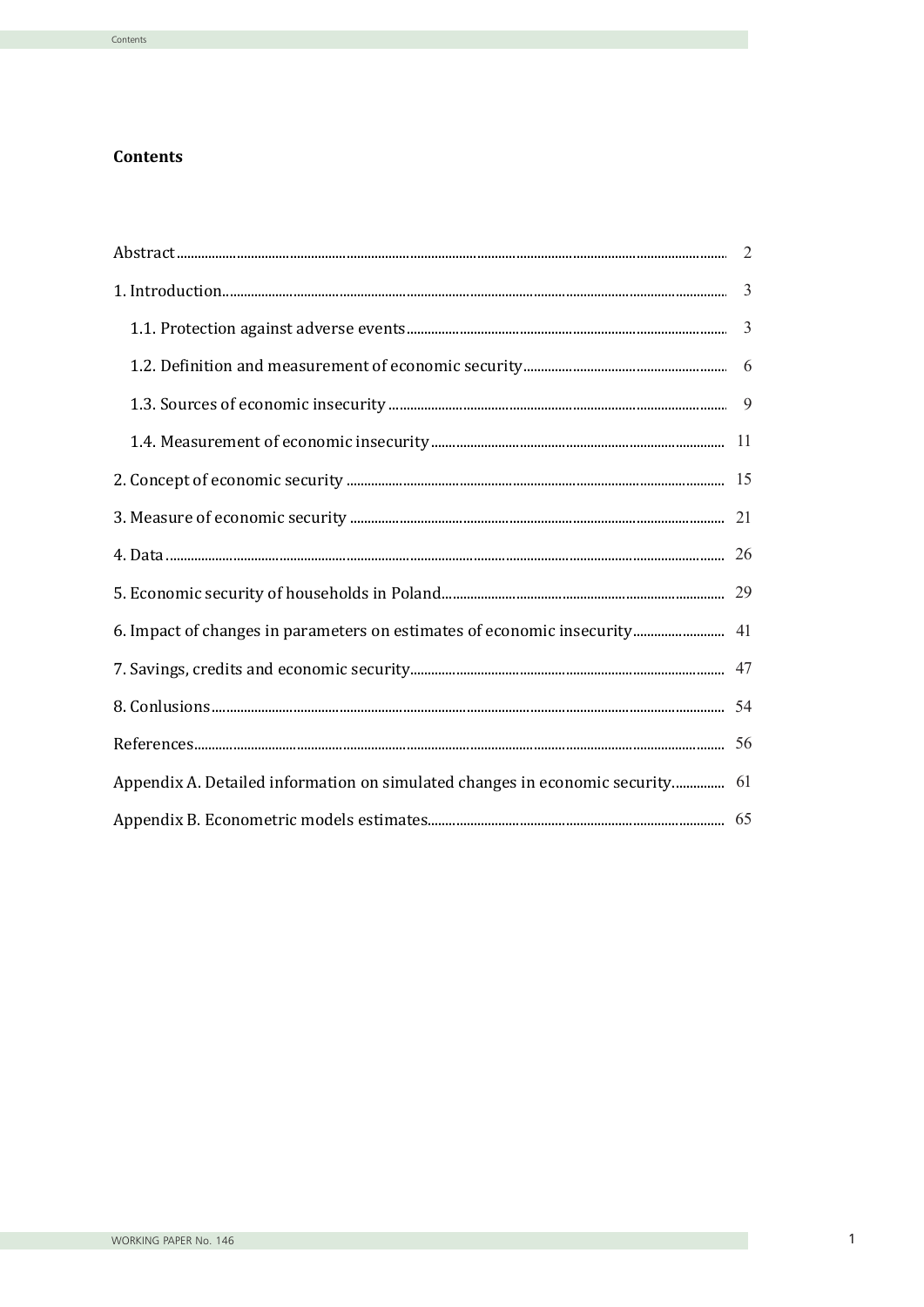## **Abstract**

Uncertainty associated with the future and the lack of full protection against the financial consequences of adverse events are the most important reasons of research on economic security of households. Literature distinguishes between two basic concepts: economic insecurity and economic security. Economic insecurity refers to the economic losses, whereas security is usually associated with certain conditions, the fulfillment of which is a guarantee of well-being of the individual.

The proposed interpretation of economic security combines both elements, including risk factors and risk protection. They are included in the scenarios of possible changes of the household's situation in the future. These scenarios cover all permissible combinations of future events – both positive and negative – allowing for an assessment of their financial implications.

Analyzes resented in the empirical part show that the main factor affecting the economic security of households, for which the work is the main source of income, is the stability of employment. Changes in the level of economic security to a large extent reflect the situation on the labor market. The impact of savings proved to be relatively small. It means that many households prefer current consumption, making economic security solely on job stability.

JEL Codes: D19, D31, I31, J28

Keywords: economic security, households, savings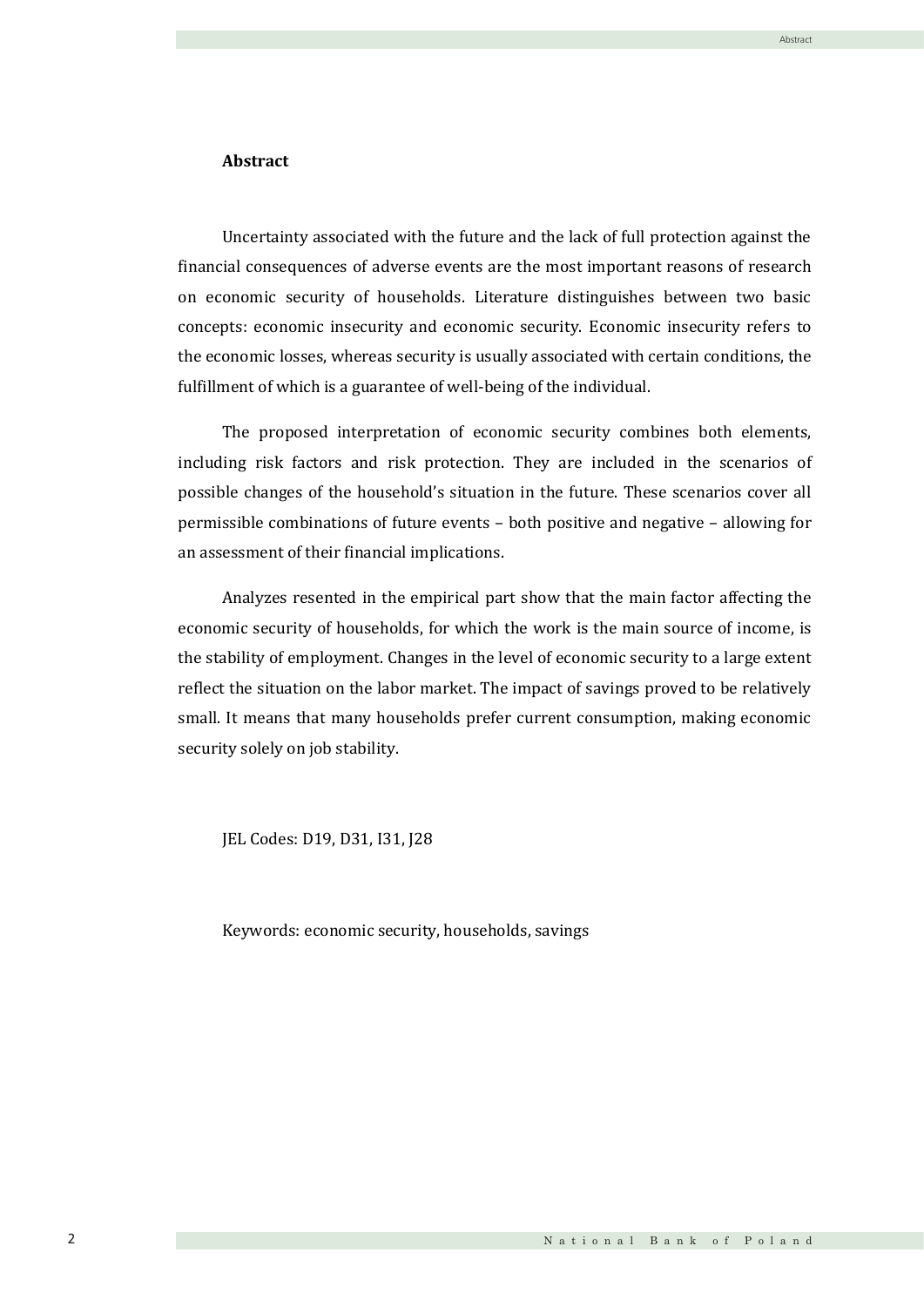#### **1. Introduction**

### **1.1. Protection against adverse events**

Uncertainty associated with the future and the lack of full protection against adverse situations has become prerequisites for the study of the economic security of households. Loss of job, diseases, widowhood or aging can cause a decrease in the standard of living. The severity of the impact of these factors depends on the availability of resources that can help the household to survive economically difficult period. A list of such resources is wide and their choice has a significant impact on many decisions of households, both in the short and long term. The list includes a range of assets from precautionary savings, other capital assets through human capital (education, health) and social capital (family ties, charities) to public and private insurance and social transfers (in cash and in kind).

Precautionary savings seem to be the primary financial support in a difficult economic situation. An important contribution to the theory of precautionary savings brought Leland (1968), Skinner (1988), Zeldes (1989), Caballero (1991), Deaton (1991) and Carroll (1992). There are two terms – precautionary saving and precautionary savings – which meaning is not the same. The first one, precautionary saving (i.e. saving for a "rainy day"), means additional savings, resulting from the lower consumption. It is therefore a response of the current behavior (current expenses) to the risk of adverse events. Generally speaking, incentive for precautionary saving is the uncertainty of the future. The second term – precautionary savings – denotes additional savings, held at a given moment, which are the result of precautionary saving in the past. Precautionary savings are therefore an additional wealth, the additional resource that is treated as a buffer that can compensate for a decrease in income in the case of adverse events. In this way they allow households to maintain a stable level of consumption.

The importance of precautionary motive for saving is normally analyzed in the context of the life-cycle hypothesis (Friedman 1957) and the permanent income hypothesis (Ando and Modigliani 1963, Bewley 1977). Using the intertemporal choice model, they show that consumption and savings depend not only on the current income, but also on the present value of future income. Precautionary saving is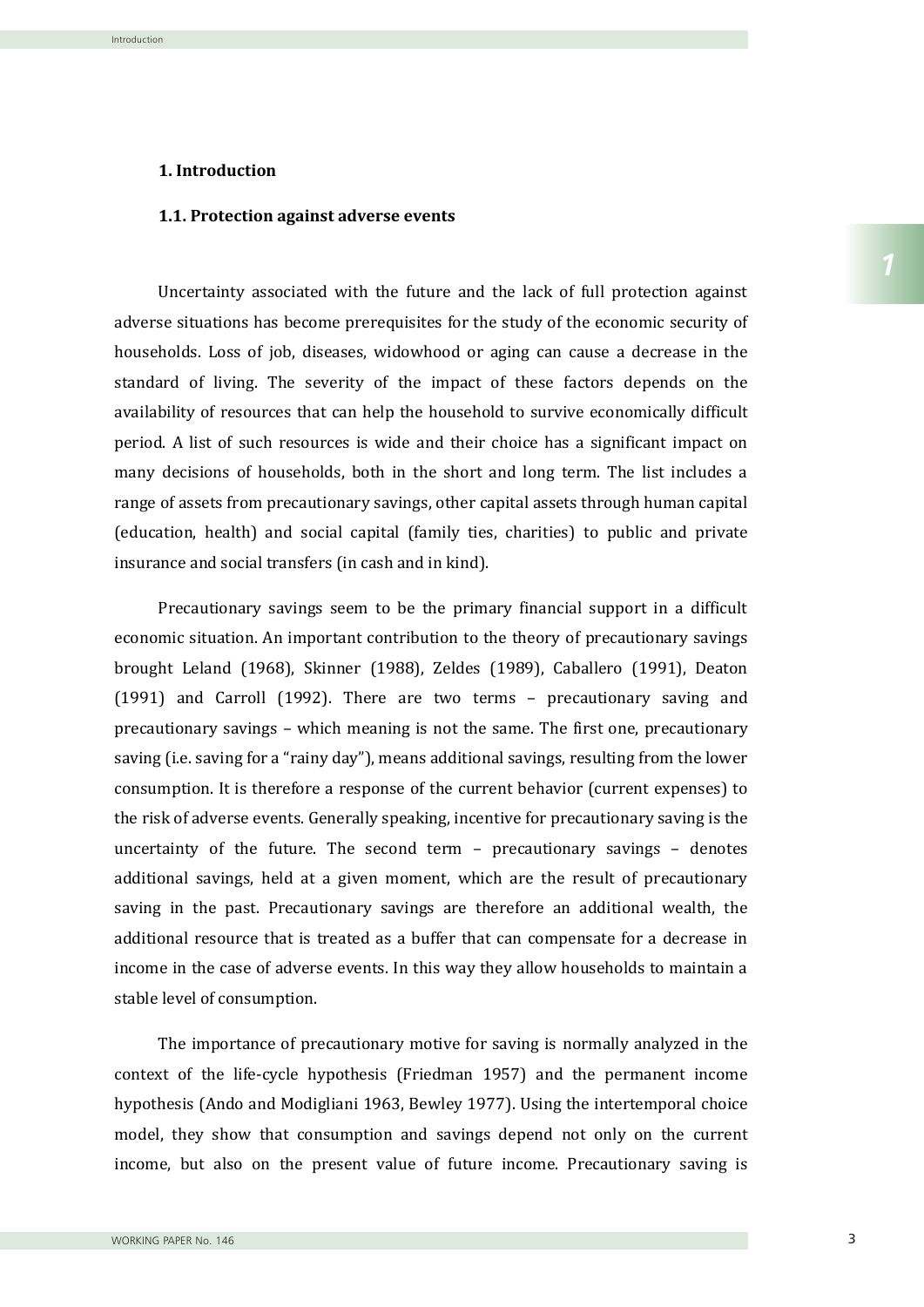included in this model as a result of consumer choice on the optimal deployment of existing resources between the present and the future. Initially, two-period Leland model (1968) had been used and then extended, multi-period version, proposed by Sibley (1975) and Miller (1976). According to both hypotheses, rational individual (or household as a whole) prevents fluctuations by increasing or decreasing precautionary saving (saving and dis-saving). Thanks to adjustment of saving to changes in current income, individuals can maintain a constant level of marginal utility of consumption.

Introduction

However, there are some factors affecting the intertemporal choice that induce consumers to behave contrary to the life-cycle model and permanent income hypothesis. These are: preference for increasing the standard of consumption, the need for the purchasing of status goods and lack of self-control, necessary for the implementation of long-term savings plans (behavioral models of wealth accumulation argue that saving requires active psychological and behavioral policies, to effectively reduce spending and increase savings – see, e.g., Browning and Lusardi 1996). These three factors result in reduction in precautionary saving in time.

Carroll and Samwick (1998) have shown the importance of precautionary saving using the buffer-stock models, developed by Deaton (1991), Carroll (1992), Carroll and Samwick (1997a). These models suggest that consumers define their optimal ratio of wealth to income, determined in such a way that if wealth is above the target, consumption will exceed the income and wealth will fall, but if wealth is below the target, the income will be higher than consumption, and wealth will increase. Carroll (1992), Carroll and Samwick (1997b) and Gourinchas and Parker (2002) confirmed this model using microeconomic data. Simulations based on the buffer-stock models suggest that a significant proportion of liquid assets of households whose head is less than 50 years, are the precautionary savings, aimed at protecting against the increased uncertainty. The results obtained by Carroll and Samwick (1998) are consistent with the parameterization of the life-cycle model, taking into account uncertainty of the future, which suggests that consumers below age of 50 save according to the bufferstock model and then adjust their decisions on savings to the traditional life-cycle model.

On the one hand, empirical research confirm the importance of precautionary saving, on the other show that it is important for certain people in certain situations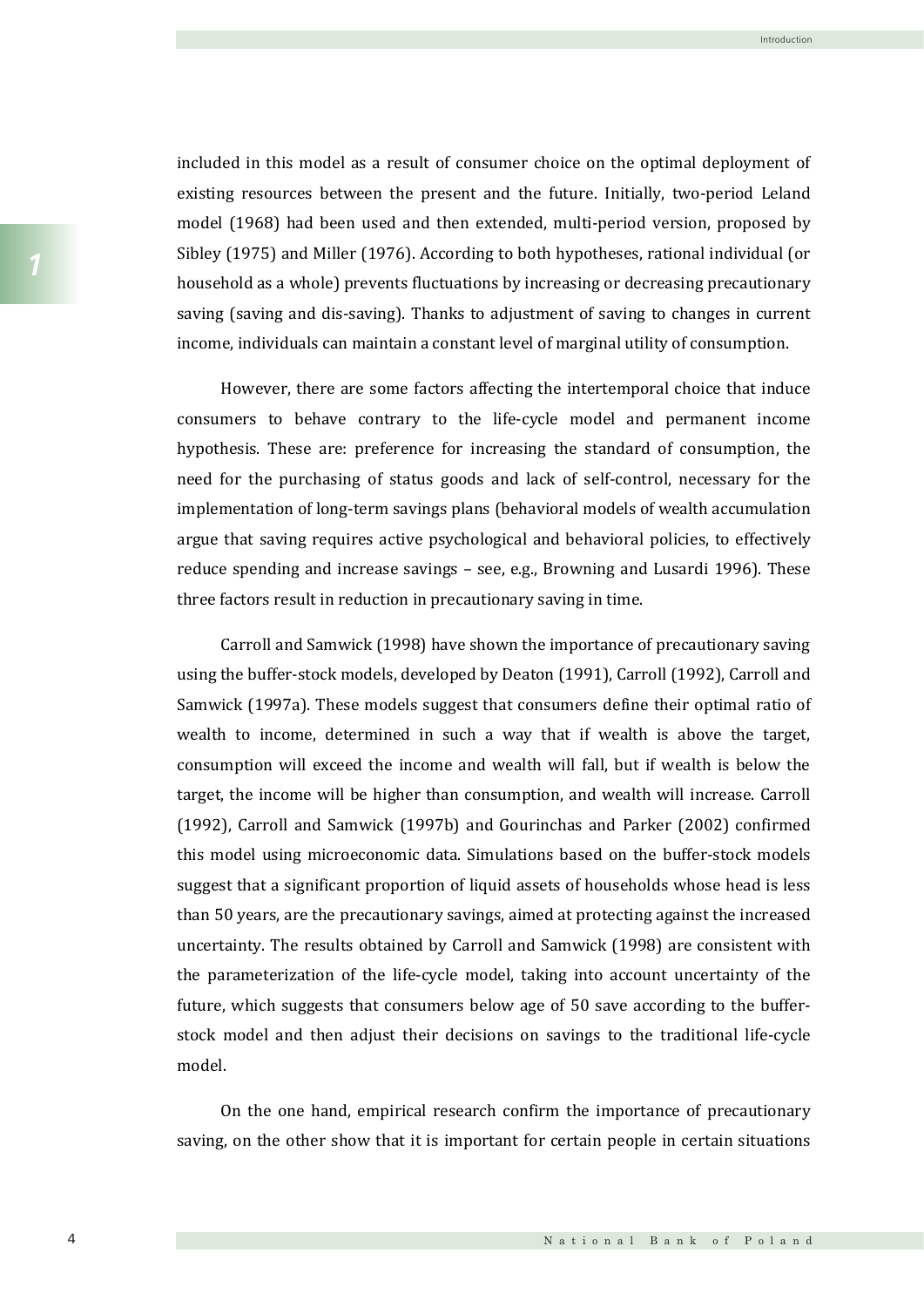(Browning and Lusardi 1996). Heterogeneity of the behavior of individuals with respect to consumption and savings makes it difficult to accurately quantify motives for precautionary saving. Assessment of the significance of these motives depends to a large extent on the methods used. Studies based on econometric methods were carried out by Carroll and Samwick (1997a), Engen and Gruber (2001), Gourinchas and Parker (2002), Cagetti (2003), Giavazzi and McMahon (2012). Surveys were used in the works of Kennickell and Lusardi (2005) and Kimball et al. (2005).

Literature offers much less empirical results obtained on the basis of macroeconomic data. Carroll et al. (2011) analyzed the impact of precautionary motive on the aggregate rate of saving in the United States. Wider research by Mody et al. (2012) assessed the importance of precautionary motive in explaining the increase in saving rates in 27 developed countries during the period 1980-2010. They believe that at least two fifths significant increases in household saving rates in the period 2007- 2009 was motivated by precautionary saving.

Summing up, the empirical results presented in the literature suggest a wide range of possible precautionary savings, from 20 to 60 percent of the total savings. While Guiso et al. (1992) argue that the precautionary saving explains only 20 per cent of the net value of household savings, Dardanoni (1991) suggests that more than 60 percent of the savings is aimed at protecting against the risk in future.

So large discrepancies in the assessment of the importance of precautionary motive justify search for determinants of precautionary saving (and consequently the optimal level of precautionary savings). These issues have been analyzed by a number of researchers, using data for different groups of countries (see, for example, Schmidt-Hebbel et al. 1992, Edwards 1996, Masson et al 1998, Loayza et al. 2000, Mody et al. 2012). They studied the relationship between saving rates and several determinants: uncertainty of labor income, wealth to income ratios, structure of the state budget, demographic characteristics, loan terms, economic growth and financial risk. Although the results indicated a strong influence of specific shocks in the country (group of countries), but the uncertainty of income from work was always significantly positively associated with higher savings of households, taking into account all the other determinants as control variables (Mody et al. 2012). This suggests that uncertainty of income from work is crucial for precautionary saving.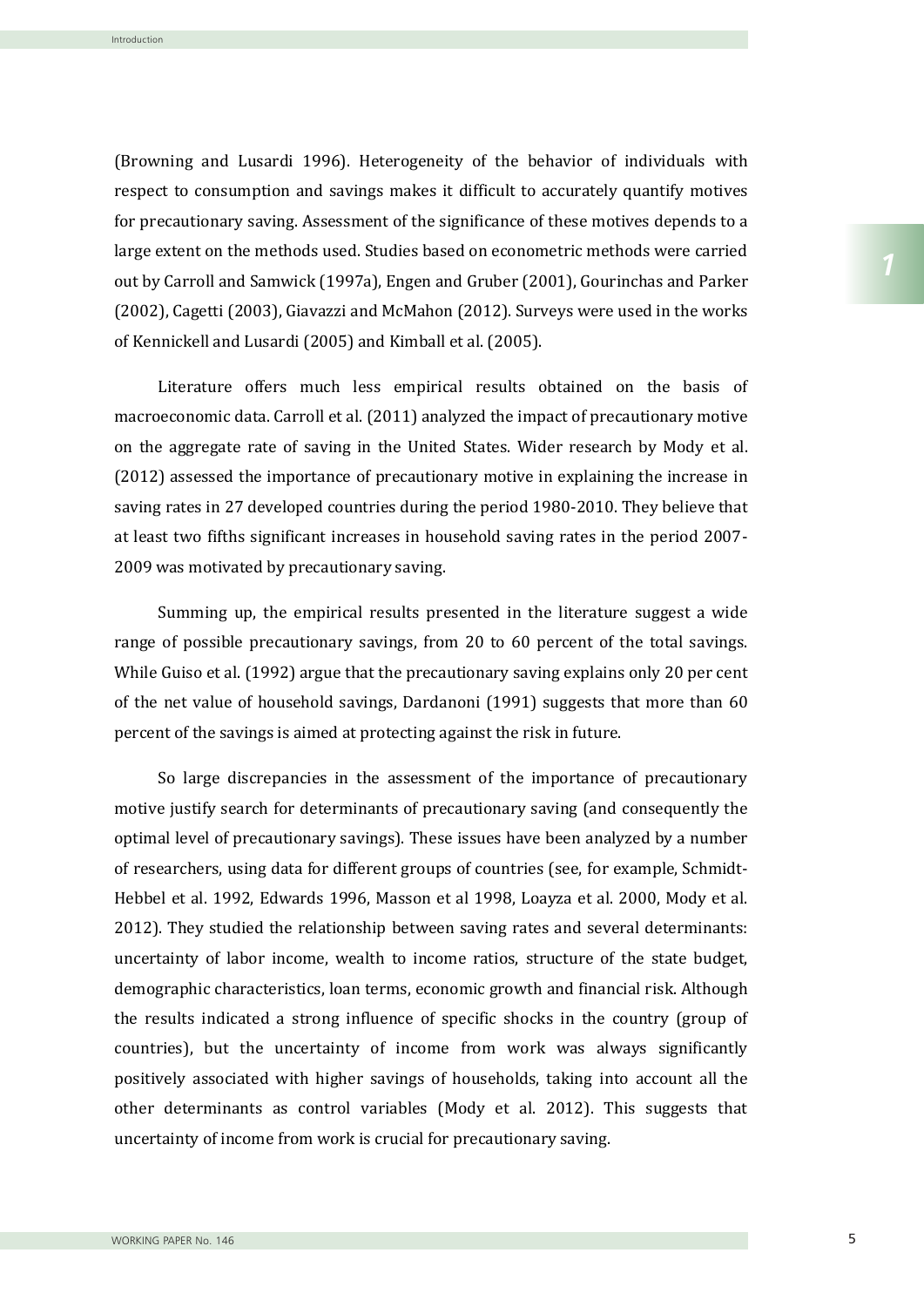The importance of precautionary saving may be reduced by alternative sources of economic security. They can affect society and the economy definitely positive. A well-functioning insurance market, which will reduce the need for precautionary savings, social capital, including family ties and charitable organizations could be given as examples. Controversial is, however, the impact of social assistance benefits. Social transfers stabilize the financial situation of households, but may discourage from selfprotecting.

Introduction

### **1.2. Definition and measurement of economic security**

The economic security in microeconomic dimension influences the welfare of individuals, individual identity and behavior in the labor market and in macroeconomic dimension is the primary goal of the state and consumes a significant portion of public expenditure.

Lack of economic security in terms of income, employment, place of residence can be a big threat to individual identity. Decisions related to work and assets, taken under the influence of anticipated higher economic risks, have an impact on planned purchases of durable goods, including mostly flats and houses. Economic insecurity, resulting from the risk of unemployment, may lead the individual to strategies that are individually and socially inefficient (for example, reduced motivation, avoiding the risk of mobility in the labor market, the reluctance to deepen professional skills because in the future could not be demand for this type of work).

Twenty-first century has brought a wider research related to economic security. Initially, the researchers focused on economic risk. Hacker, in his well-known book "The great risk shift. The New Economic insecurity and the decline of the American Dream" (2006) stressed that for Americans income inequality has become less of a problem, and on the first plan came the fear for the future life of their families. The reason for this fear has become a very significant increase in the volatility of family income and the increase in risk associated with a decrease in the value of assets. The works of Hacker (2006, 2007) initiated a wave of empirical research on the trends of changes in income. Consequently, researchers began to shift attention from the risk in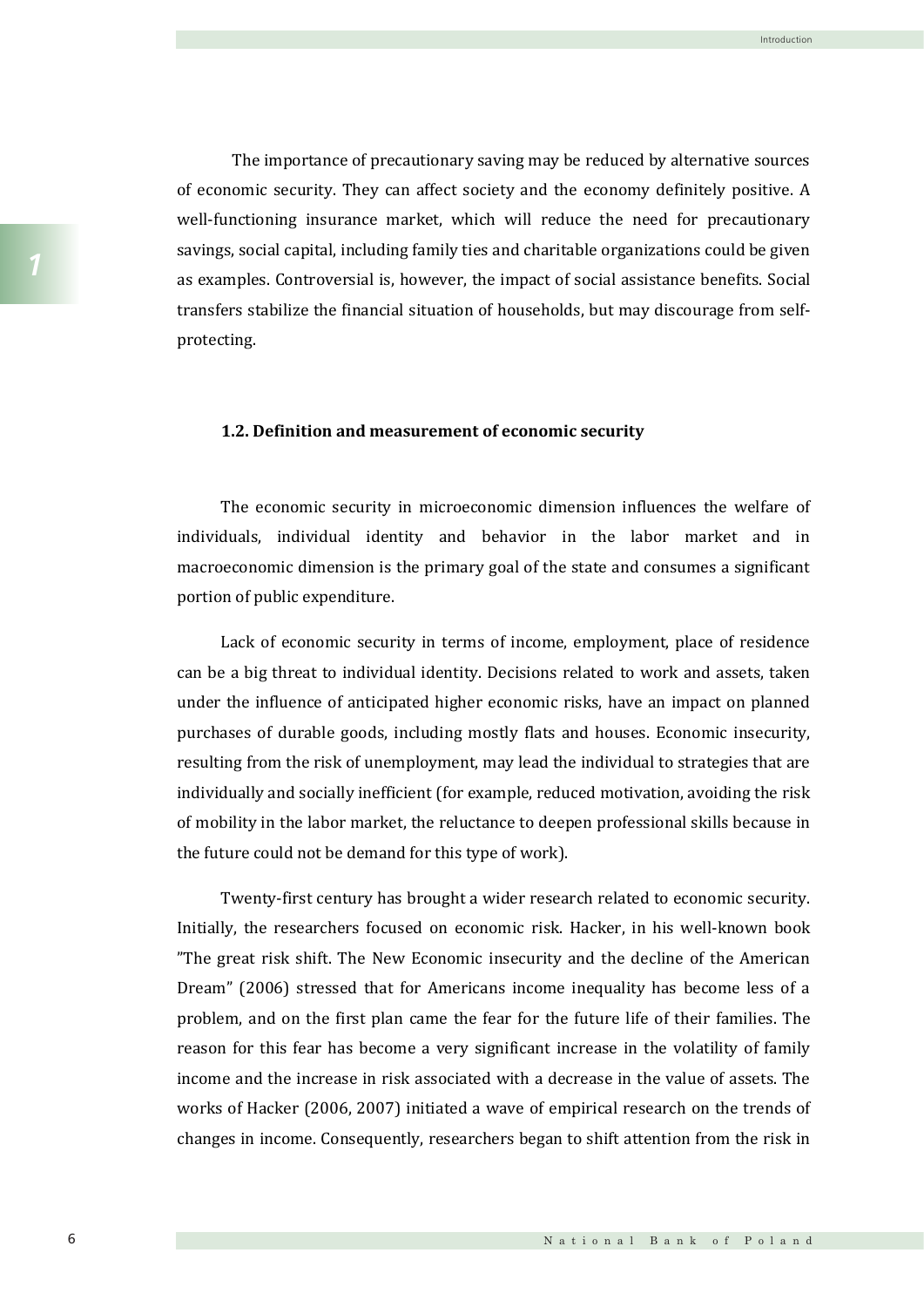the direction of economic insecurity, associated not only with the instability of income, but also instability of the labor market, instability of access to health insurance, instability of values of the properties, the uncertainty of pensions and so on. It resulted in several approaches to definition of economic (in)security and identification of its main sources.

The literature distinguishes between two terms: economic insecurity and economic security. Economic insecurity refers to the risk of economic loss, and economic security is usually associated with certain conditions, the fulfillment of which is a guarantee of well-being of the individual.

The researchers dealing with **economic insecurity** focus on the current occurrence of economic losses (for example, Hacker 2007) or anxiety and fear associated with the emergence of such losses in the future (for example, Osberg 1998). Osberg (1998, p. 17) defines economic insecurity as anxiety (fear) due to the inability to obtain protection against subjectively significant potential economic losses. This definition (see Osberg 1998, pp. 17-18) is consistent with the term "insecure", but consists of four elements that are difficult to explain on the basis of economics: 1) emotional state (anxiety, fear) due to predicted future threats, 2) qualitative distinction between the states "safe" and "unsafe", 3) subjective assessment of the probability of the loss and its cost, and 4) the presence of restrictions on the options available for individuals to avoid risk.

Concerns about the future are also emphasized in the definition of economic insecurity, in which it is understood as the individual perception of the economic misfortune (Dominitz and Manski 1997, Scheve and Slaughter 2004, Anderson and Gascon 2007). Economic misfortune is identified with the inability to purchase goods and services (by individuals or their families) and directly depends on income.

Hacker (2006, 2007) focuses on the current economic losses and links economic insecurity to the existence of three major risks that may affect the well-being of individuals:

- A large loss of income.
- A significant increase in health care costs that are not covered by health insurance.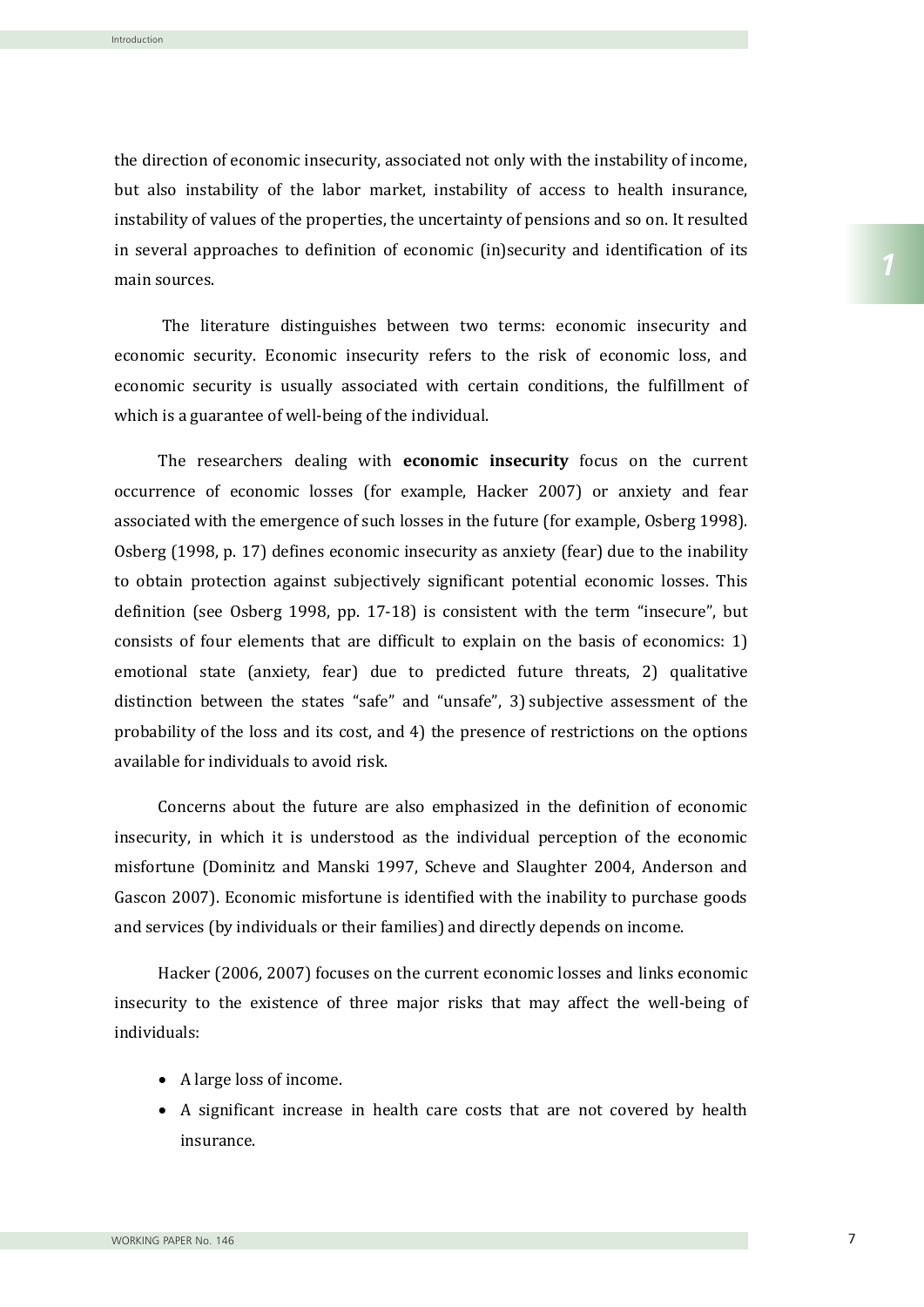Lack of sufficient financial assets, which could reduce the risk due to the above mentioned two risks.

**Economic security** is usually determined by the conditions required for sense of security.

Beeferman (2002, p. 1) proposes a practical definition of what it means that people have a sense of economic security. They need assurance that in the short term they will be able to meet basic needs and in the long run – that they gain a well-paid job, will be able to improve the qualifications and will have sufficient financial resources to buy a flat or a house, start a business, start a new career and that these resources will allow them to survive the changes and crises in their lives and ensure a high quality of life when retired.

The report, "By a Thread: The New Experience of America's Middle Class" (2007) prepared jointly by the Demos: A Network for Ideas and Action, and The Institute on Assets and Social Policy at Brandeis University, an index of security of the middle class was based on responses to the question: what should have the middle class to feel safe in an economic sense? The answer is as follows:

- Financial assets sufficient to:
	- o meet the basic needs in the case of job loss or serious illness,
	- o provide a comfortable life in retirement and
	- o help children to achieve economic security in future.
- Education needed to find a good job in a highly competitive market.
- Income, which ensure a high standard of housing and living
- Wide range, high quality health care for all members of the family.

International Labour Organization (www.ilo.org) in the ILO Socio-Economic Security Programme has adopted the definition of "economic security", which indicates a number of conditions, fulfillment of which can be identified with a sense of security. Economic security in this definition consists of two parts: the basic social security and work-related safety. Basic social security is defined as access to basic services in the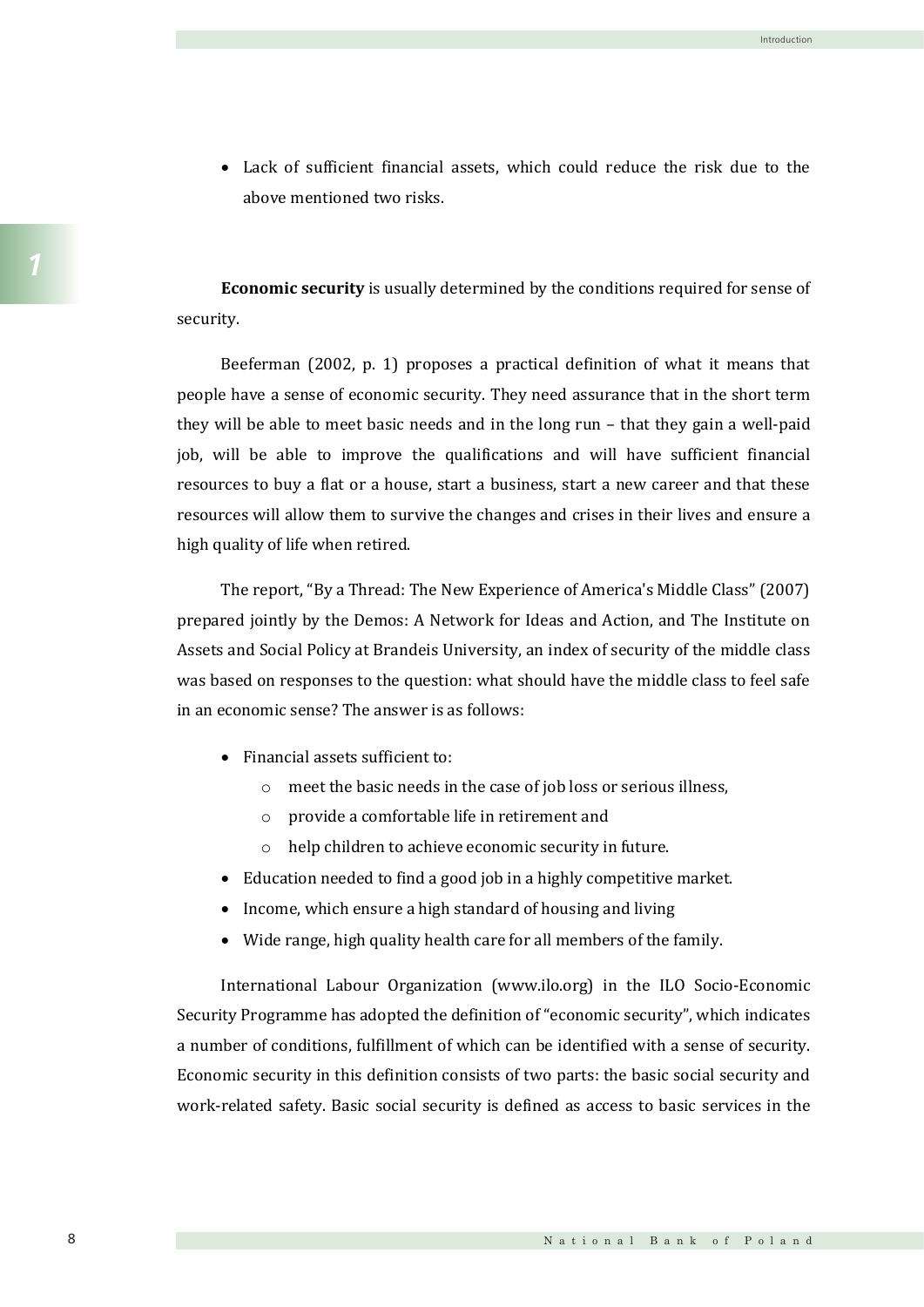field of health, education, housing, information and social protection. Work-related safety consists of seven elements:

- Income security refers to the current, perceived and expected income, both earned and received in the form of social benefits. Considered is the level of income (absolute and in relation to needs), income insurance, expectations regarding the current and future income – during the period of employment, after retirement and during disease.
- Representation security refers to the rights of individuals as well as to the existence of competent and independent trade unions.
- Labor market security occurs when the market generates opportunities of employment, giving adequate salary for the job.
- Employment security protection against loss of income-giving work (protection against sudden dismissal, unjustified dismissal, etc.).
- $\bullet$  Job security refers to the ability to perform tasks compatible with the interests of workers, training opportunities, career development.
- Work security obeying the safety rules and protecting from excessive stress.
- Reproduction-of-skills security access to training opportunities, guaranteed leave.

## **1.3. Sources of economic insecurity**

Identification of sources of economic insecurity depends on the horizon of analysis. In the short term economic insecurity is generated by the risk of significant economic losses due to illness, job loss, family breakdown or retirement. All of these risks are to a lesser or greater extent insured by the social insurance programs. In the long term there are additional risks of economic loss arising from:

• Structural changes in the whole economy and in particular areas, for example changes in the structure of industries due to the introduction of modern technology.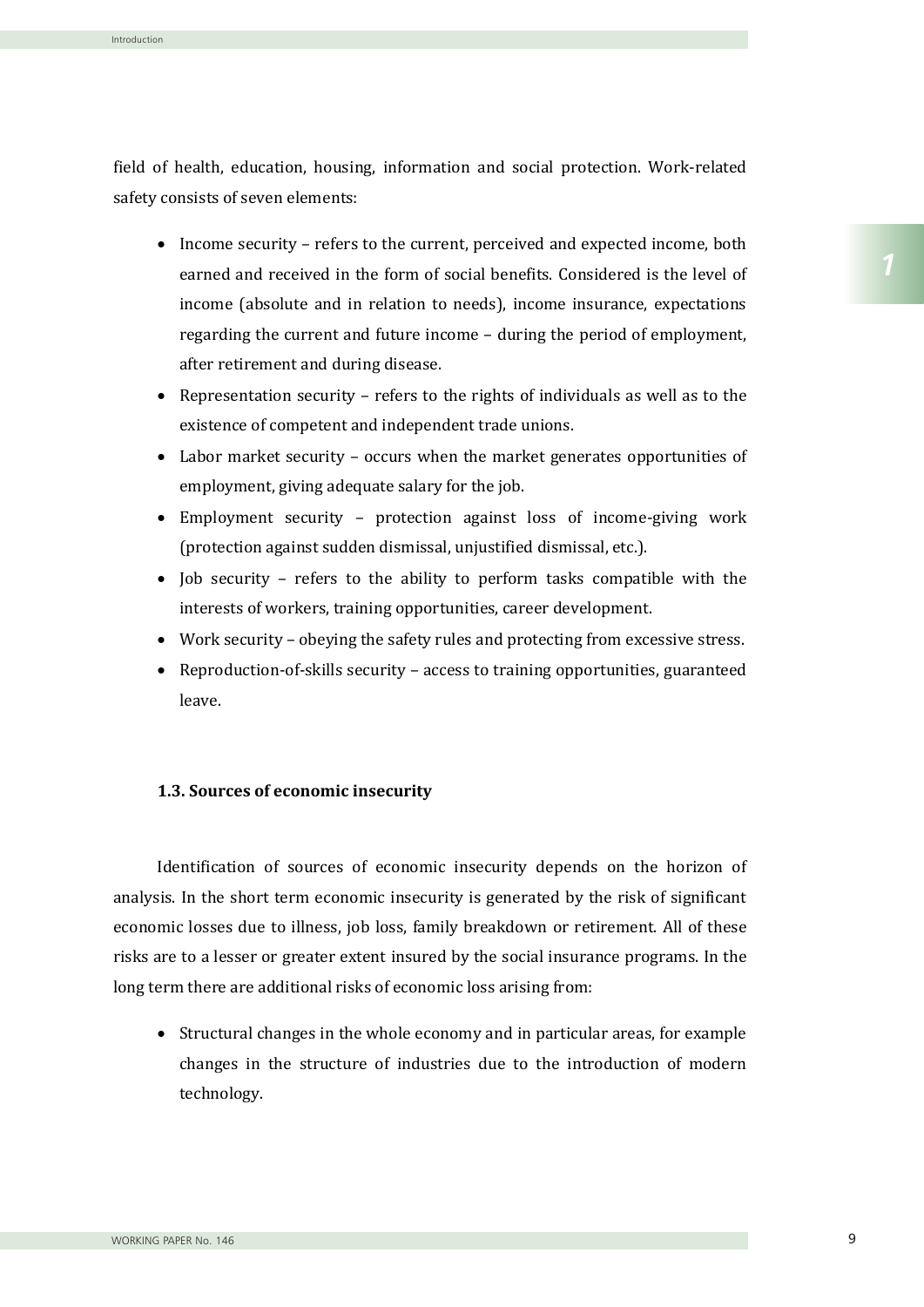- Changes in institutions, which can affect functioning of capital, insurance and real estate markets, political system and economic or social decisions of the government.
- $\bullet$  State of public finance high deficit of public finance and public debt pose a threat to social benefits and pensions.

Analyzing risk factors for economic losses in the short term, lack of health insurance is considered one of major risks. Economic risks associated with the disease is partly the risk of loss of income, and partly the risk of large private spending on medical treatment (even in case of universal health insurance system).

Danger of losing a job is a central element of the concept of economic insecurity. Anderson and Gascon (2007, p. 3) point out that the economic insecurity is generated mainly by volatility in wages and employment, due to variability in the structure of the labor market. Employees with narrow specialties, who worked in specific companies or industries, may experience a significant loss of wage if the company is reorganized.

Lack of economic security can be caused by family breakdown as a result of the death of a spouse or divorce and, consequently, loss of income, or even part of the assets. Single parents are particularly vulnerable to economic insecurity because it increases the risk of serious financial problems in a case of job loss or illness.

Whether people are poor or not after retirement depends on their accumulated assets (inherited wealth, income of a spouse, their own savings, riskiness of investment strategies) and the amount of the pension (its height is affected both by the design of the pension system and by the individual decisions, made during the economic activity).

Summing up, in the short term protection against adverse situations are: a stable income from work or other sources (equity, real estate), insurance (private and social), liquid resources, including precautionary savings, human capital, social capital and common equity. In the long term, economic security can result also from ownership of less liquid assets (houses, flats, durable goods), but the most important components of economic security are the stability of geo-political situation and favorable demographic trends.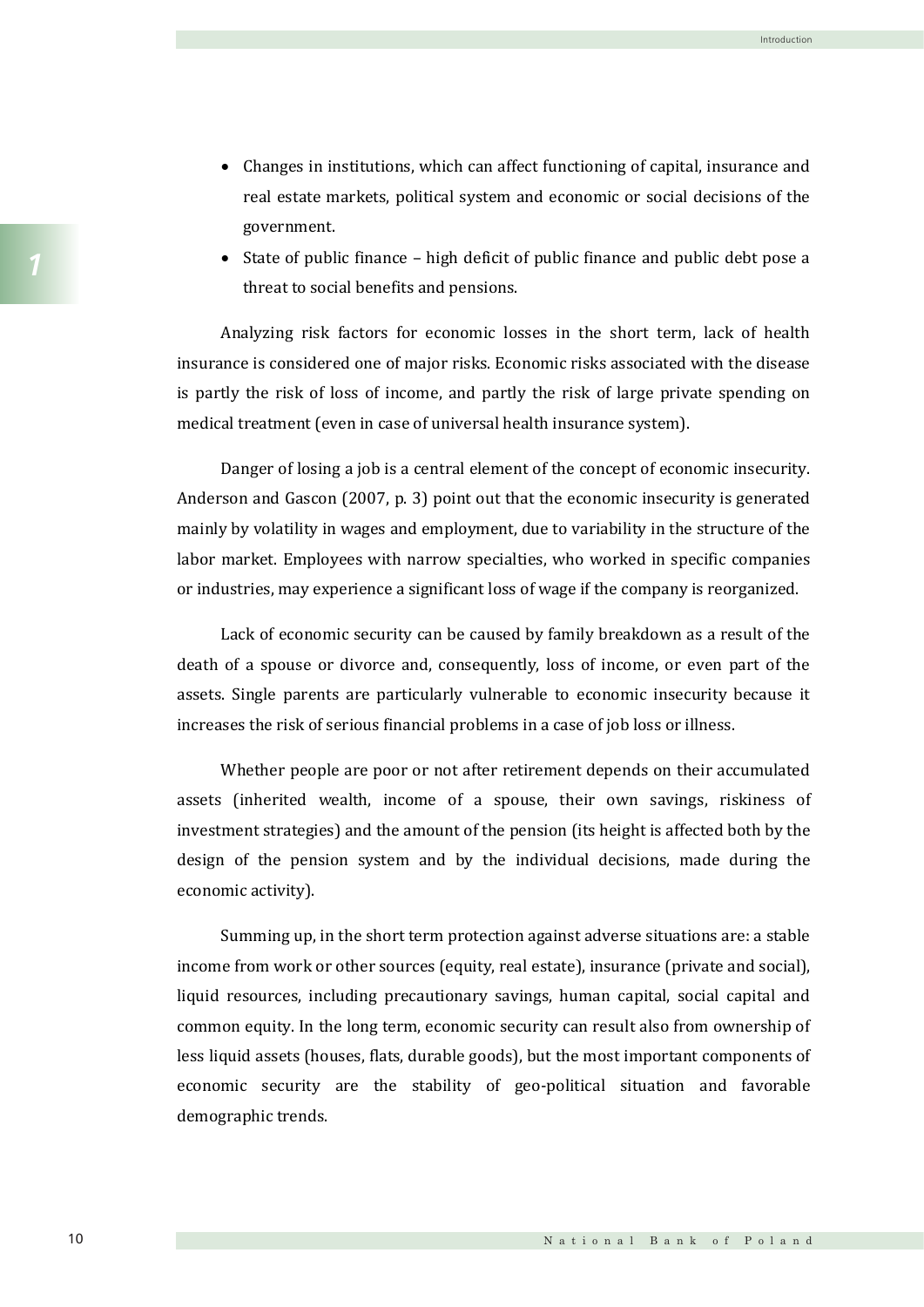## **1.4. Measurement of economic insecurity**

Number of measures of economic security have been proposed in the literature. They can be grouped according to their type:

- Two proposals, based on the definition of economic insecurity resulting from anxiety about the future economic losses caused by adverse situations and fear of the lack of adequate protection against such events:
	- $\circ$  the economic security index proposed by Osberg (1998), Sharpe and Osberg (2009),
	- o a measure of the economic insecurity developed by Bossert and D'Ambrosio (2009).
- One proposal referring to the economic insecurity resulting from the fear of current economic losses:
	- o the economic security index constructed by Hacker, Economic Security Index (ESI) (2006, 2007).
- Several measures of economic security, specifying conditions required for security of households (or individuals) from adverse events. These measures typically include assets, such as economic, human, social and even common capital:
	- o The Middle Class Security Index, developed by Demos and the Institute on Assets and Social Policy at Brandeis University (2007),
	- $\circ$  number of indicators describing the ability to protect against adverse events, for example measures proposed by Beeferman (2002), Morrone et al. (2011), indicators suggested by the International Labour Organization (www.ilo.org).

Researchers agree on the list of the most important events that can generate economic losses – both current and in the future. These are: unemployment, sickness, old age, widowhood (divorce). Only Bossert and D'Ambrosio (2009) do not identify specific threats. Instead, they focus on what properties a measure of economic security should meet (axiomatic approach). However, they do not provide any empirical results.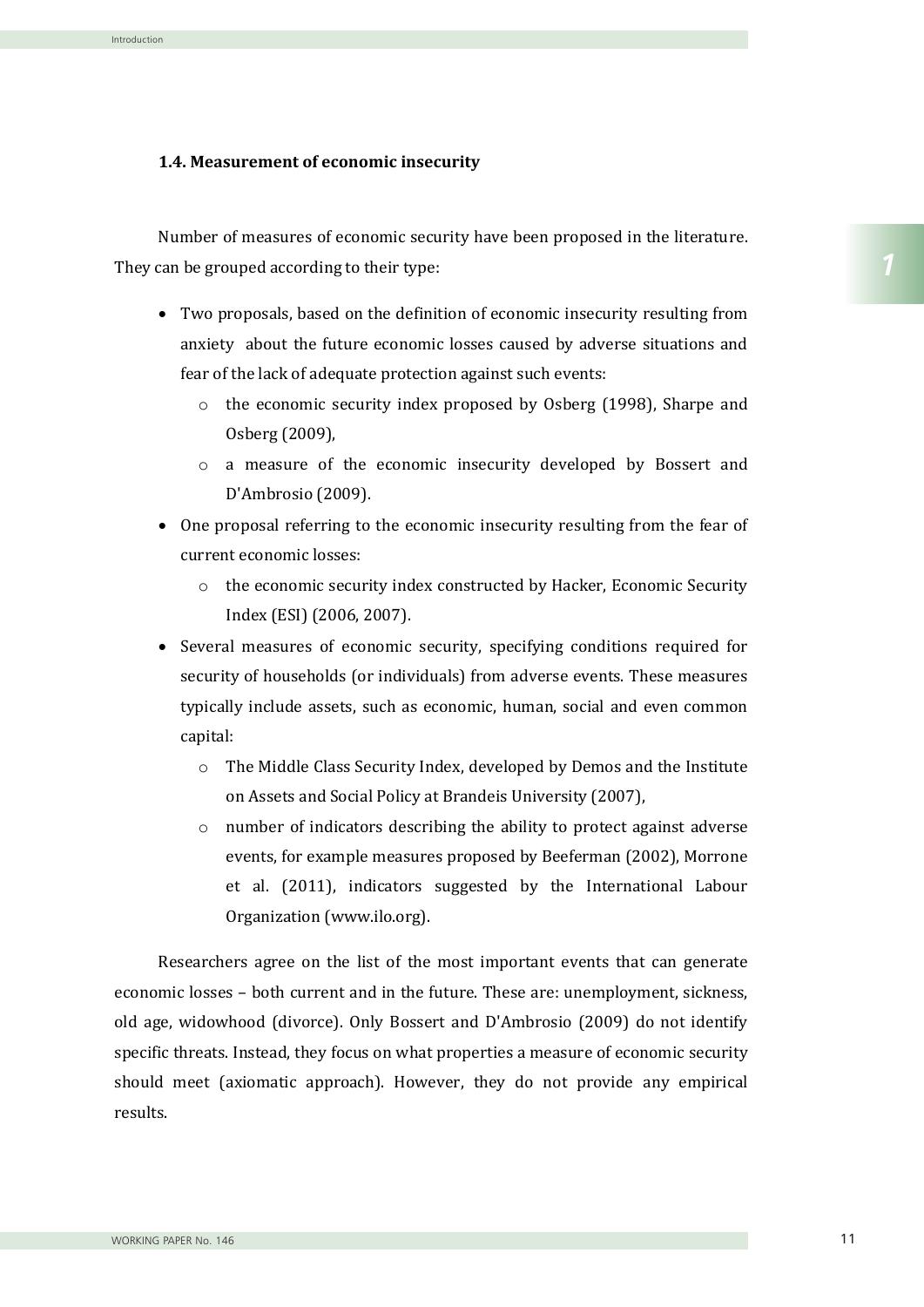Consensus on the identification of key risks does not imply single method of assessment. It is possible to adopt an objective (Osberg 1998, Sharpe and Osberg 2009) or subjective approach (for example, Dominitz and Manski 1997, Anderson and Gascon 2007), and to use macroeconomic (aggregated at the level of the whole population or groups of households) or microeconomic data (at the household or individual level).

Osberg (1998), who defines economic insecurity in the category of anxiety about the future, proposes usage of aggregate data. Starting with simple indicators as a measure of aggregate risk of health care costs (as a share of private spending on health care, after deduction of re-financing got from health insurance) in total personal income after taxes, to the more complicated, that are based on the probability of a adverse events. An example of this type of index is a measure of economic insecurity of incomplete families, equal to the product of percentage of married women with children in the number of adults in the population, the probability of divorce, the poverty rate among single parent families and the average depth of poverty among lone parent families.

When measuring both economic insecurity and economic security, microeconomic data from surveys is used.

Researchers equating economic insecurity with anxiety about the future make use of three types of subjective data that can be obtained on the basis of questionnaires:

- Answers to questions about the general level of economic risk. They allow determining the overall mood and direction of the change.
- Answers to questions about the causes of economic insecurity. The problem with this type of data is the aggregation of the intensity of fear.
- Answers to questions on the subjective assessment of the probability of adverse events such as job loss, health insurance (see, for example, Dominitz and Manski 1997, Anderson and Gascon 2007).

All three types of response, if used carefully, can be useful in the analysis of the economic insecurity.

Introduction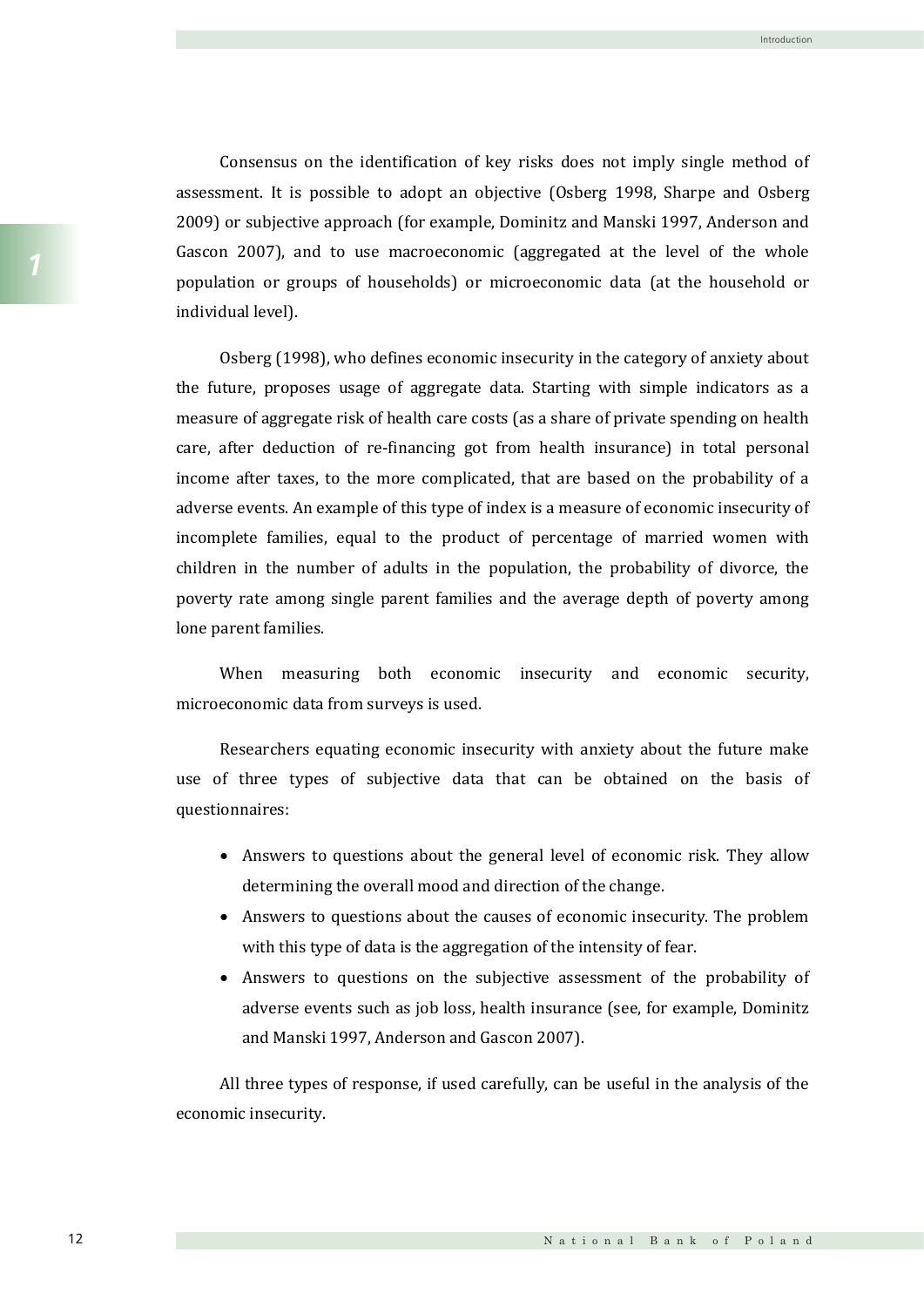Constructing the Economic Security Index (ESI) Hacker (2007) adopted an objective approach and used the survey data on income and assets, and data from the Consumer Expenditure Survey (to determine spending on health care). He also made use of household studies. ESI aggregates the various factors influencing the level of economic security in one measure. To identify individuals as economically secure, Hacker assumed that the maximum decrease in disposable income (due to the decrease in current income or increase in spending on health care), in the absence of sufficient financial assets, should not exceed 25%. He also defined what is meant by "sufficient financial assets" (Hacker, 2007, p 5).

The Middle Class Security Index developed by Demos and the Institute on Assets and Social Policy at Brandeis University (By a Thread: The New Experience of America's Middle Class, 2007) consists of five factors, which describe the economic security of the middle class. These factors are: assets, education, housing, budget and health care. Two thresholds have been defined for each of these factors: first one, optimal for ensuring economic security, and the second, which expresses the risk to economic security. Families with at least three factors at the optimal level were said to belong to the economically secure middle class. The calculation of the index used microeconomic data on expenditure and household income.

Beeferman (2002) assumes that economic security is guaranteed by having three types of assets: income assets (i.e. income-generating work), human capital assets and financial assets. He measures economic security on the basis of aggregated indicators, describing assets owned by households. A similar approach was also applied by Morrone et al. (2011).

Method of measuring economic (in)security partly depends on the way in which the results are to be used. Both usage of number of indicators, describing the scope of the economic (in)security, and the construction of a single measure can be justified. It may also be useful to apply subjective and objective indicators, because the fear of possible future economic loss is a subjective response to the objective events involving high risk.

Measures of economic (in)security, designed using various methods, have different interpretation. Osberg-Sharpe index is the weighted sum of the risks of economic losses, caused by four adverse events (unemployment, sickness, old age and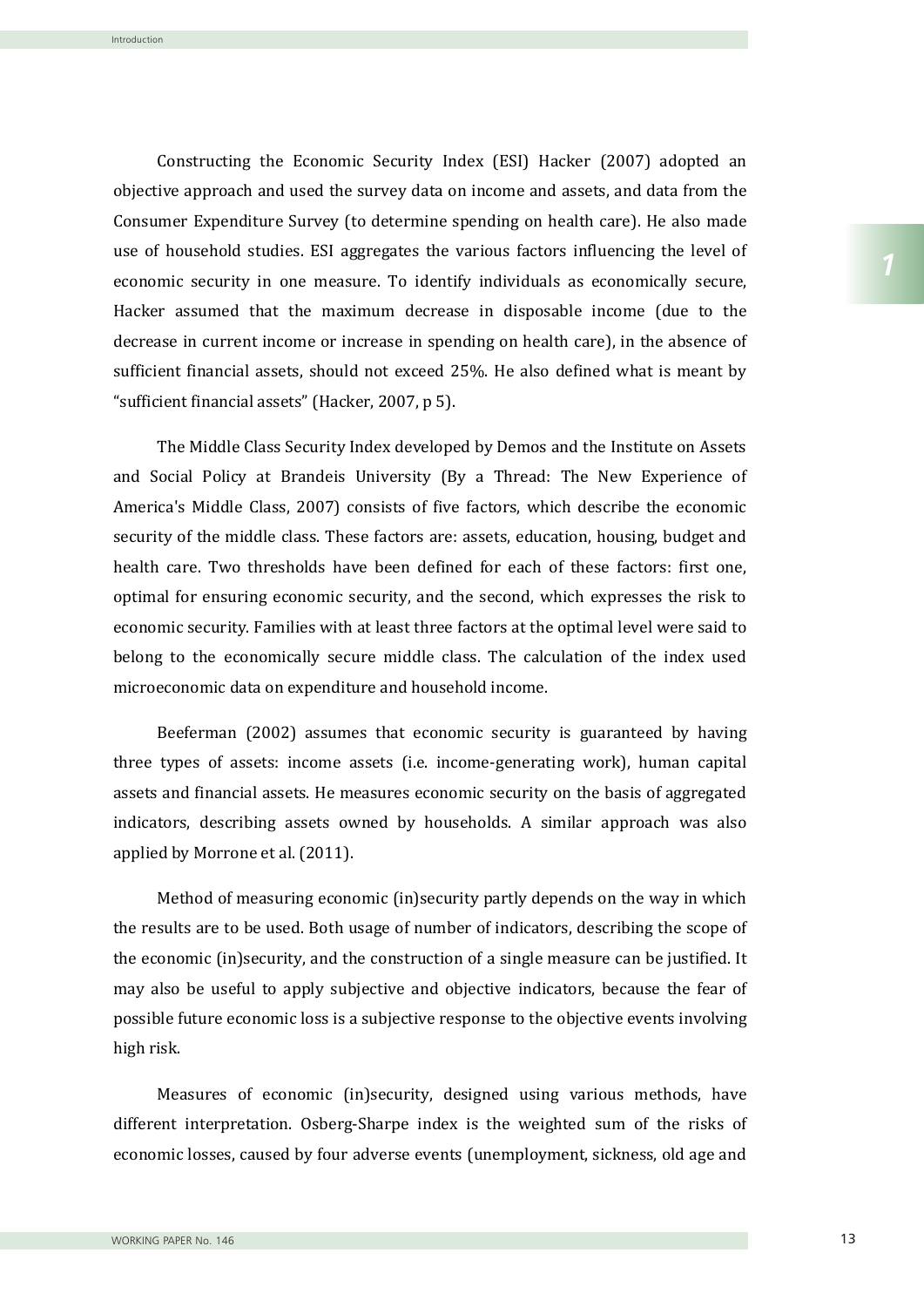family breakdown). Hacker indicator shows the percentage of households which are at risk because of the economic instability of income. Measures based on assets allow determining the percentage of households which have enough assets to maintain consumption of basic goods unchanged or on slightly lower level.

A good measure of economic security should combine the past, present and future, as postulated Bossert and D'Ambrosio (2009). Osberg-Sharpe index has this feature, but Hacker's measure applies only to the present, taking into account changes in income in the past. Measures based on assets connect the present with the past. Measures of economic security are usually standardized, and vary in the range from zero to one.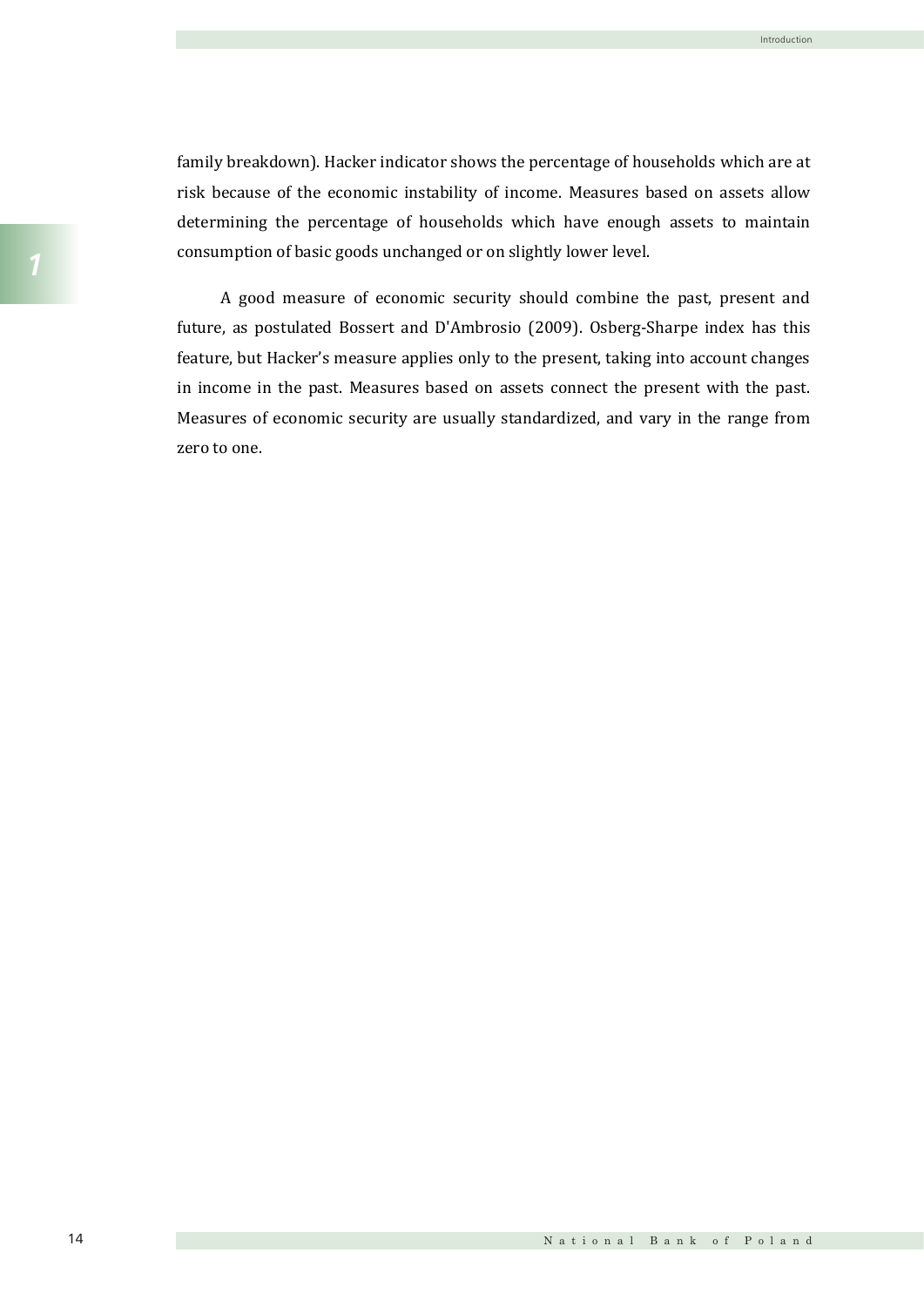#### **2. Concept of economic security**

Design of synthetic measure of economic security must address the problem of aggregation. If the measure is based on the definition of economic insecurity resulting from anxiety for economic losses in the future, risks generated by the various sources should be aggregated, as in the case of Osberg-Sharpe index. If the measure is based on current economic losses, the reference category for the indicator may be disposable income (as in Hacker's measure). In the case of measures expressing the conditions of economic security, researchers usually define sets of indicators. Taking into account the diversity of assets, it is difficult to determine the reference category, which would allow for the aggregation of potential reduction of losses, offered by individual assets.

Design of synthetic measure of economic security may raise doubts even if reference category is successfully defined. If the aggregated measure is built by addition or multiplication of indicators from various areas, aggregation can be considered risky. An illustration of this problem may be the construction of the Osberg-Sharpe index (2011). The components of this measure refer to four sources of risk:

- The risk of loss of income due to unemployment, equal to the product of the change in the unemployment rate, the percentage of the unemployed receiving benefits, and the average percentage of earnings replaced with these benefits.
- The risk of financial loss due to illness, equal to uninsured health care expenses (expressed as a percentage of disposable income).
- The risk of poverty of a single parent with a child, equal the product of the percentage of married women with children (in the number of adults in the population), the rate of divorce among married couples, the poverty rate among single parent households and the average depth of poverty among single parent households.
- The risk of poverty in old age, equal to the product of the poverty rate and the average depth of poverty experienced by households where the head has more than 65 years.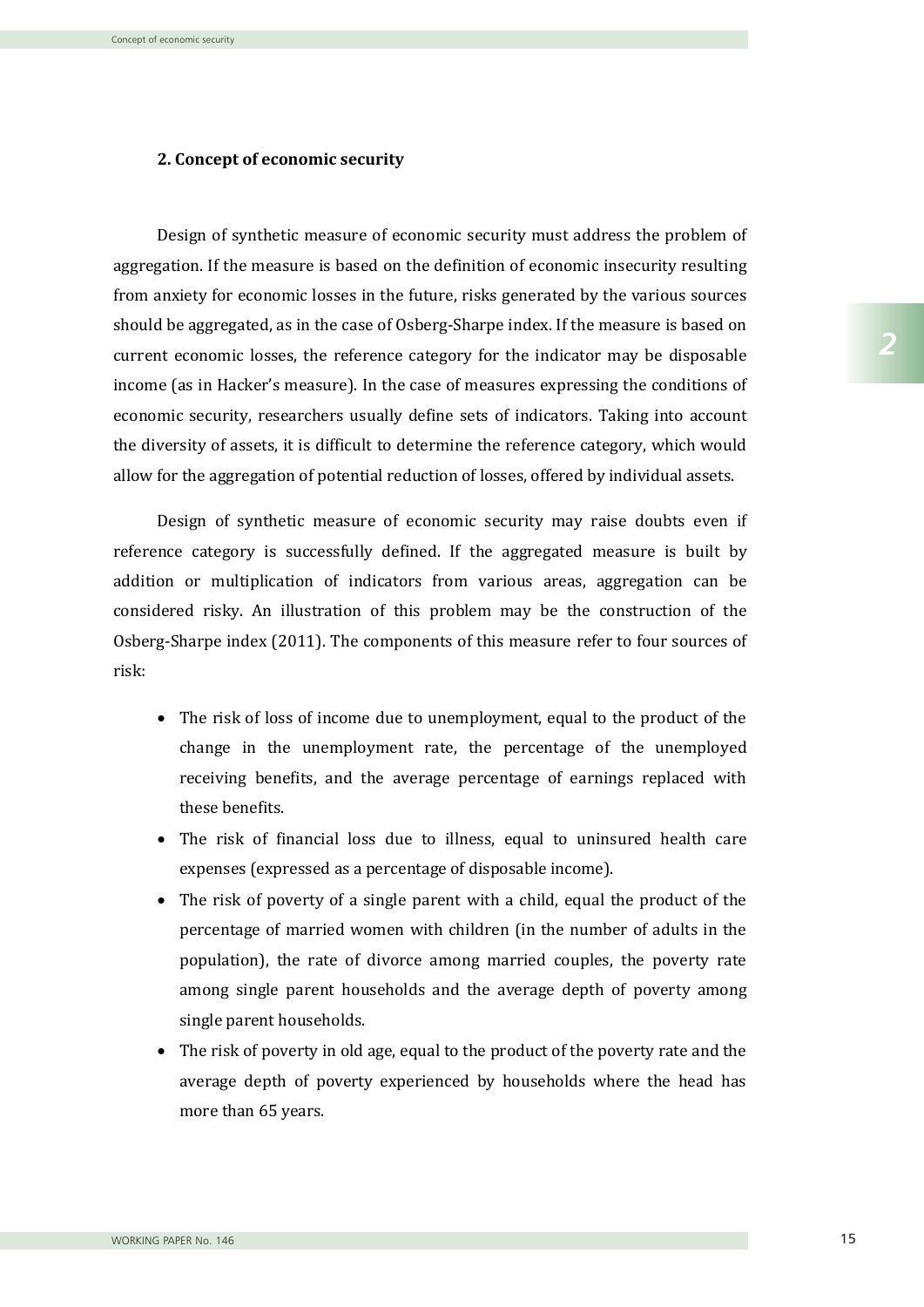These four types of risk are aggregated into a single measure of economic security using weights. The weight of each risk is the relative size of the population affected by the threat.

The approach proposed in this paper uses – as the reference category – length of period for which the household, as the basic unit of consumption, is able to maintain consumption at a preset level. This approach to economic security is thus equated with the ability to guarantee the stability of consumption.

In order to finance consumption at the appropriate – for a given household – level, steady income is needed, regardless of its origin. In this sense, income will constitute an intermediate category. Within this intermediate category it is possible to make different factors directly comparable – both risk and safety factors. The actual influence of individual factors on the level of household economic security depends on their impact on the level of income or consumption. Generally speaking, if they cause the reduction in income or increase in expenses, they will be treated as risk factors. In the opposite situation, they will provide protection against risk, and will be referred to as safety factors. In fact, the classification of each factor to one of distinguished groups can be much more complex and depends, for example, on the horizon of the analysis. However, a measure defined on the basis of such a reference category would be a mixture of economic security and economic insecurity measures.

Definition of economic security based on household income and consumption requires a reference to one of the basic concepts in this area – poverty. In the case of poverty analysis, low level of consumption (income) is crucial to classify households as poor. Too low level of consumption implies certain negative consequences – including lack of opportunities to participate in social life, social exclusion, and even – in extreme cases – problems with ensuring the physical existence. In the context of economic security, essential is not the level of consumption, but its stability, i.e. the ability to sustain it at least at the current level. In this way, the analysis is complementary to the analysis of poverty.

Besides the assessment of the current situation, the behavior of individuals is affected by the prospects for change in the current situation. As indicated by Hacker (2011), for most people, much more important than the potential increase in income is to maintain its current level. This means that it is possible that poor households have a

*2*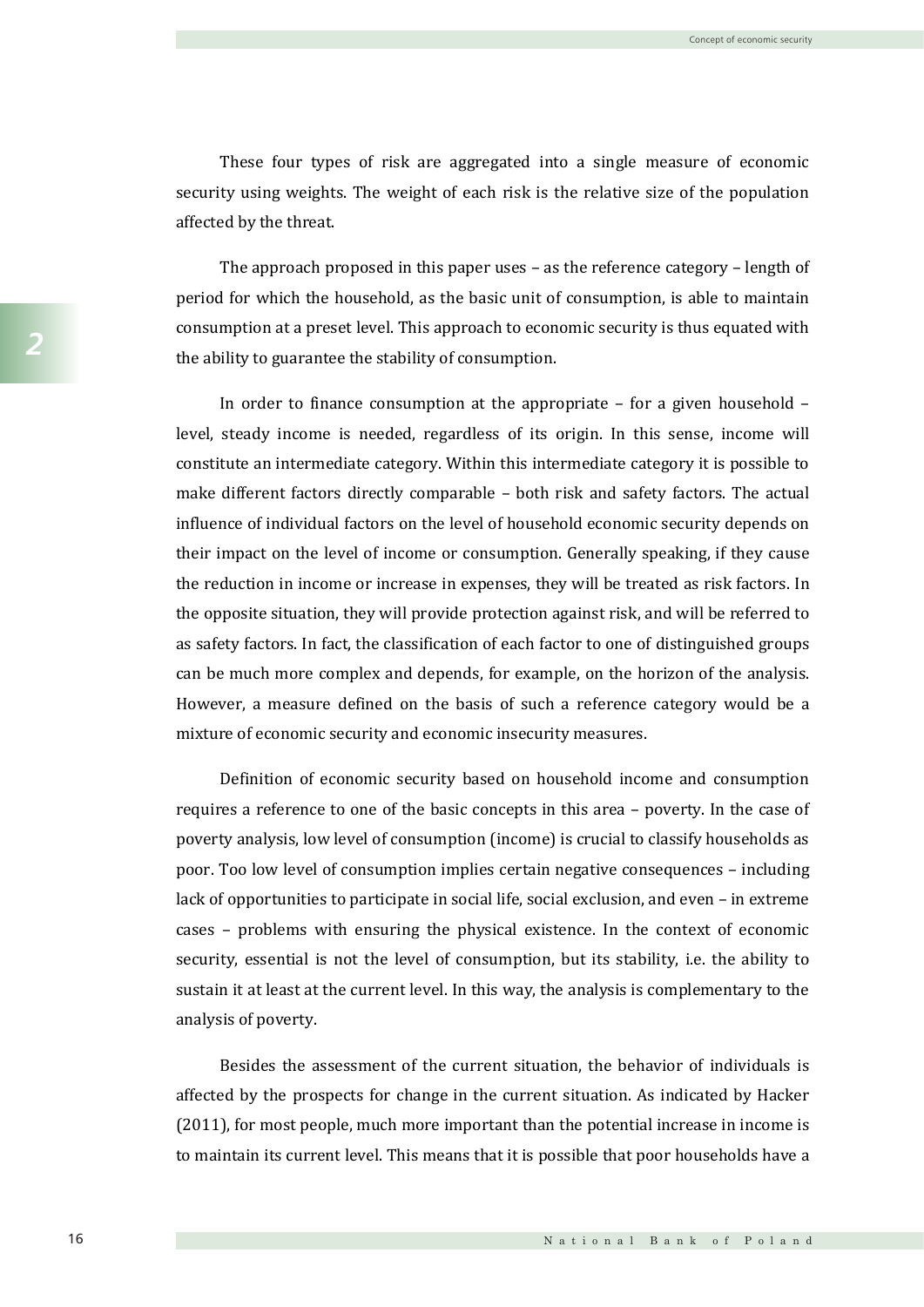higher level of economic security (stability of consumption) than non-poor households. Although this has no direct impact on their actual, material condition, it may be reflected in their mental condition. In particular, higher level of wealth may imply some kind of addiction to social and financial position, and the mere threat of loss can greatly affect an individual quality of life.

Proper assessment of the level of economic security is highly dependent on the extent of risk factors included in the analysis. Broader set of such factors results in a relative decrease in safety of poorer households (with a lower income, savings, etc.), which means a greater relative vulnerability of this group of households to risks common to all households (irrespective of their affluence, for example associated with certain groups of diseases). This is despite the fact that some risk factors (especially in the short term) concern mostly affluent households, because they have more assets (for example cars, real estates).

Assessment of economic security requires – in the first step – determination of the level of consumption, which will be considered as ensuring safety. Consumption at this level should allow most households to live at a level similar to the current one. Therefore, it is assumed that in the field of basic goods it will reflect the current level of consumption. Restrictions will apply to luxury goods (and perceived as a luxury) and to expenses aiming at increase in material assets (for example purchase of vehicles or some new equipment for flat or house). Such consumption increased by some fixed expenses of the household (especially repayment of loans) will be referred to as basic expenses.

There are two basic reasons for the focus on expenditure rather than income of households, when assessing their economic security. First, maintaining quality of life is associated with the level of expenses, not income. Actual utility of consumption depends on its structure (style), as well as on the prices paid for each good. Secondly, according to the permanent income hypothesis, consumption is much more stable over time than income and – in this sense – is more representative for medium- and longterm situation of household, as taking into account history of income changes in the past. If volatility was high, it is expected that it will be reflected in the expectations regarding the future financial situation by appropriate adjustment of the current consumption.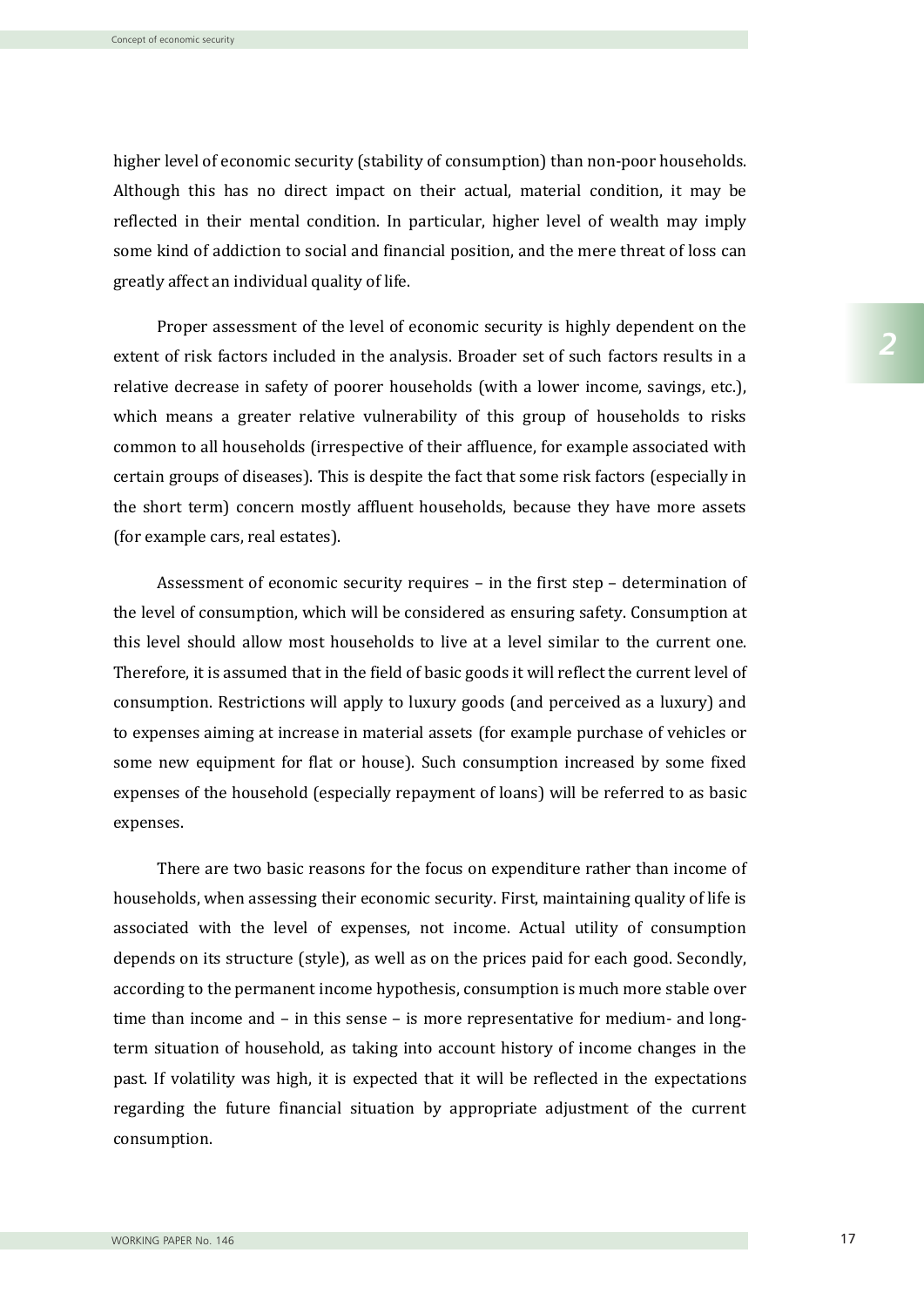The primary source of financing basic expenses is current income – from a job or equivalent (pension, from capital, etc.). The stability of this kind of income takes into account both factors related to the characteristics of the individual and the overall economic situation. In case of loss of current income (or part of it), households can use its substitutes, including in particular:

- Assets both liquid (for example savings and items that can be easily sold) and illiquid (difficult to sell items of property).
- Potential income, resulting from family ties and social relations (possibility to borrow money or getting other support).
- Payments from insurance companies.
- Allowances, benefits and other offered both by the state and non-state institutions.

Depending on the situation of household, insurance payments, donations, benefits and other transfers may be a part of the current household income. Financing current consumption from sale of assets or credits (loans) usually denotes problems with current liquidity and, consequently, means low level of economic security. But potential different meaning of income sources does not affect in any way the generality of the discussion. Each source of income can be described in terms of amount of income from this source and probability of receiving this money (once or continuously in a given period). Various types of income and the estimated probability can be linked to specific individual in the household or household as a whole.

Risk factors reduce the expected amount of household income. Each of these factors is characterized by the amount by which it decreases household income (or increases the cost) and the probability of its occurrence. Depending on the type, risk factors may concern a particular person in a household, a household, or both an individual and a household. For example, the illness of one of persons earning income in the household can mean a reduction in his (her) income for a number of months. It may, however, also involve additional costs of medicines, medical care or rehabilitation (depending on the type of disease and the fact of having health insurance). In this case, the occurrence of such an event will affect both the overall household income and expenditure.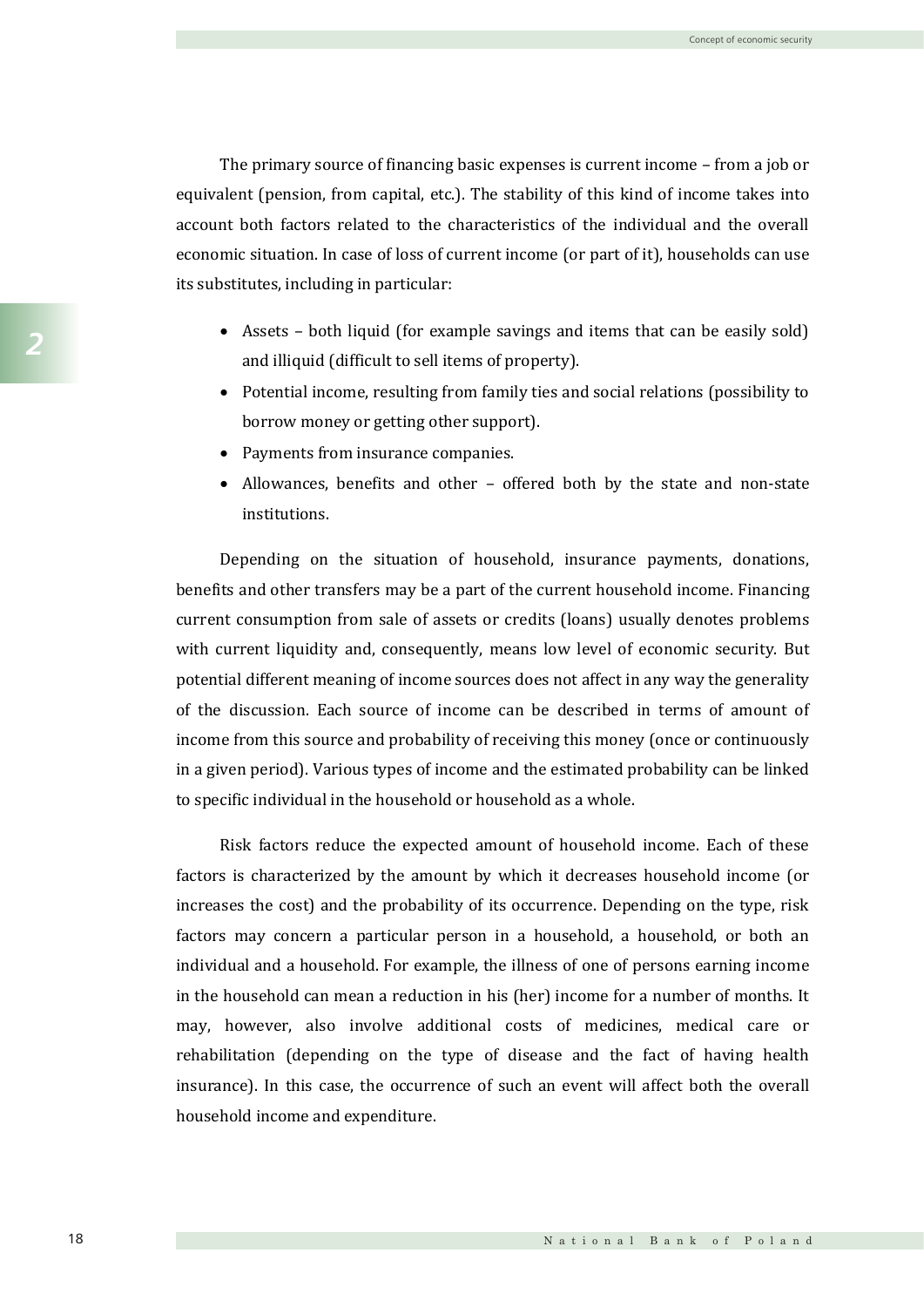For proper identification of risk and safety factors, crucial is the horizon of analysis. In the short and medium term (2-5 years) basic safety and risk factors can be identified on the basis of the current situation and relatively simple forecasts. The most important is the current income (mainly from work and social security) and liquid assets (especially savings, but also easily transferable items of the property). In the slightly longer horizon, also less liquid assets (primarily real estates) should be included. It means that from the point of view of risk factors, the future (in short and medium term) can be treated as – appropriately adjusted – extrapolation of the present.

Assessment of economic security in the long run has a different character. A particular type of risk associated with the long-term analysis is the lack of sufficient funds after retirement. In this case, essential is the overall economic and social situation. Individual factors (characteristics, decisions made in the past) are of secondary importance. Assessment of economic security in such a horizon is possible (except for scenario analysis) only by the assumption that the future will be a predictable consequence of the present. Extrapolations of this type – by their nature – are burdened with a very high risk of error.

Differences between short-term and long-term analysis can be seen in the context of the current structure of expenditure. Some of current expenses, having – broadly defined – investment character, should be treated as a burden, reducing economic security in the short term. Incurred expenses of this type may, however, have a positive impact on economic security in the long run. The expenditure of this type include:

- any expenditure associated with the maintenance, upbringing and education of children,
- expenses on own education of workers, especially when they are incurred in the form of periodic payments,
- expenses associated with the development of their own business,
- additional expenses, related to the health prevention, proper nutrition, etc.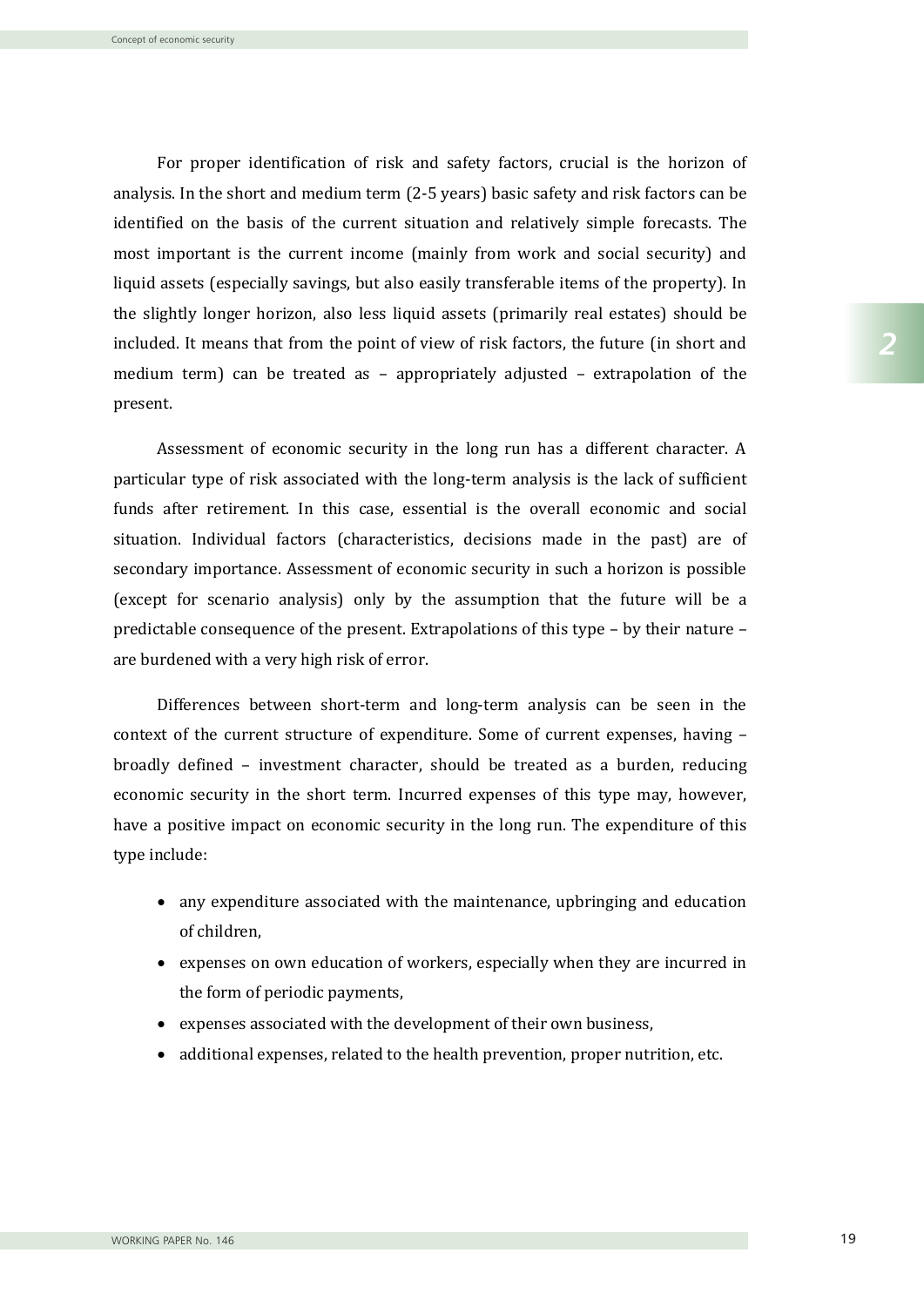In the context of economic security in the long run, crucial may be the first group of expenditure. The ongoing demographic crisis may, in fact, lead to problems with the solvency of pension funds based on the principle of intergenerational solidarity.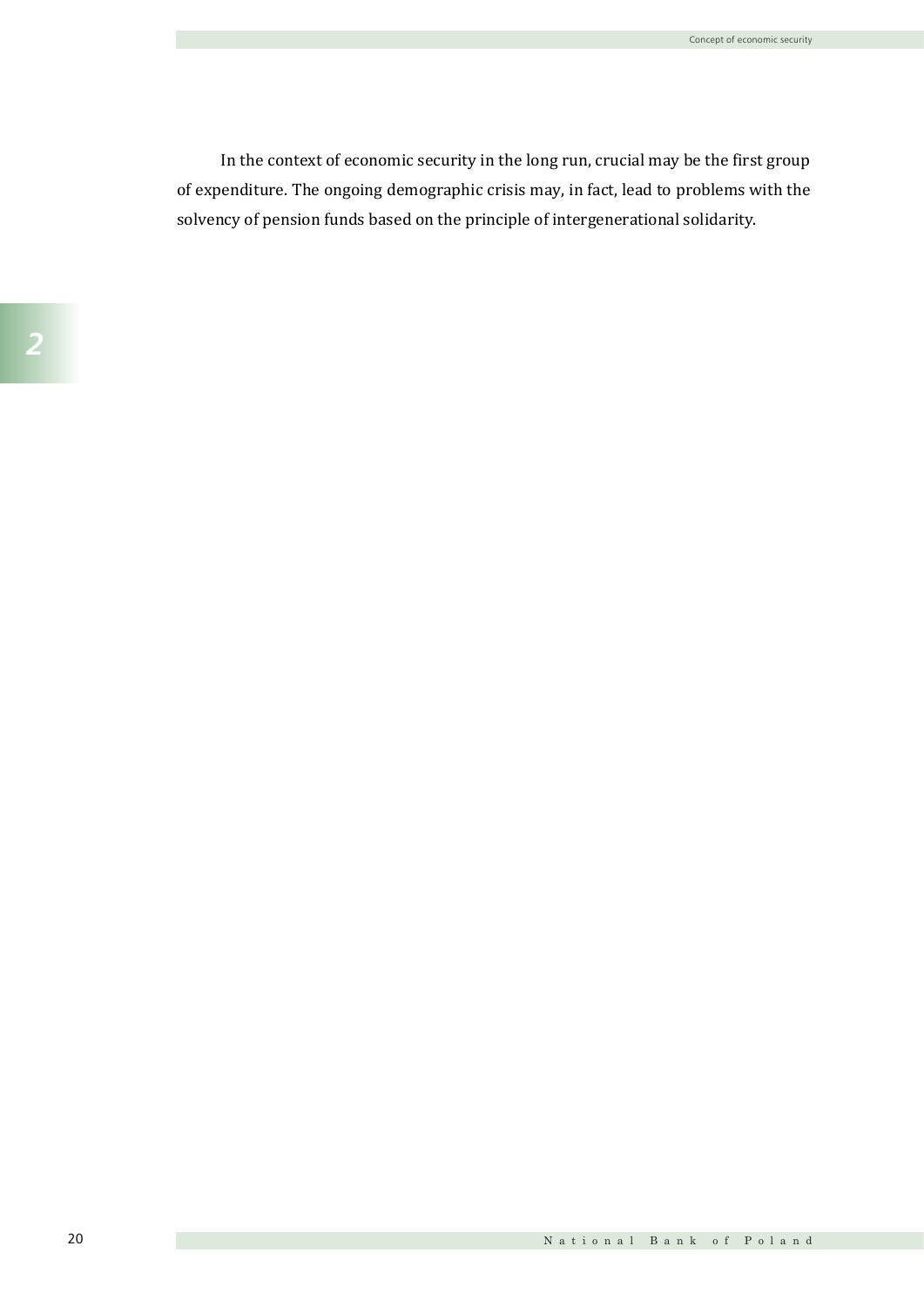Measure of economic security

#### **3. Measure of economic security**

The level of economic security is a feature of the household. Therefore, its basic assessment is done at the microeconomic level, while the estimate of the average level of security for the whole population requires aggregation of individual values.

The first step in assessment of the economic security of households is determining their basic expenses. This is done on the basis of the consumption pattern. Basic consumption generally covers expenditure on consumer goods not having the luxury character. Limiting consumption to goods classified as basic, implies decline in standard of living for those households which spend money on luxuries and some certain groups of goods – such as recreation, restaurants and hotels. Basic consumption covers expenses on food, clothing, housing (including rent and energy), education and health, sanitation, telecommunications, private vehicles, public transportation and so on, but it does not include investment in new flat (house) equipment and vehicles. Household consumption at a basic level allows maintaining the current level of consumption in many areas (reflects the current consumption of the household), but for some families may mean a decline in the standard of living.

Category of basic expenses, analyzed in the next of this paper, in addition to the basic consumption includes the current monthly repayments of loans and credits. Basic expenses are usually lower than the actual income of the household. 1

The assessed level of expenditure is then adjusted by the amount of additional costs that the household will have to bear in the case of adverse events<sup>2</sup> (for example illness, material losses, equipment failure or consequences of mistakes). For any household, the total level of expenditure is given by:

$$
c_{hA} = cb_h + \sum_{r=1}^{R} cr_{rh}rh_{rhA} \tag{1}
$$

where  $cb<sub>h</sub>$  denotes basic expenses of the household  $h$  ( $h = 1, ..., H$ ),  $cr<sub>rh</sub>$  – additional costs that the household will have to bear in the case of event  $r$  ( $r = 1, ..., R$ ). Value of

**.** 

<sup>1</sup> As is apparent from the data collected, it is not necessarily the case. In the case of some households, current income is not sufficient to cover current expenses, even at a basic level.

 $2$  The assumption that future events are adverse can be easily waived by introducing the possibility of declaring negative changes in the level of expenditure. The same applies to changes in the level of individual income.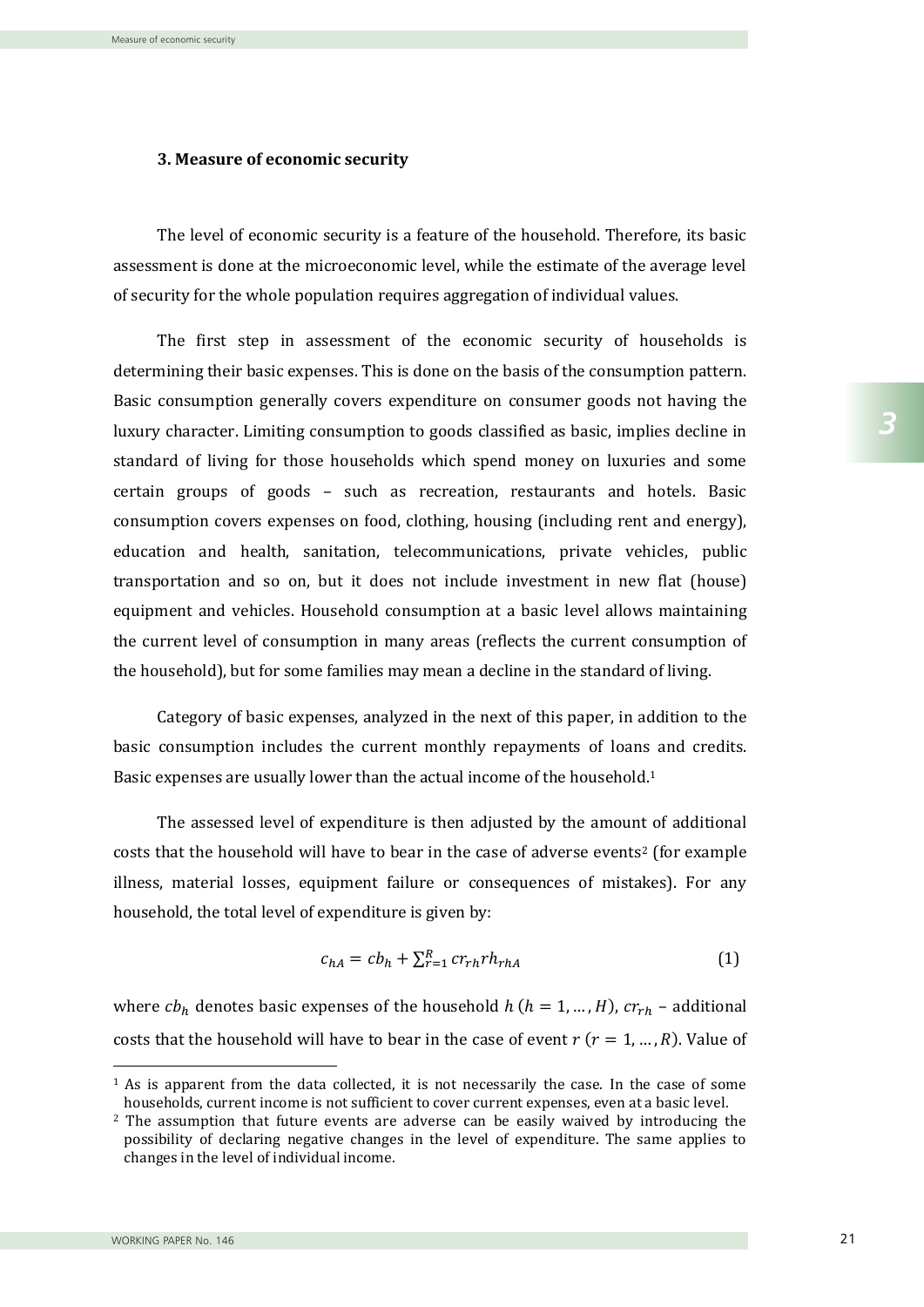additional expenses is calculated as a difference between actual cost, resulting from this event, and insurance payments (both private and social). All possible scenarios of future situation of household h are described by the vectors  $\textbf{RH}_{\textbf{hA}} = (rh_{1hA}, ..., rh_{RhA}),$ where A identifies variant (scenario) of future situation.  $rh<sub>rh<sub>A</sub></sub> = 0$  means that in scenario A event r will not occur for household h, and  $rh_{rhA} = 1$  – that this event will occur. Set of all possible vectors  $RH_{hA}$  will be referred to as SA. If simultaneous occurrence of several events implies the total cost that is different from the sum of costs of these events, such combination of events should be treated as a separate event. The probability of an occurrence of event r in the horizon of analysis is equal to  $p_{rh}$ and may vary between households (depending on their characteristics).

This procedure applies to events (mostly adverse), which consequences influence household expenditure (for example expenses on medical treatment of the household members in the case of illness, the cost of repairing broken equipment and cover other losses). A different situation occurs when an event  $q (q = 1, ..., Q)$  affects the level of income of a particular person in the household – job loss, wage reduction or loss of benefits. Then, vectors  $RI_{hB} = (ri_{11hB}, ..., ri_{OM_hhB})$  will mean the possible scenarios of the future situation of the household h, describing the occurrence of events q. Values of index B identify the scenario, indicating events q that are to occur for person m ( $m = 1$ , ...,  $M_h$ ) in household h. Set of all possible vectors  $Rl_{hB}$  is denoted by SB. As before,  $ri_{\text{amhB}} = 0$  means that in scenario B an event q will not occur for a person m in household h and  $ri_{\text{amhB}} = 1$  – that this event will occur. Probability of event q is equal to  $p_{\text{amh}}$  and the reduction in income, resulting from the occurrence of this event, is  $d_{\text{qmh}}$ .

In the case of events that affect both the level of expenditure and income of one or more persons in the household, some scenarios of future events are dependent on each other. In this case, some combination of scenarios A and B will not be considered. and the SAB will denote a set of all possible combinations of scenarios A and B. An example of such a situation may be a disease of one person in the household. It results in increase in the health care costs (related to the costs of medical treatment and the purchase of medicines), but also in decrease in the income level of this person, which is a consequence of the disease. In this case, scenarios assuming decrease in income and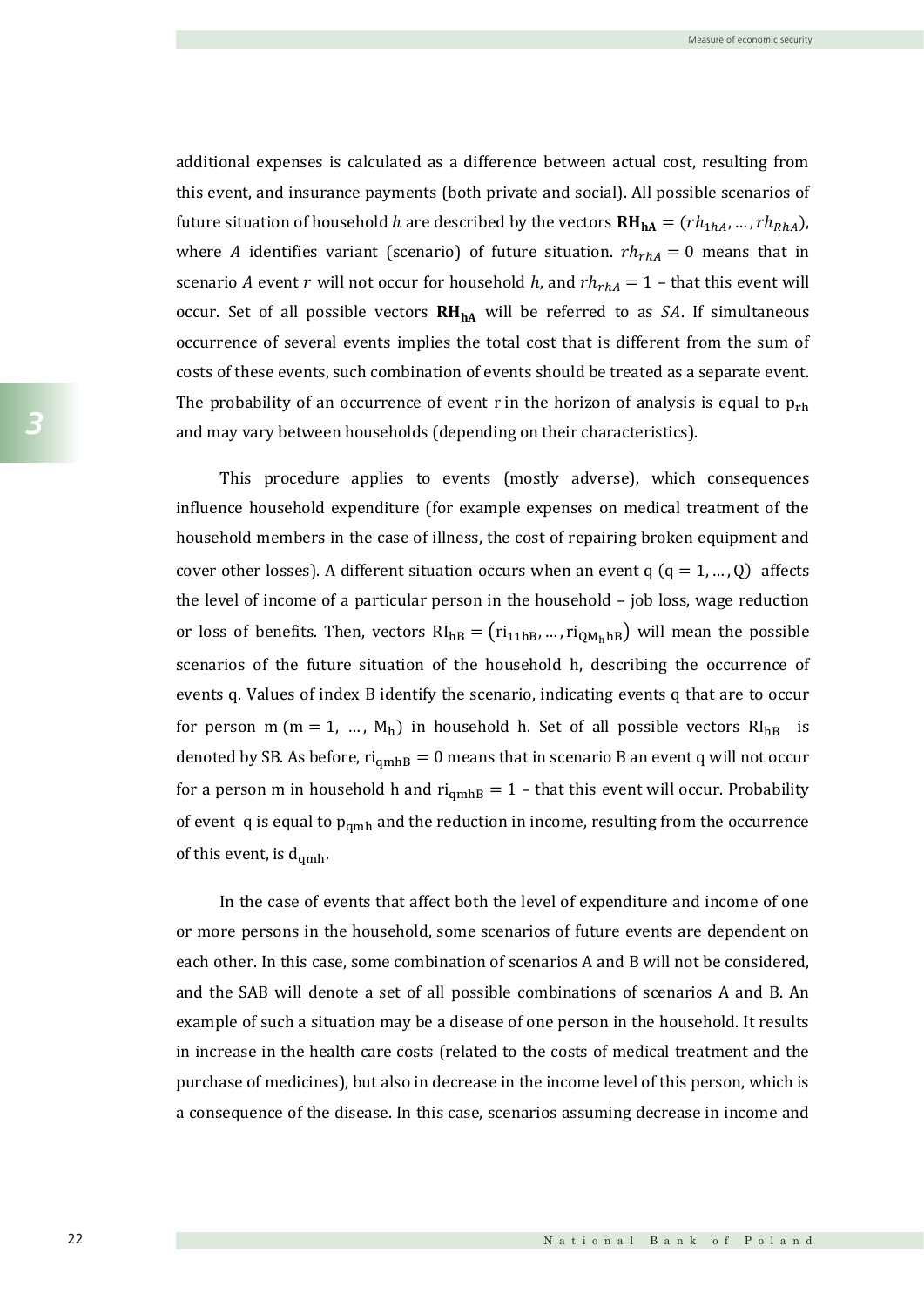no changes in the level of consumption, and increase in consumption in the absence of changes in the level of income will not be considered.

In the case of a joint occurrence of events affecting the level of personal income  $(q)$ , and the level of household consumption  $(r)$ , scenarios of future situation are identified, in which household income will be sufficient to cover basic expenses:

$$
I_{hAB} = \begin{cases} 1 \ j \ e \ \xi \ i \ \sum_{m=1}^{M_h} (y_{mh} - \sum_{i=1}^Q d_{qmh} r i_{qmh} ) \geq c_{hA} \\ 0 \ j \ e \ \xi \ i \ \sum_{m=1}^{M_h} (y_{mh} - \sum_{i=1}^Q d_{qmh} r i_{qmh} ) < c_{hA} \end{cases} \tag{2}
$$

where  $y_{mh}$  denotes current income of person m in household h.  $I_{hAB} = 1$  denotes that the total income of the members of the household h is sufficient to cover the basic expenses of the household in case of joint occurrence of events from scenario  $A$  (in terms of possible changes in the level of household consumption) and  $B$  (in terms of possible changes in the income of all persons in this household).

Assuming the independence of events in the scenarios under consideration (any dependence can be eliminated by creation of a new event, including the combined occurrence of some other events) the probability of joint realization of scenarios A and B is given by:

$$
p_{hAB} = \prod_{r=1}^{R} [p_{rh}^{rh_{rhA}}(1 - p_{rh})] \prod_{m=1}^{M_h} \prod_{q=1}^{Q} [p_{qmh}^{ri_{qmhB}}(1 - p_{qmh})^{(1 - ri_{qmhB})}]
$$
(3)

Probability of maintaining the total income of all household members at the level guaranteeing possibility of financing basic expenses is equal to:

$$
p_h = \sum_{AB \in SAB} I_{hAB} p_{hAB} \tag{4}
$$

where  $AB$  denotes joint realization of scenarios  $A$  i  $B$ . If there exist scenarios, in which income is not sufficient to finance basic expenses  $(I_{hAB} = 0)$ , probability  $p_h$  is lower than 1. In such a case missing income of household *h* denotes expected value of income that should be earned in each scenario (where  $I_{hAB} = 0$ ), to finance basic expenses. Value of missing income is given by:

*3*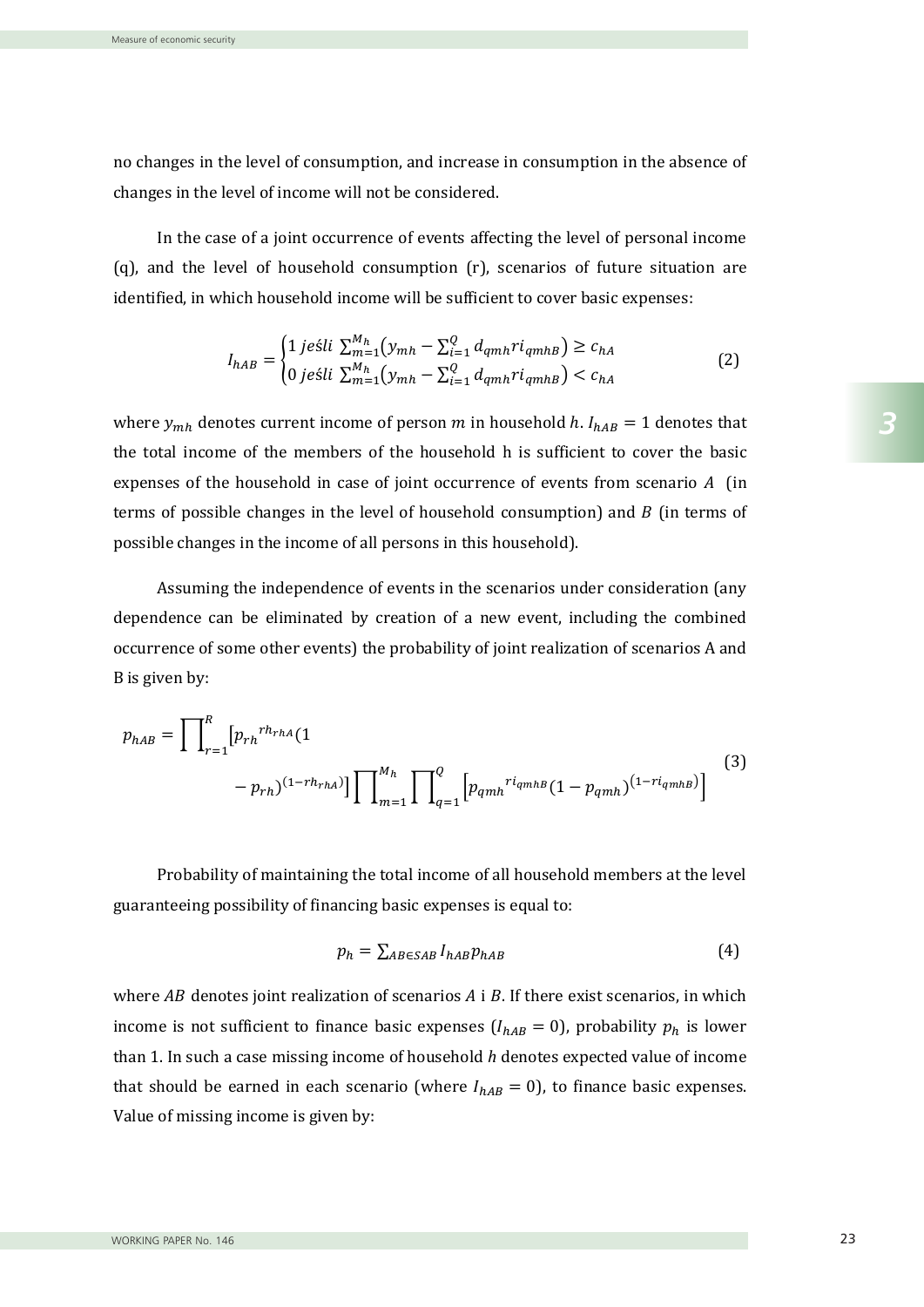$$
MI_h = \sum_{AB \in SAB} \{ [c_{hA} - \sum_{m=1}^{M_h} (y_{mh} - \sum_{i=1}^{Q} d_{qmh} r i_{qmhB})] \cdot (1 - I_{hAB}) p_{hAB} \}
$$
(5)

Based on this information it is possible to determine the security level of the household according to the formula:

$$
ES_h = \begin{cases} 1 & j \neq \text{si } S_h \geq M I_h \\ p_h + (1 - p_h) \frac{S_h}{M I_h} & j \neq \text{si } S_h < M I_h \end{cases} \tag{6}
$$

where  $S_h$  denotes the value of assets, which could substitute the current household income. Measure ES takes values between 0 and 1. Multiplying this value by the length of the horizon of the analysis, we obtain an expected length of period, for which the household will be able to finance basic expenses.

The higher the value of ES, the greater the economic security, i.e. the household is able to finance its consumption (expenditure) for a longer period, using current income and assets (as substitute for current income). A value of 0, indicating a complete lack of economic security, occurs only when the basic expenses exceed the amount of income in each of the considered scenarios and the household does not have any assets that could substitute the current income. Value equal to the length of horizon of analysis ( $ES = 1$ ) indicates that the expected value of the total income of the household members is not lower than the expected value of the expenditure. This does not mean, however, that the household will be able to finance their spending in each (even the worst) case. To do so, the current household income increased by the value of assets, would have to be higher than the maximum possible level of expenditure in all possible scenarios:

$$
S_h + \min_{AB \in SAB} \sum_{m=1}^{M_h} (y_{mh} - \sum_{i=1}^{Q} d_{qmh} r i_{qmhB}) \geq \max_{AB \in SAB} c_{hA} \tag{7}
$$

Additivity of the proposed measure allows the assessment of the average level of economic security in the scale of the population. Calculating the average value of ES for all households of a given group (national, social or occupational), an average length of the period is obtained.

The design of the measure allows taking into account many different risk factors, affecting both household consumption and income of individuals. In the case of a large number of possible scenarios, it is possible to determine the expected impact of some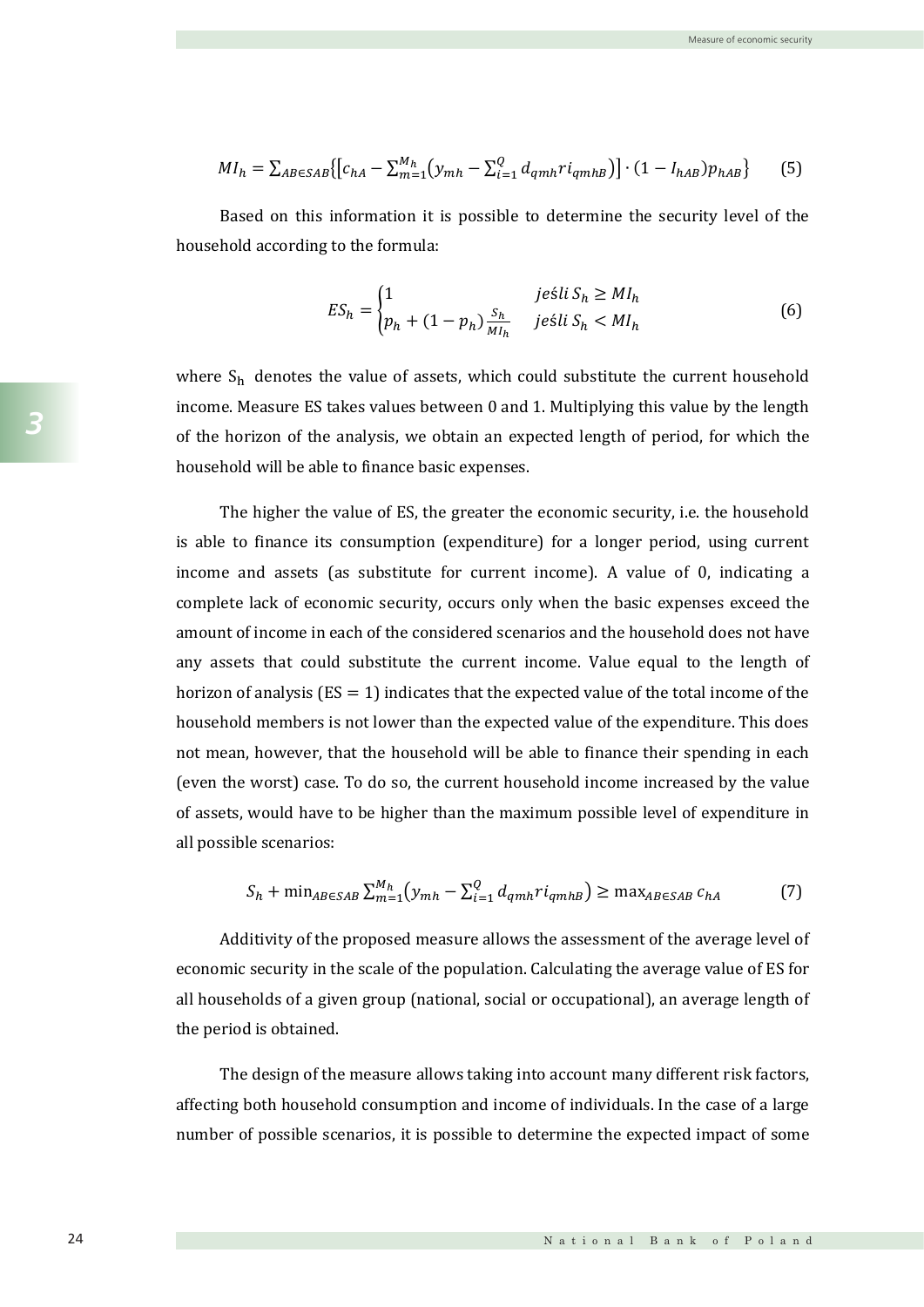events in a simplified form. Several rare events with similar financial consequences can be treated as a single event (assuming independence). In this case, the probability of such compound event would be equal to the sum of probabilities of individual events, while a change in income or expenses – to the average change for these events. Giving an approximately the same assessment of economic security, such procedure can significantly reduce number of analyzed scenarios.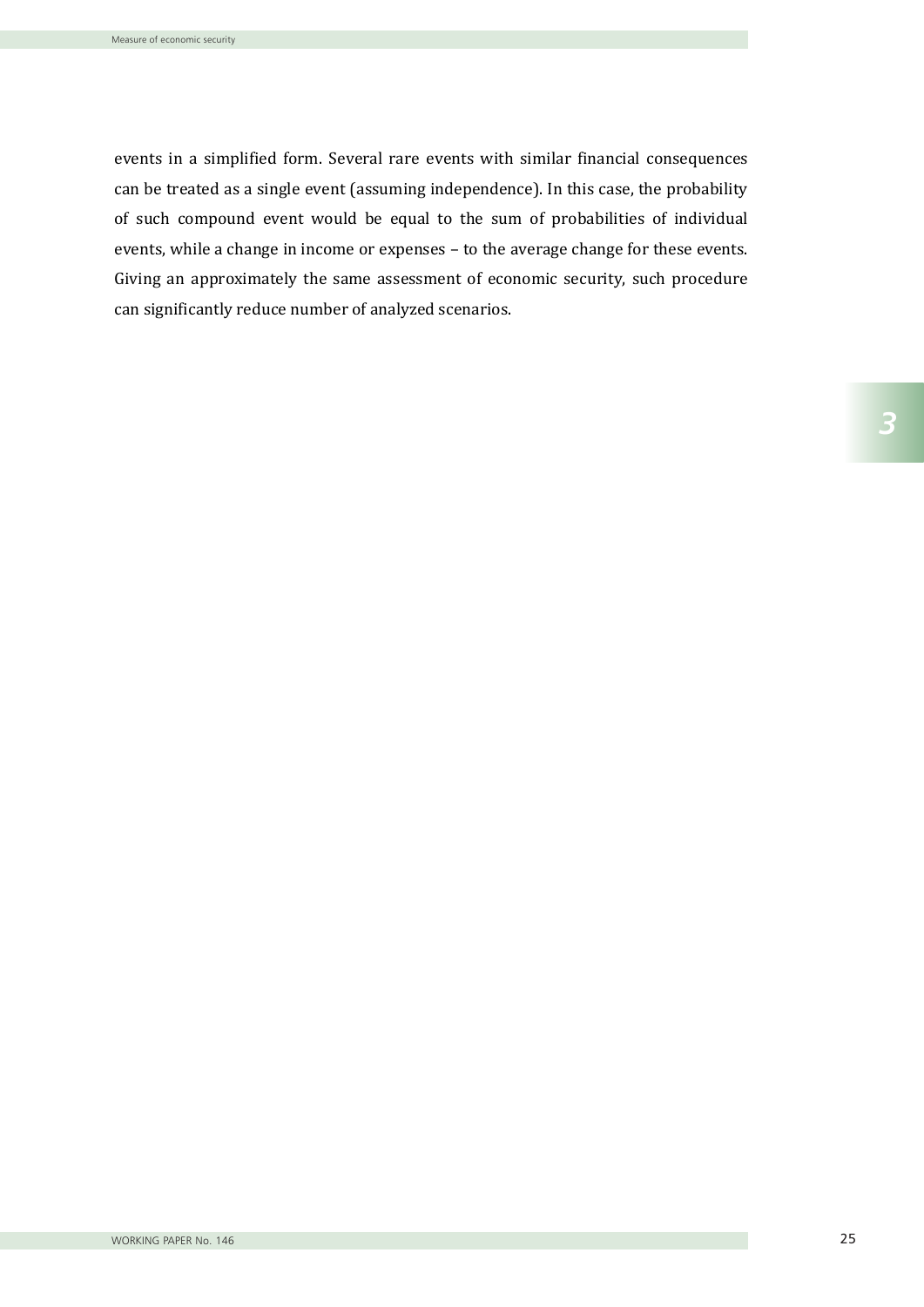### **4. Data**

To assess the level of economic security of households in Poland were used data from two independent, mutually complementary sources.

The first one is the study Social Diagnosis (see Council for Social Monitoring 2012). This study is the most extensive, independent research on the situation of Poles and Polish households. In Social Diagnosis respondents are asked about the issues related to the material situation of their household (income, material status, savings, loans, etc.), economic activity, the health situation and their personal opinions on several current problems. The first round of this study took place in 2000. In the data for this year, however, there is no information on the individual income, which is required to estimate the level of economic security. Therefore, in the next of the paper, subsequent rounds are taken into account. They took place in years 2003, 2005, 2007, 2009 and 2011.

Social Diagnosis is a panel study – in subsequent rounds are involved all households with previous rounds, which have given their consent.3 Sample size is on increase, and in subsequent rounds included 3 961, 3 851, 5 532, 12 381 and 12 386 households. Such sample size, coupled with the sampling method used in official surveys conducted by the Central Statistical Office, provides high quality of data collected in this study.

The second source of data, used to assess the economic security, is a data set from the household budget survey - the official survey of the Central Statistical Office. In contrast to Social Diagnosis, this study is focused on a specific issue – the structure of expenditure and the level of household wealth. Although the scope of the data collected in this study is much narrower than in the case of the Social Diagnosis, it contains very detailed information on the structure of consumption.

Household budget survey is conducted in Poland for decades, but in this analysis will be used only the data complementary to the Social Diagnosis – for years 2003,

l

<sup>3</sup> In subsequent rounds, the study covered approximately two thirds of households in the previous round. There are weights published for each household which make it possible to assess the impact of this method of construction of the sample on the final results. These weights were taken into account in the assessment of the level of economic security.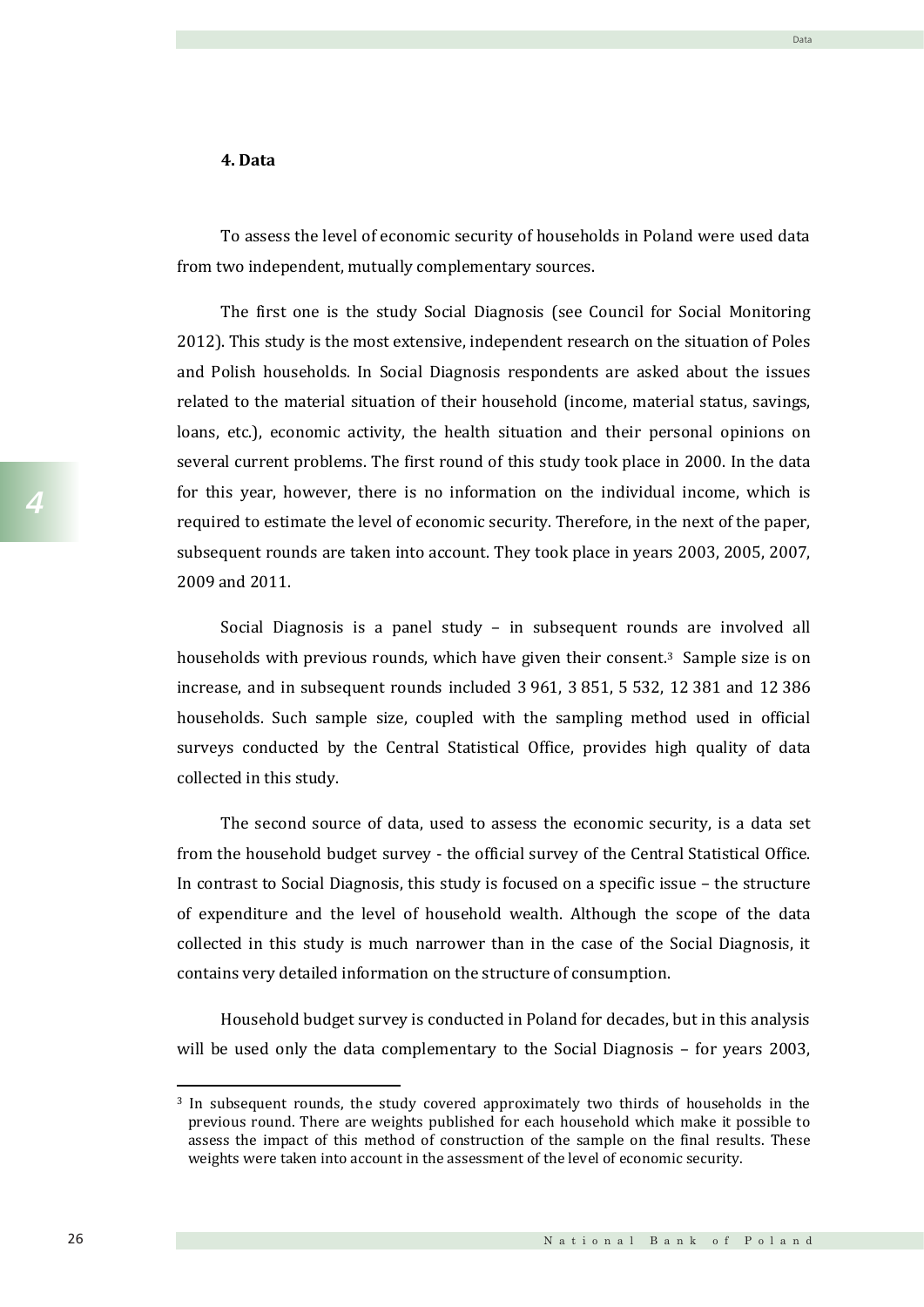2005, 2007, 2009 and 2011. Survey sample size included, respectively, 32 452, 34 767, 37 366, 37 302 and 37 375 households.

Due to the complementarity of the two data sets, an analogous method of data collection and a similar set of basic variables, characterizing individual households and their members, an attempt has been made to combine data from both sets. <sup>4</sup> Most of the information necessary to assess the level of economic security is available in the Social Diagnosis, and this data set has been taken as the main one. Another argument in favor of this choice is that the unique information, available only in household budget survey data, concerns the structure of consumption. This structure – to the extent necessary to assess the level of economic security – is relatively similar for groups of households, distinguished with respect to the income level and some general characteristics of households.

The process of combining both data sets was based on stochastic assignment of records (household – especially their consumption patterns) from household budget survey to records (households) in the Social Diagnosis. In this sense, it can be seen as a form of data imputation.

To identify households with as similar as possible patterns of consumption, in both data sets households were divided into groups on the basis of the information about income (9 classes of income), the number of household members (5 classes), the ownership of items of property (a car, a personal computer with an internet access, a dishwasher and a cottage), characteristics of household members (age of a reference person – 5 classes and education level attained by this person – 6 classes), the source of income (6 classes), the demographic type of the household (5 classes) and place of residence (6 classes). Items of property have been chosen on the basis of the results of the estimation of econometric models, characterized in Appendix B.

Assignment of households from household budget surveys to households from the Social Diagnosis was carried out within so defined classes. For each household in the Social Diagnosis, households with the same (or similar – belonging to the same class in most of specified areas) characteristics was sought in the household budget survey. If only one household matched, direct assignment was made. If there were

<sup>4</sup> The method of combining these data sets is described in Kośny (2013).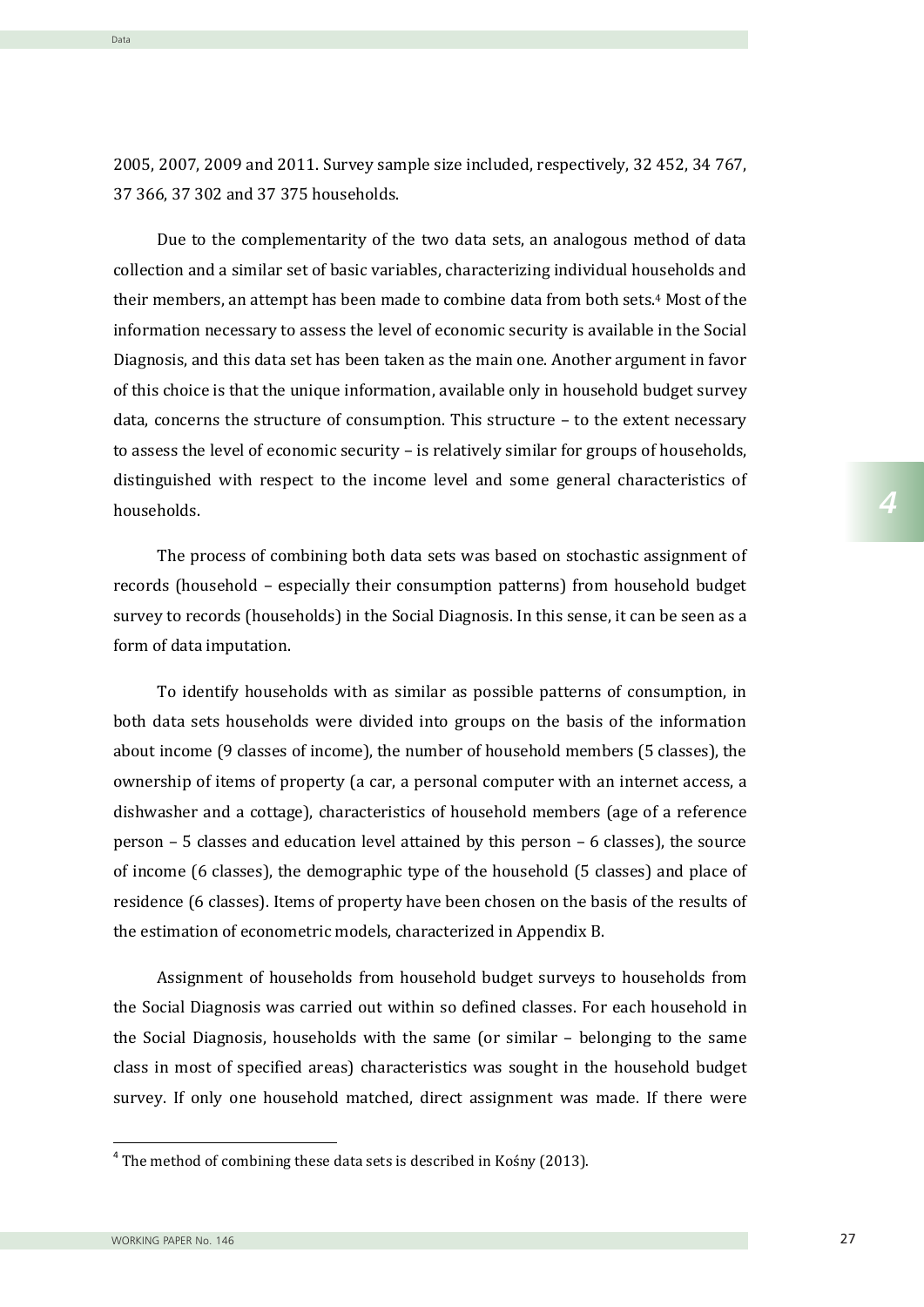more such households, the assigned household was chosen randomly.5 Perfect fit (all the characteristics were equal) took place – in subsequent years – for approximately 40-60% households. In the absence of households with identical characteristics, level of compliance was reduced by one level – successively demographic type of the household, education level of reference person, place of residence, source of income and age of the reference person). This reduction was performed until full compliance was obtained. Removal of one or two characteristics caused increase of assigned households to about 70-85%. Reduction by 5 levels (out of 11) increased the number of matched records to 99.5%.

Analysis presented in the empirical part was done for household which reported the income and declared work as a main source of income (income from employment, self-employment or agriculture). Due to the specificity of pensions as a source of income, retired people were excluded. The same concerns households declaring transfers and benefits as a main source of income. From the standpoint of economic security these group should be considered separately.

<sup>&</sup>lt;sup>5</sup> Random selection of households could be replaced by average consumption structure for the group. Such a solution would, however, reduce the variance of variables in the resulting set.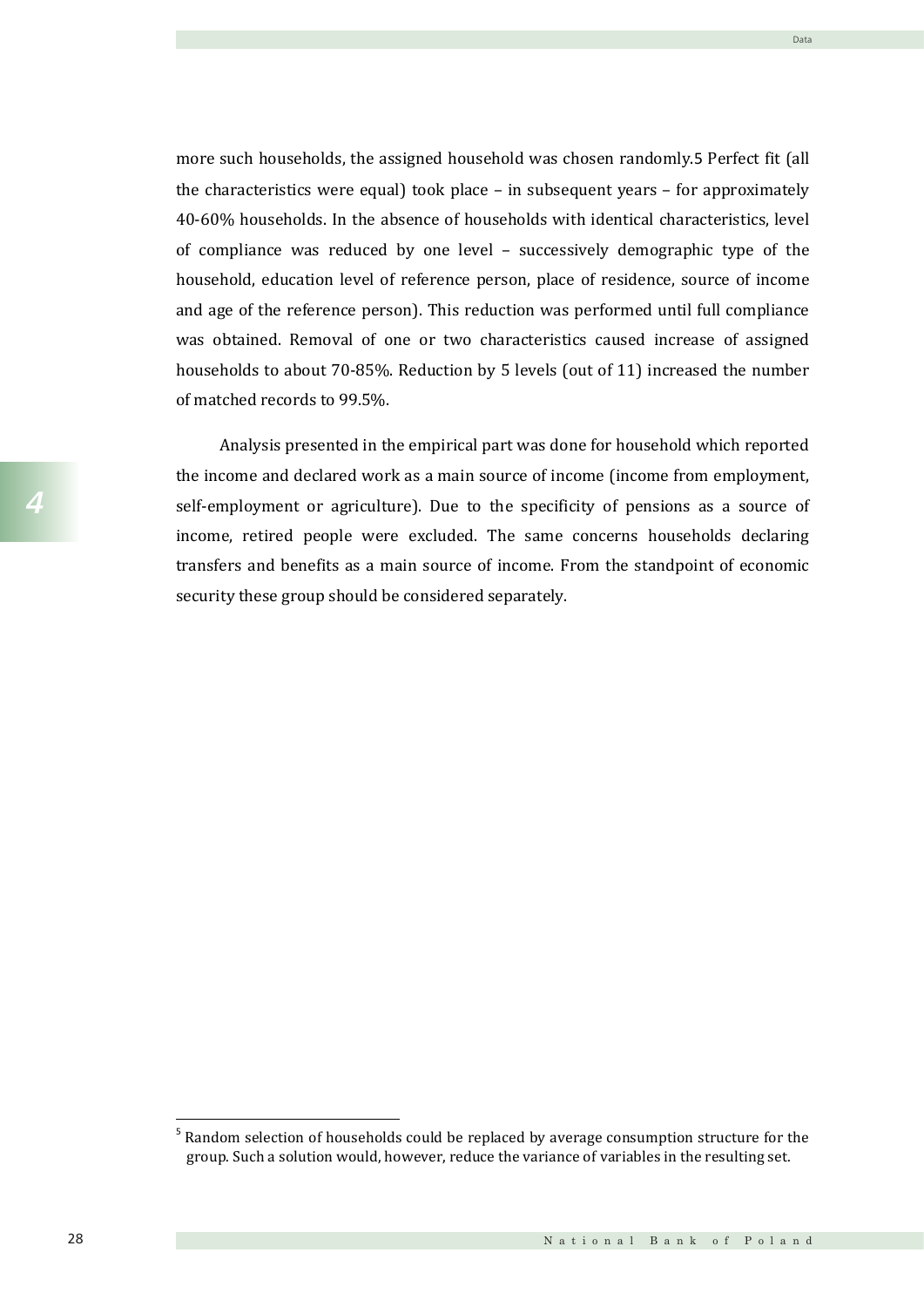## **5. Economic security of households in Poland**

Due to the availability of relevant data, an evaluation of the economic security was performed for a two-year horizon. For such a period results can be interpreted as the expected number of months by which the household will be able to finance their basic expenses at the current level, or as a value between 0 and 1, indicating the part of the horizon of the analysis. In the next of the paper, results are presented in the second of these methods, due to the fact that most economic security measures, proposed in the literature, is expressed in this way (see, for example, Osberg and Sharpe, 2011).

Two-year horizon of analysis implies that the risk factors characteristic for longer periods (such as the stability of the state system, the stability of public finances and social security) will not be directly considered. On the asset side only savings, as the most liquid assets, will be taken into account.

According to the definition given in the previous section, basic consumption includes spending on:

- Food, clothing and footwear,
- Current maintenance of flat or house and energy,
- Health.
- Education,
- Public transportation and maintaining the possessed vehicles,
- Cleaning agents and
- Cigarettes and some kinds of alcohol.

In addition, the household must ensure funds for the repayment of current loans. Basic consumption and the repayment of loans, however, will be considered separately, in order to examine their relative impact on the economic security.

Information on the structure of household consumption – in the combined data set – come from household budget survey. The procedure of combining data sets, however, took into account a number of parameters closely related to wealth, assets and the structure of the household. Inside each class, distinguished on the basis of these characteristics, structure of consumption is expected to be similar. And such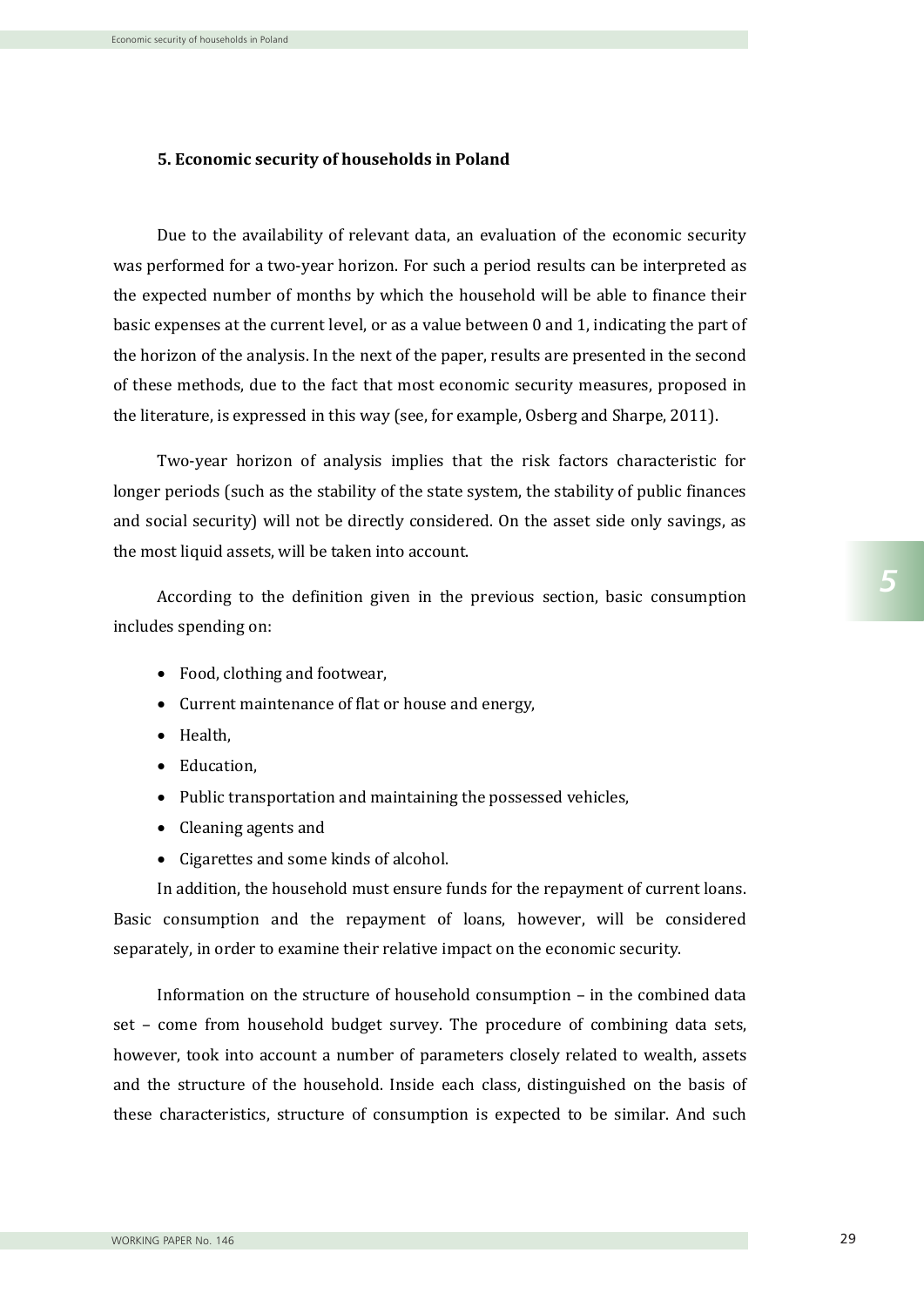structure of consumption was adjusted by the actual level of household income, declared in the Diagnosis of Social.

Estimated value of basic expenses were lower – from a dozen to more than thirty per cent – than the minimum income (that makes ends meet) declared in the Social Diagnosis as an answer to the single question. In the case of poorer households observed differences were larger, whereas for the wealthiest households this relationship was often reversed. This may indicate, on the one hand, the readiness of the wealthiest households to significant reductions in consumption, on the other hand – some expectations of the poorest households concerning the income growth. In the latter case, the problems with the current financing of consumption are directly reflected in the level of economic security, if the earned income is not enough to cover basic expenses.

It implies that the declarations regarding the minimum household income does not fully reflect category of basic expenses. Therefore, further analysis takes into account values resulting from the analysis of the structure of expenditure. And the potential impact of changes in the basic expenses on economic security will be presented in the sensitivity analysis.

Adverse events, affecting the future situation of the household, considered in the next part, will be limited to the loss of job. This risk does not apply to people currently living on benefits (which may improve their situation by finding a job) and people whose main source of income is a pension. $6$  Limiting the analysis to the risk of job loss is partly justified by the situation of households in Poland. Universal health insurance limits – in most cases – the impact of the disease to partial or complete loss of current income from work. Chronic diseases, often involving considerable expenditure on medicines (especially for the elderly), are usually already reflected in the structure of household expenses. Disregarding other risks implies that estimates of economic security obtained in this way should be interpreted as the upper limit of their actual level. Taking into account other types of adverse events – both affecting the level of

 $6$  For pensioners, the probability of maintaining the individual income at the same level was set to 1. To better reflect the situation of this group of people, probability of surviving of people at a certain age should be taken into account, and – in the long run – also the risk of insolvency of the social security system.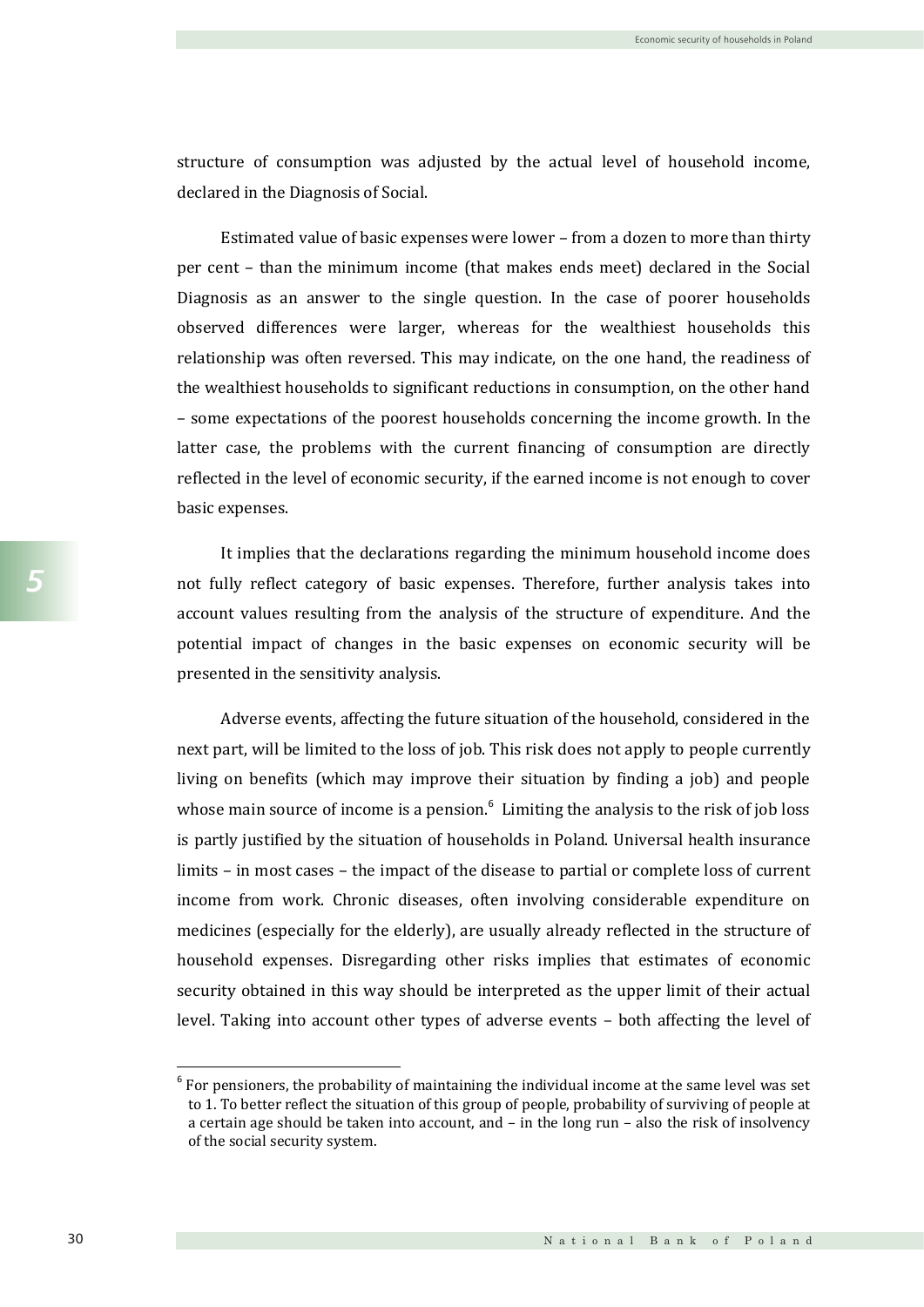household expenditure and income of its members – would result in decrease of economic security. In addition, due to the fact that many risk factors are common to households that are more and less affluent, it is expected that the relative situation of the poorer households will be worse after taking into account these additional factors.

Probability of having the job (income) was determined on the basis of estimation of parameters of the logistic regression function, given by:

$$
ln\left(\frac{p_{mh}}{1-p_{mh}}\right) = \hat{\beta}_0 + \hat{\beta}_1 x_{1,mh} + \hat{\beta}_2 x_{2, mh} + \hat{\beta}_3 x_{3, mh}
$$
(8)

where  $p_{mh}$  is the probability that person m in household h will work full-time at the end of the two-year period. Values  $\hat{\beta}_i$  denote estimates of unknown parameters, and  $x_{i,mh}$  – values of variable  $X_i$  for person m in household h. In the final model, three variables were incorporated:  $X_1$  – work in full-time (1 for persons working full-time and 0 for others),  $X_2$  – ownership of the employer (1 for state-owned or municipal and 0 for private) and  $X_3$  – health status (1 if health never interferes with daily activities and 0 otherwise). Other explanatory variables considered, including subjective assessment of the stability of sources of income (1 if respondent never felt that the source of income is unstable and 0 otherwise) and a subjective assessment of the financial situation (1 if financial problems never hinder one's life and 0 otherwise) proved to be insignificant. As the dependent variable were adopted answers to the question, whether a person is working full-time (1 for working full-time and 0 for others) concerning the situation of this person in the next round of the study (two years later).

Estimation of the parameters was done on the basis of the panel sub-sample from the Social Diagnosis (7 710 individuals in 2003-2005, 6 724 individuals in 2005- 2007, 8 092 individuals in 2007-2009 and 17 280 individuals in 2009-2011). The estimation was carried using maximum likelihood method in a package SPSS. Fit of the model (based on a Nagelkerke's pseudo- $R^2$ ) was as follows: for 2003-2005 – pseudo- $R^2 = 0.53$ , for 2005-2007 – pseudo- $R^2 = 0.48$ , for 2007-2009 – pseudo- $R^2 = 0.61$ , and for 2009-2011 – pseudo- $R^2 = 0.64$ . Likelihood ratio values were equal to 6415 for 2003-2005, 6 228 for 2005-2007, 6 267 for 2007-2009 and 12 677 for 2009-2011 and the percentage of correct classifications was equal to 84.6%, 81.6%, 85.9% and 87.3% in subsequent periods respectively.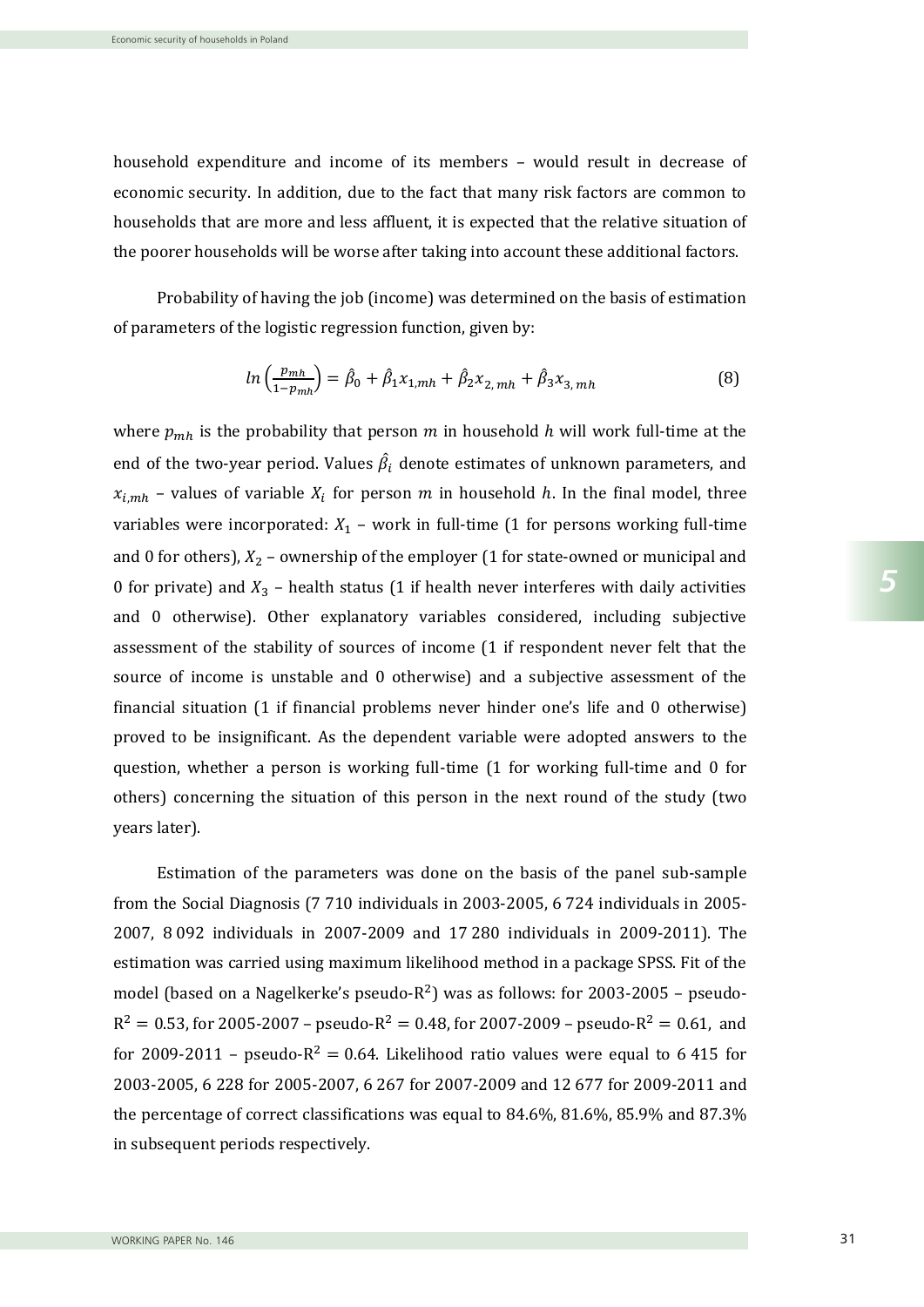Besides the explanatory variables approved for the final model, other sets of variables were considered as well. Similar level of fit was obtained when variables describing the ownership of employer and health status were replaced by variables characterizing the respondent – for instance, education and gender. However, adding these variables to the existing model did not improve the fit. For this reason, variables directly related to the work have been analyzed.

During the selection of explanatory variables, very interesting was lack of statistical significance of variables describing the subjective perception of their own economic situation – in case of both stability of income sources (in this case work, because the analysis concerned households declaring work as the main source of income) and stability of the financial situation (its negative assessment could provide an incentive to look for work by people currently not working). Despite the fact that the subjective assessment of their own situation strongly influences the decisions, this assessment does not appear to be plausible as a predictor of the future situation of individuals or households.

| Parameter                        | <b>Estimates for the period</b> |           |           |           |
|----------------------------------|---------------------------------|-----------|-----------|-----------|
|                                  | 2003-2005                       | 2005-2007 | 2007-2009 | 2009-2011 |
| $\hat{\beta}_1$ (full-time work) | 3.06                            | 2.77      | 3.44      | 3.71      |
|                                  | (0.07)                          | (0.07)    | (0.07)    | (0.05)    |
| $\beta_2$ (employer's ownership) | 0.81                            | 0.96      | 1.12      | 0.97      |
|                                  | (0.11)                          | (0.12)    | (0.13)    | (0.09)    |
| $\hat{\beta}_3$ (health)         | 0.50                            | 0.72      | 0.96      | 0.76      |
|                                  | (0.07)                          | (0.07)    | (0.07)    | (0.05)    |
| $\hat{\beta}_0$                  | $-2.13$                         | $-1.72$   | $-2.00$   | $-2.00$   |
|                                  | (0.05)                          | (0.05)    | (0.05)    | (0.04)    |

## **Table 1. Estimates of parameters of logistic regressions**

Standard errors in parentheses.

Source: own calculations

*5*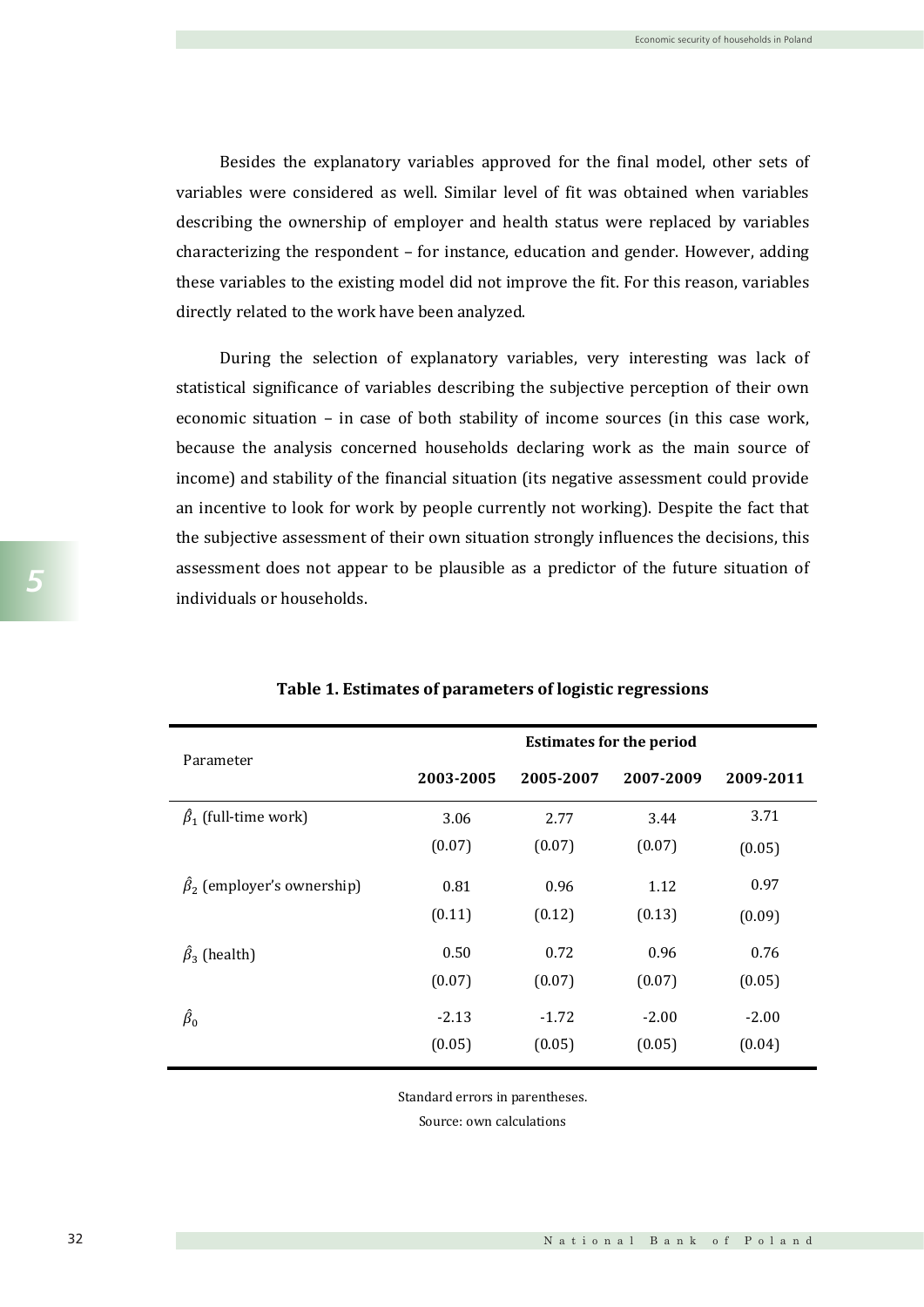The results of the estimation of the model, given by equation 8, in subsequent periods are presented in Table 1.

Due to the lack of data about the situation in 2013, to estimate the level of economic security in 2011 will be adopted parameters obtained for the years 2009- 2011. Situation on the labor market – which is the main factor affecting the value of the estimated parameters of the model – has not changed appreciably between 2009 and 2011, despite the economic downturn during this period led to a slight rise in unemployment.

Logistic regression model allows calculation of the probability of having full-time work at the end of the two-year period on the basis of the information about the current situation of a given person, according to the formula:

$$
p_{mh} = \frac{\exp(\hat{\beta}_0 + \hat{\beta}_1 x_{1,mh} + \hat{\beta}_2 x_{2,mh} + \hat{\beta}_3 x_{3,mh})}{1 + \exp(\hat{\beta}_0 + \hat{\beta}_1 x_{1,mh} + \hat{\beta}_2 x_{2,mh} + \hat{\beta}_3 x_{3,mh})}
$$
(9)

Calculated probabilities allow an assessment of the impact of two types of events on the level of household economic security. The first one is the loss of full-time work – an adverse event  $q = 1$ , where  $x_{1,mh} = 1$  and  $p_{1mh} = 1 - p_{mh}$ . The second one is finding the full-time work – a favorable event  $q = 2$ , where  $x_{1,mh} = 0$  and  $p_{2mh} = p_{mh}$ .

Having information on basic expenses of a household, income earned by each of its members, and the probabilities of continuing, losing or gaining full-time work, identification of scenarios in which the household will be able to finance expenditures7, requires determining changes in the level of income  $d_{amh}$ . Based on panel data analysis in the two-year periods, it was found that the lack of change in the position of a person in the labor market (working full-time at the beginning and end of the period, or no full-time work at the beginning and end of period) implies that the income of the person remains at approximately the same level. <sup>8</sup> Significant differences were observed in the level of income in the case of finding or losing a job. The obtained values differ significantly from period to period, so in the further analysis it was assumed that finding the full-time work doubles the current income and losing the full-

 $\overline{a}$ 

 $^{7}I_{hB} = 1$  in the formula (2). Scenarios from the set *SA* will not be considered because they were not included any adverse events, affecting the level of household expenditure.

<sup>8</sup> In subsequent periods, there were small (few percent) differences in groups of both the workers and the unemployed.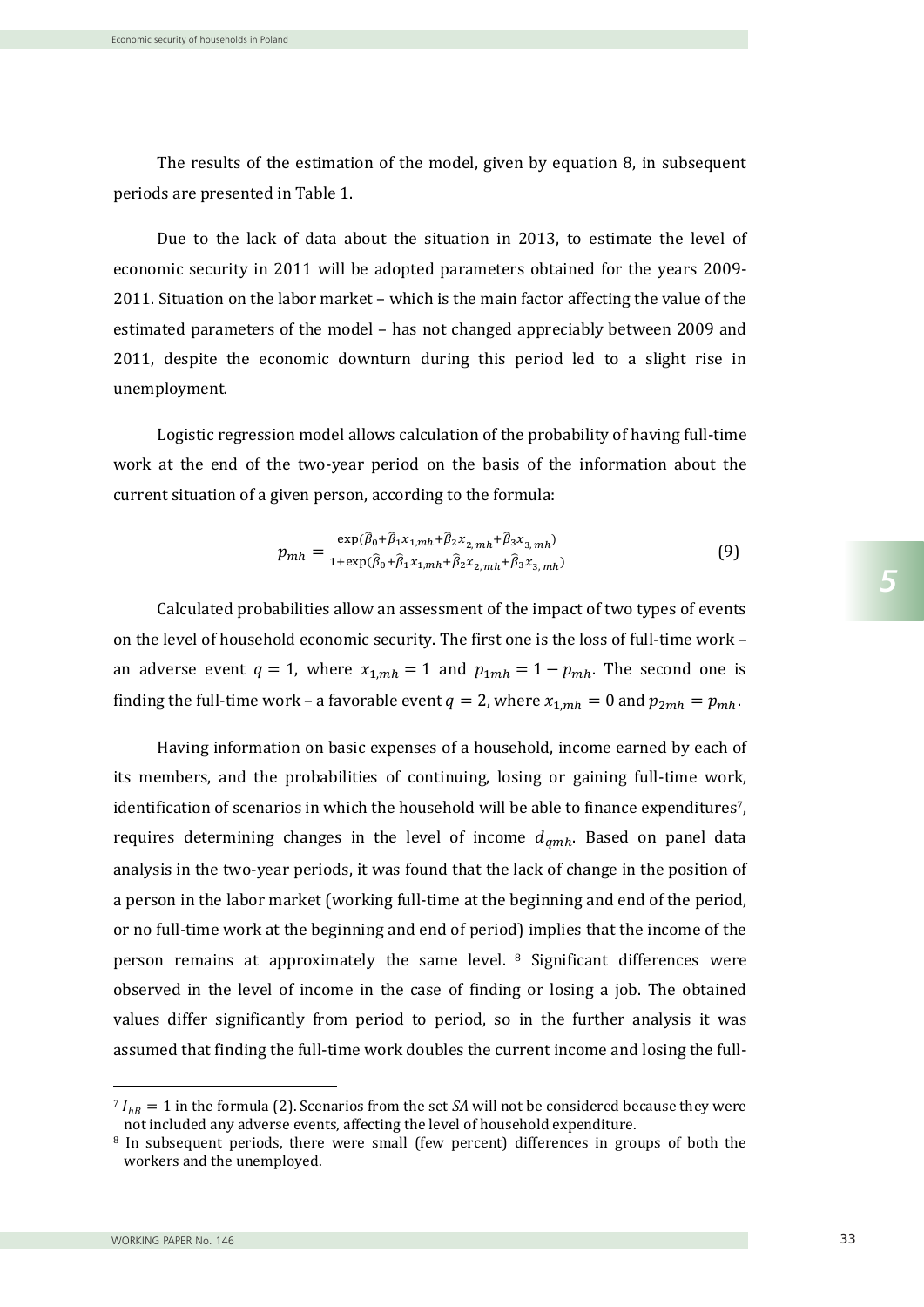time work results in the reduction of income by half. This means that  $d_{1mh} = 0.5y_{mh}$ and  $d_{2mh} = -y_{mh}$ . These values approximately reflect the average change. The sensitivity of the level of economic security to changes in these parameters will be presented in the next section.

The collected information helps to determine – for each individual household – both probability  $p_h$  (see equation 4) of being able to finance the household expenses at a preset level  $c_h$  and the amount of missing income MI<sub>h</sub> (see formula 5).

The final step in the estimation of economic security is to determine the level of liquid assets, which may periodically substitute current income. Due to the length of the horizon of the analysis and the lack of possibility of precise assessment (based on available data) of the value of fixed assets, liquid assets were reduced to savings. In the Social Diagnosis amount of savings is declared in brackets, in relation to the monthly household income. Value of savings for a given household, used in the further analysis, is calculated as a product of current income and the number of months equal to the mean of the limits of declared interval. For the first interval (below monthly income) multiplier was set to 0.5, for the second interval (between monthly and 3-month income) – to 2, for the third (between 3-month and 6-month income) – to 4.5 and for the fourth (between 6-month and 12-month income) – to 9. For the highest interval (above the annual income) multiplier was arbitrarily set to 18.

Estimates of economic security, obtained for each household on the basis of the formula (6), can be aggregated, allowing for an assessment of the average level for the entire sample. Mean values for the following periods are presented in Table 2.

| Year        | 2003  | 2005  | 2007  | 2009  | 2011  |
|-------------|-------|-------|-------|-------|-------|
| Mean        | 0.758 | 0.747 | 0.815 | 0.840 | 0.831 |
| Median      | 0.904 | 0.939 | 0.996 | 1.000 | 1.000 |
| Sample size | 2066  | 1906  | 2930  | 6198  | 5635  |

## **Table 2. Average level of economic security**

Source: own calculations

*5*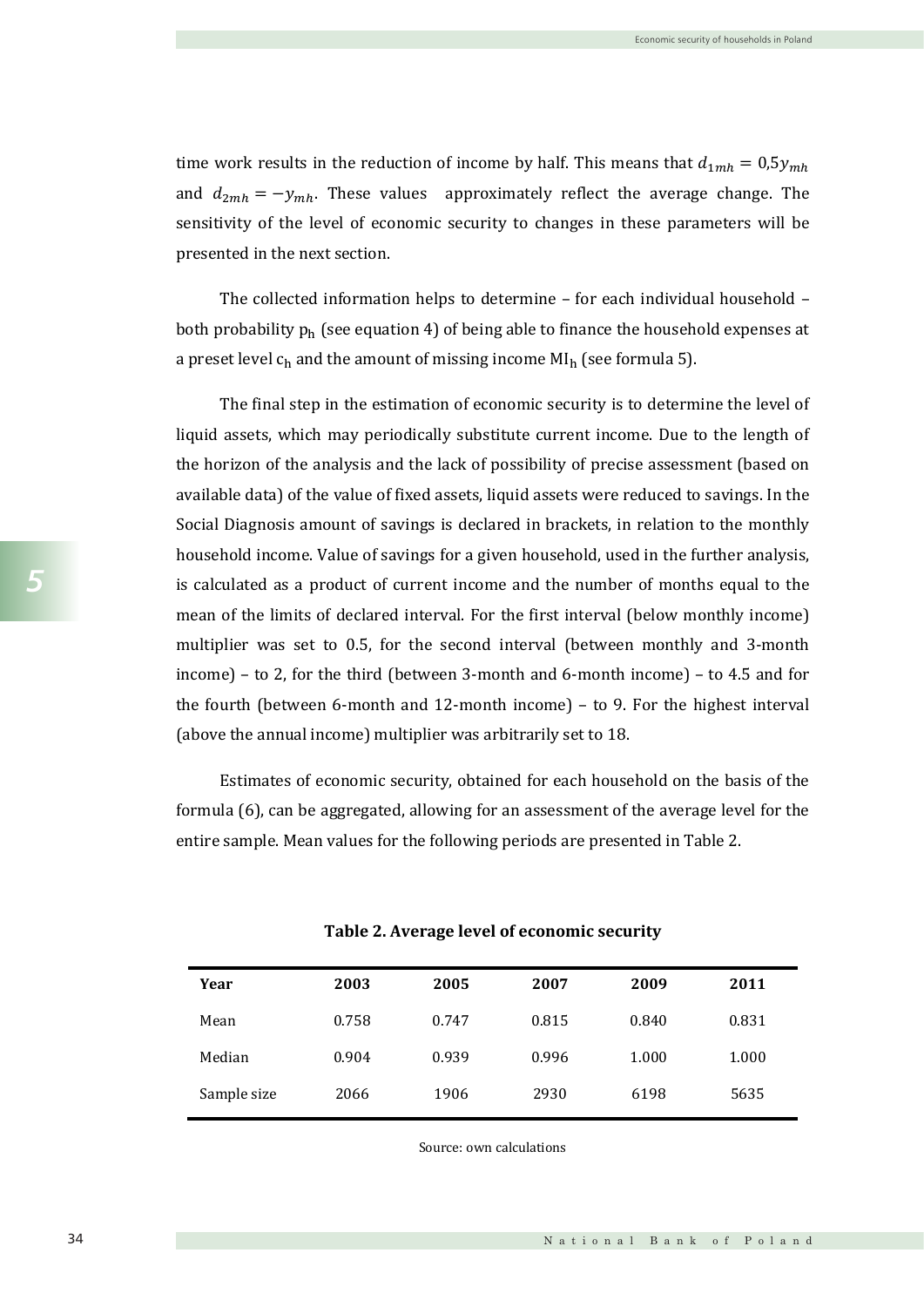The results indicate a relatively high level of economic security of households declaring income from work as main source of income. Direct impact on this result had a general economic situation which has improved significantly between 2003 and 2009. Interpreting the level of economic security as the expected length of time for which the household is able to finance its basic expenses, the length of this period ranged from just over 18 months in 2003 to more than 20 months in 2009.

Median, systematically higher than the mean, denotes that majority of households has economic security level higher than the mean. And the median equal to 1 for the years 2009 and 2011 indicates that more than half of households is characterized by this level of economic security. Commenting this result, it should be stressed once again that these results represent the upper limit for the actual level of economic security.

| Economic       |                |      | Share of households (%) |                |                |
|----------------|----------------|------|-------------------------|----------------|----------------|
| security index | 2003           | 2005 | 2007                    | 2009           | 2011           |
| $0.0 - 0.1$    | 14             | 15   | 12                      | 11             | 12             |
| $0.1 - 0.2$    | $\overline{2}$ | 4    | $\overline{2}$          | $\overline{2}$ | 3              |
| $0.2 - 0.3$    | $\Omega$       | 2    | 1                       | 1              | $\overline{2}$ |
| $0.3 - 0.4$    | $\Omega$       | 1    | 0                       | 0              | 1              |
| $0.4 - 0.5$    | $\Omega$       | 1    | 0                       | 0              | 0              |
| $0.5 - 0.6$    | 2              | 1    | 0                       | 0              | 0              |
| $0.6 - 0.7$    | 2              | 2    | 0                       | 0              | 0              |
| $0.7 - 0.8$    | 10             | 8    | 2                       | 1              | 1              |
| $0.8 - 0.9$    | 15             | 14   | 7                       | 6              | 7              |
| $0.9 - 1.0$    | 53             | 54   | 74                      | 78             | 73             |

### **Table 3. Distribution of economic security**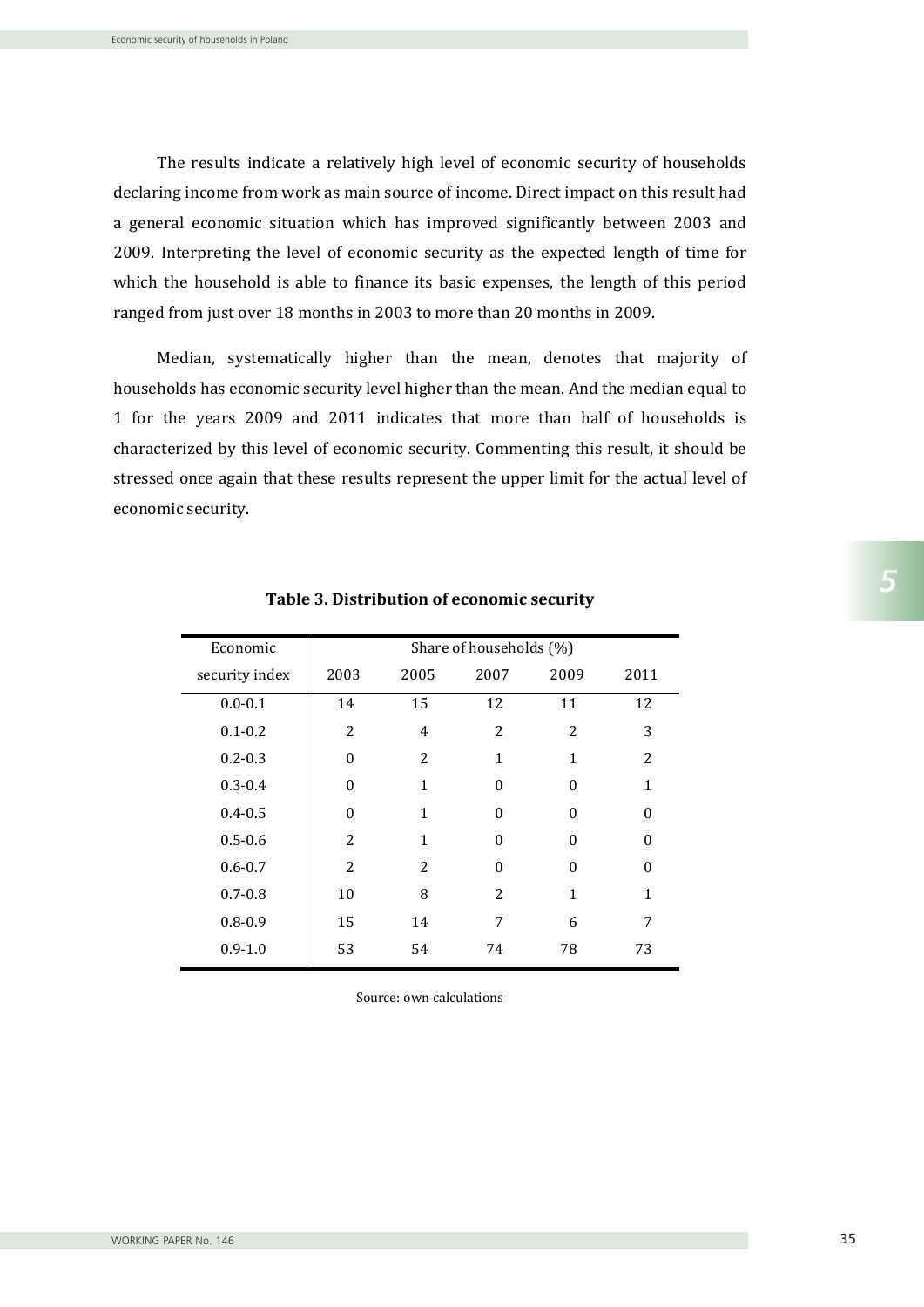Analysis of changes in the distribution of economic security of households, shown in Table 3, suggests that the increase in the average level was mainly due to the changes that have occurred in the upper part of the distribution. Almost unchanged remained the percentage of households in the lower part. This could indicate the limited impact of changes in the general economic situation on the situation of people with the lowest levels of economic security.

|                           |                                  |                                 | Economic security level in 2005 |               |
|---------------------------|----------------------------------|---------------------------------|---------------------------------|---------------|
|                           |                                  | $0.00 - 0.25$                   | $0.25 - 0.75$                   | $0.75 - 1.00$ |
| Economic                  | $0.00 - 0.25$                    | 4%                              | 2%                              | 10%           |
| security level            | $0.25 - 0.75$                    | 2%                              | 3%                              | 9%            |
| in 2003                   | $0.75 - 1.00$                    | 13%                             | 6%                              | 50%           |
|                           |                                  |                                 | Economic security level in 2007 |               |
|                           |                                  | $0.00 - 0.25$                   | $0.25 - 0.75$                   | $0.75 - 1.00$ |
| Economic                  | $0.00 - 0.25$                    | 3%                              | 1%                              | 15%           |
| security level            | $0.25 - 0.75$                    | 2%                              | 0%                              | 9%            |
| in 2005                   | $0.75 - 1.00$<br>9%<br>1%<br>60% |                                 |                                 |               |
|                           |                                  | Economic security level in 2009 |                                 |               |
|                           |                                  |                                 |                                 |               |
|                           |                                  | $0.00 - 0.25$                   | $0.25 - 0.75$                   | $0.75 - 1.00$ |
| Economic                  | $0.00 - 0.25$                    | 3%                              | 0%                              | 12%           |
| security level            | 0.25-0.75                        | 0%                              | 0%                              | 2%            |
| in 2007                   | $0.75 - 1.00$                    | 9%                              | $1\%$                           | 72%           |
|                           |                                  |                                 | Economic security level in 2011 |               |
|                           |                                  | $0.00 - 0.25$                   | $0.25 - 0.75$                   | $0.75 - 1.00$ |
| Economic                  | $0.00 - 0.25$                    | 6%                              | 0%                              | 8%            |
| security level<br>in 2009 | $0.25 - 0.75$                    | 0%                              | 0%                              | 1%            |

### **Table 4. Mobility of households' economic security**

Source: own calcualtions

On the other hand, the mobility analysis indicates that the percentage of households permanently deprived of economic security is much lower than the percentage of households with a security level below 0.2 – see the data in Tables 3 and 4. This means that increasing polarization of the economic security caused increase in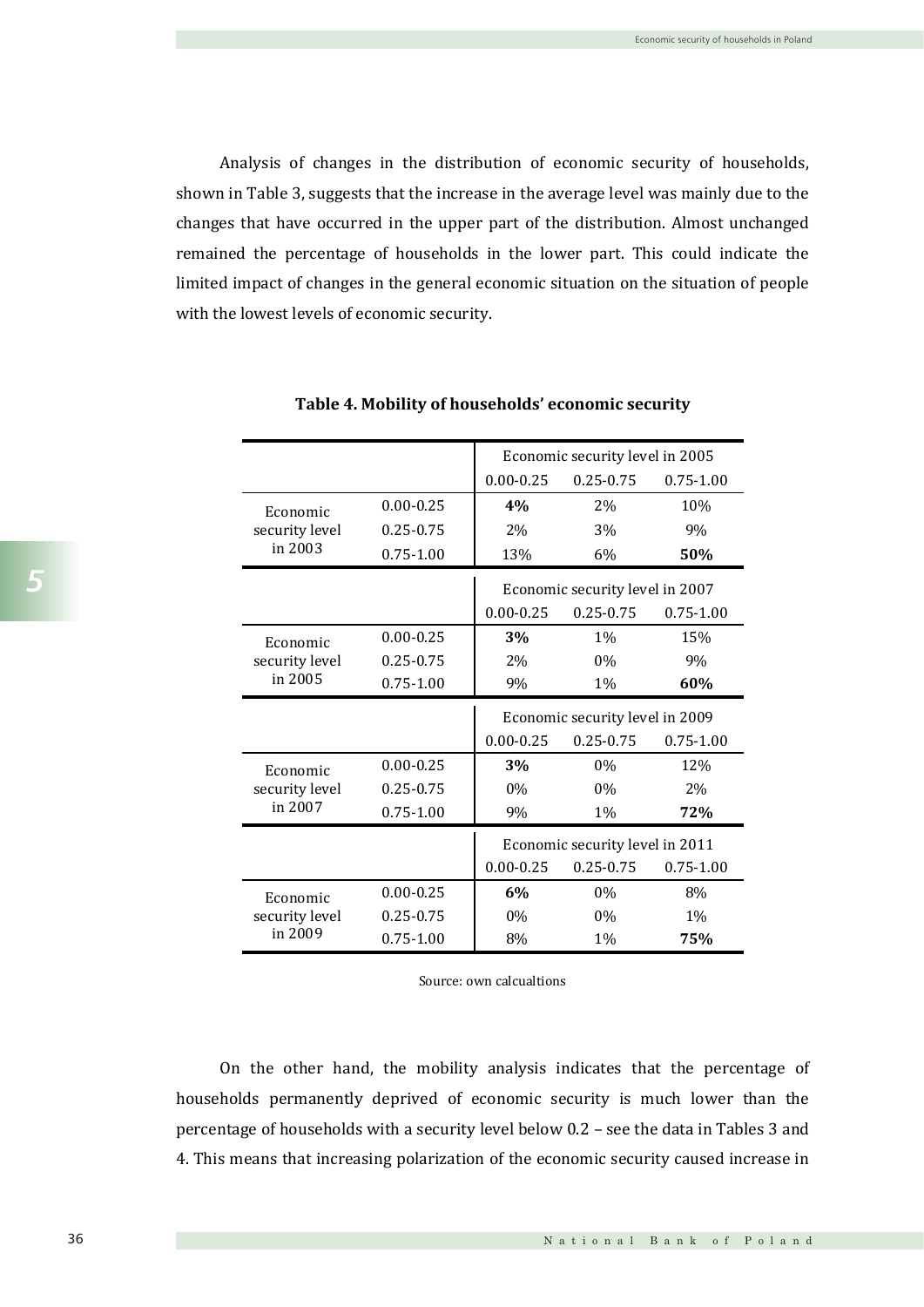safety of households with ES values between 0.7 and 0.9, but probability of significant decrease in the level of economic security remains relatively high.

Analysis of the distribution of the economic security of households also points to a significant polarization. This phenomenon results, on the one hand, from the improvement in the situation on the labor market, but also from the limited scope of this analysis. Other adverse events, which may lead to an increase in basic expenses or decrease in income, could decrease the overall level of economic security, but also reduce the polarization of the distribution, due to differences in income, savings and other assets. Achieving economic security at a level equal to 1 (or close to it) would be much more difficult.

Nevertheless, an increasing proportion of households with permanently high level of economic security – even in the period 2009-2011 – should be regarded as unequivocally positive phenomenon. It results from better (than in the beginning of this century) situation in the labor market, but also – to some extent – from the growth of savings.

As previously mentioned, the lack of household economic security does not mean its poverty and economic security does not exclude risk of poverty. Nevertheless, the level of household income is an important factor influencing the level of economic security. Data presented in Table 5 show an increase in the average level of economic security with an increase in household income. Households with total income not higher than the first quartile of the income distribution are characterized by much lower security. This group includes the majority of the poor households. <sup>9</sup> The highest average level of economic security can be observed for the richest households, but even high income does not guarantee full economic security.

In addition to income level, an important factor, determining the level of household economic security, is education. Table 6 presents the average levels of economic security, depending on the education of the reference person (head) of the household.

<sup>&</sup>lt;sup>9</sup> The risk of poverty is usually estimated for the income (or expenditure) per person or equivalent unit, so the results presented here are not directly comparable to the analysis of poverty.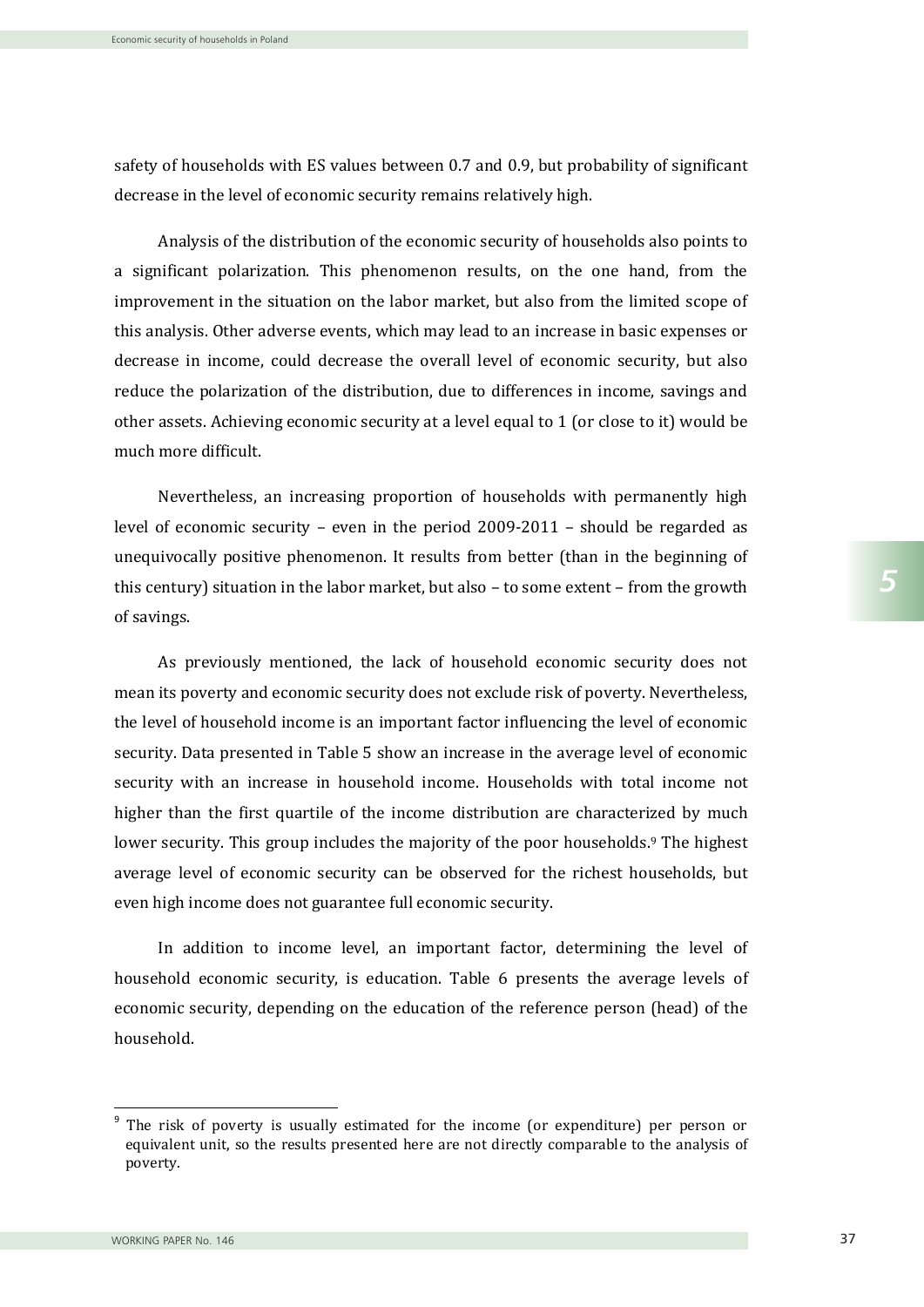| Quartile<br>of income distribution | 1     | 2     | 3     | 4     |
|------------------------------------|-------|-------|-------|-------|
| Mean                               | 0.667 | 0.839 | 0.879 | 0.936 |
| Median                             | 0.935 | 0.996 | 1.000 | 1.000 |
| Sample size                        | 1425  | 1393  | 1413  | 1404  |

## **Table 5. Economic security of groups of households, distinguished with respect to their income level in 2011**

Source: own calculations

# **Table 6. Economic security of groups of households, distinguished with respect to their heads' level of education in 2011**

| Household head's<br>level of education | <b>Higher</b> | <b>Secondary</b> | <b>Vocational</b> | <b>Primary and</b><br>no education |
|----------------------------------------|---------------|------------------|-------------------|------------------------------------|
| Mean                                   | 0.879         | 0.842            | 0.800             | 0.754                              |
| Median                                 | 1.000         | 1.000            | 0.995             | 0.988                              |
| Sample size*                           | 1313          | 1628             | 2143              | 543                                |

\* For some households data on head's education was missing

Source: own calculations

The presented results show that – as in the case of analysis of poverty – lack of formal education (or its low level) is an important risk factor in the context of economic security. At the same time, variation in income and the structure of education seems to be one of the most important factors affecting the relationship between the place of residence of members of the household and the level of economic security. Growing – along with an increase in the number of inhabitants – average level of economic security reflects both the growth in average income and in average level of education. One-sided test of independence  $\chi^2$  suggests rejection of the null hypothesis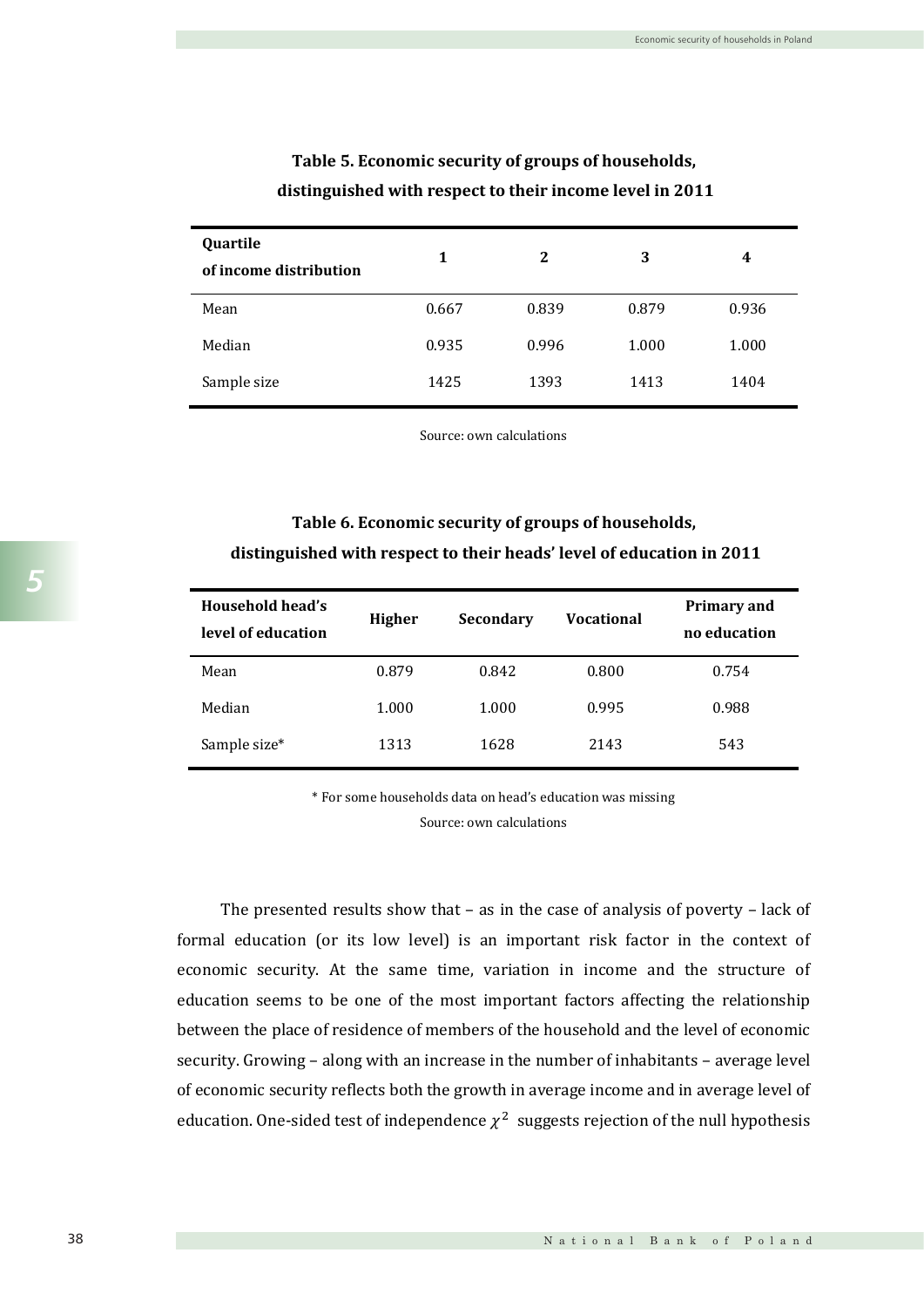about independence between place of residence and – separately – income and education level for  $p < 0.001$ .

The average levels of economic security for various types of places are presented in Table 7. The results are not fully comparable to those presented in Tables 2-6, due to the lack of information about the place of residence for approximately 30% of households.

| Place of<br>residence | Town<br>over<br>500 000<br>inhabitants | Town<br><b>between</b><br>200 000 and<br>500 000<br>inhabitants | Town<br>hetween<br>$100000$ and<br>200 000<br>inhabitants | Town<br><b>between</b><br>20 000 and<br>100 000<br>inhabitants | Town<br>below<br>20 000<br>inhabitants | Village |
|-----------------------|----------------------------------------|-----------------------------------------------------------------|-----------------------------------------------------------|----------------------------------------------------------------|----------------------------------------|---------|
| Mean                  | 0.888                                  | 0.841                                                           | 0.835                                                     | 0.844                                                          | 0.837                                  | 0.810   |
| Median                | 1.000                                  | 1.000                                                           | 1.000                                                     | 1.000                                                          | 1.000                                  | 0.998   |
| Sample size           | 336                                    | 431                                                             | 229                                                       | 731                                                            | 570                                    | 1605    |

# **Table 7. Economic security of groups of households, distinguished with respect to their place of residence in 2011**

Source: own calculations

In contrast to previously characterized relationships, the relationship between the age of the head of the household and the household economic security is not monotonic. As shown by the data presented in Table 8, the highest average economic security is observed for households belonging to the oldest and youngest groups. While in the case of the youngest group it may be – as in the case of place of residence – related to education, which average level has increased significantly in recent years, the highest level of security in the oldest group should be interpreted in the context of stability of their situation. They usually do not raise children, and have reached an appropriate level of professional development. Also in this cross-section gaps in the answers are quite common (about 20%). It means that these results are not directly comparable to estimates presented earlier.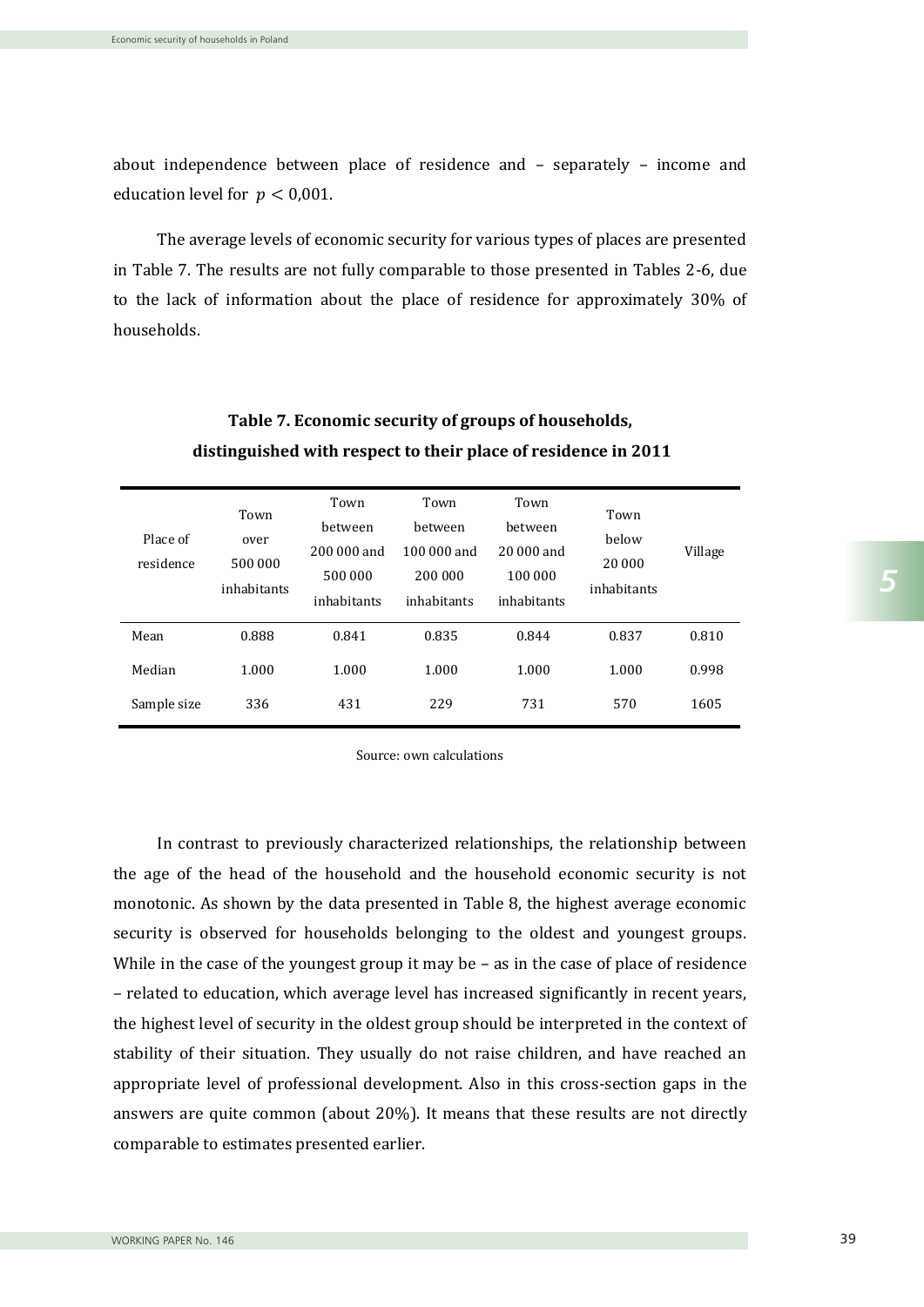| Household<br>head's age | <b>Below 35</b> | <b>Between</b><br>35 and 44 | <b>Between</b><br>45 and 54 | <b>Between</b><br>55 and 64 |
|-------------------------|-----------------|-----------------------------|-----------------------------|-----------------------------|
| Mean                    | 0.860           | 0.858                       | 0.835                       | 0.872                       |
| Median                  | 1.000           | 0.998                       | 0.999                       | 1.000                       |
| Sample size             | 690             | 1185                        | 1612                        | 1051                        |

# **Table 8. Economic security of groups of households, distinguished with respect to their heads' age in 2011**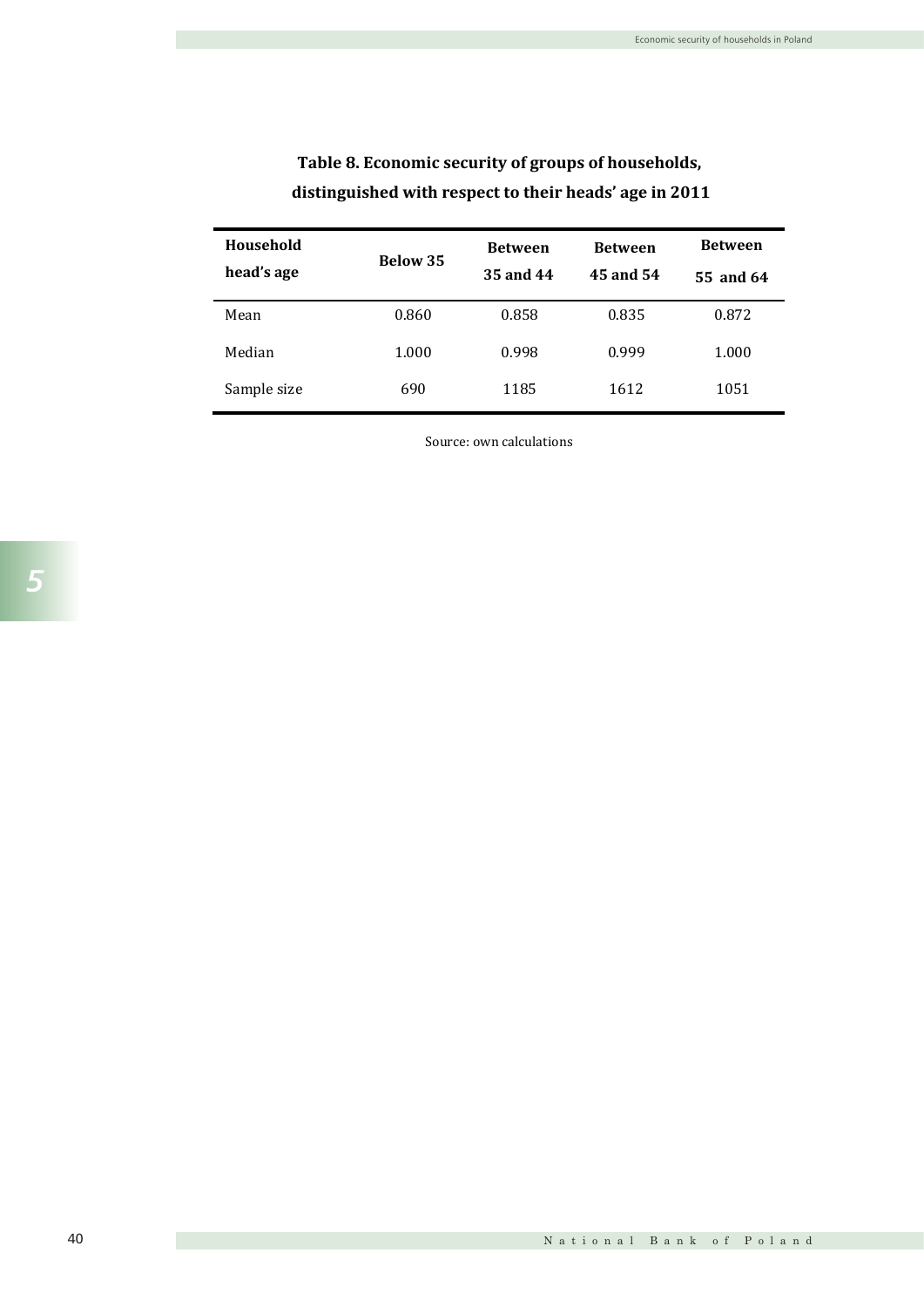#### **6. Impact of changes in parameters on estimates of economic insecurity**

Because of the need to adopt certain assumptions when estimating the economic security of households in the preceding paragraph, it is necessary to analyze the impact of various factors on the results. Due to the relatively complex structure of the proposed measure, sensitivity analysis will use simulations. The results of these simulations are based on the controlled modification of certain variables for all households or parts of them (a random sample). In the latter case, the final outcome will depend not only on the input changes, but also the result of sampling of households for whom the change will take effect. All simulations use values obtained for year 2011 as a point of reference.

The first stage of analysis includes an assessment of the impact of the logistic regression estimates of the level of economic security. Results shown in Table 9 were obtained by calculating the value of ES with the data for year 2011. Probabilities of having, losing or finding a full-time work were estimated based on the values of the parameter estimates obtained from logistic regression model for all analyzed periods.

Changes in parameters of logistic regression reflect changes in the overall situation of the Polish economy, in particular, a fall in unemployment. In this sense, the difference between the level of economic security, estimated for subsequent years (see Table 2) and the results of the simulation (see Table 9) can be considered as an attempt to estimate the economic security changes between the given year and the year 2011, purified from the impact of changes in the labor market. The values of these differences are presented in the lower part of Table 9. Throughout the period – in years 2003-2011 – about half of the changes in the level of economic security (0.036) was due to improvement in the situation on labor market. The rest (0.031) was the consequence of an increased level of savings and higher levels of employment, which can be regarded as a change in the actual situation of households.

A direct relationship between the level of economic security and the employment rate is illustrated in Figure 1 (see also Table A1 in Appendix A). Employment reduction denotes the proportional reduction in the number of employees, working full-time. For example, a value of 50% means a hypothetical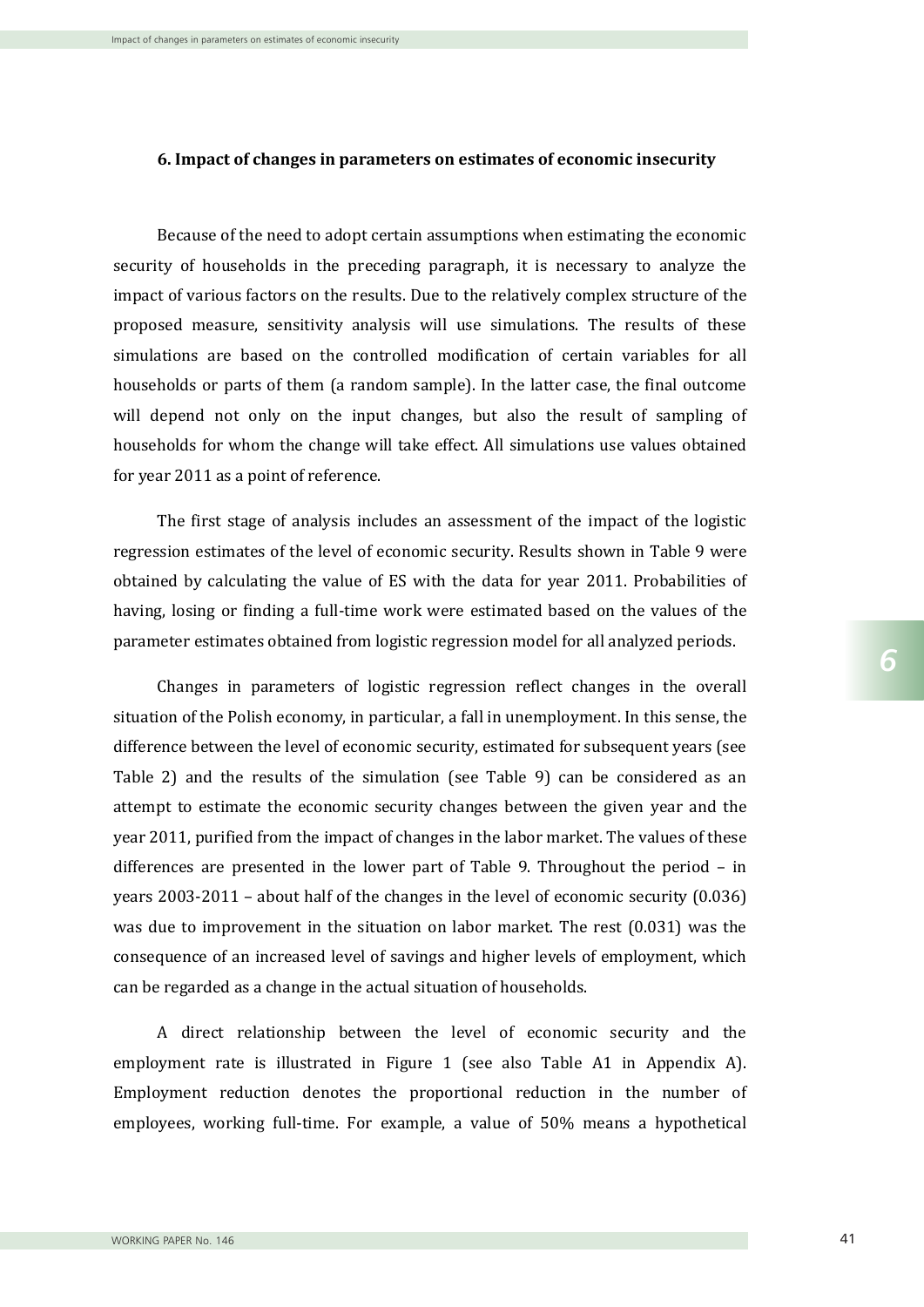situation in which half of those currently working lose their job, all others things being equal.

|                                                                                 |        |           | Parameters' estimates for period |           |           |
|---------------------------------------------------------------------------------|--------|-----------|----------------------------------|-----------|-----------|
|                                                                                 |        | 2003-2005 | 2005-2007                        | 2007-2009 | 2009-2011 |
| Economic security level                                                         | Mean   | 0.794     | 0.807                            | 0.823     | 0.825     |
| for the 2011 data                                                               | Median | 0.987     | 0.996                            | 1.000     | 1.000     |
| Difference between<br>economic security level                                   | Mean   | 0.036     | 0.060                            | 0.008     | $-0.015$  |
| assessed for 2011 data<br>and data for the starting<br>year of the given period | Median | 0.083     | 0.057                            | 0.004     | 0.000     |

## **Table 9. Impact of logistic regression's estimates on assessment of economic security**

Source: own calculations



Figure 1. Impact of changes in employment rate

Employment reduction by 10% (compared to the initial number of full-time employees) causes an average decrease in the value of ES in the population by about 0.063. Because of the bimodal shape of the distribution and a significant concentration in the areas of high and low economic security, mode does not change on a regular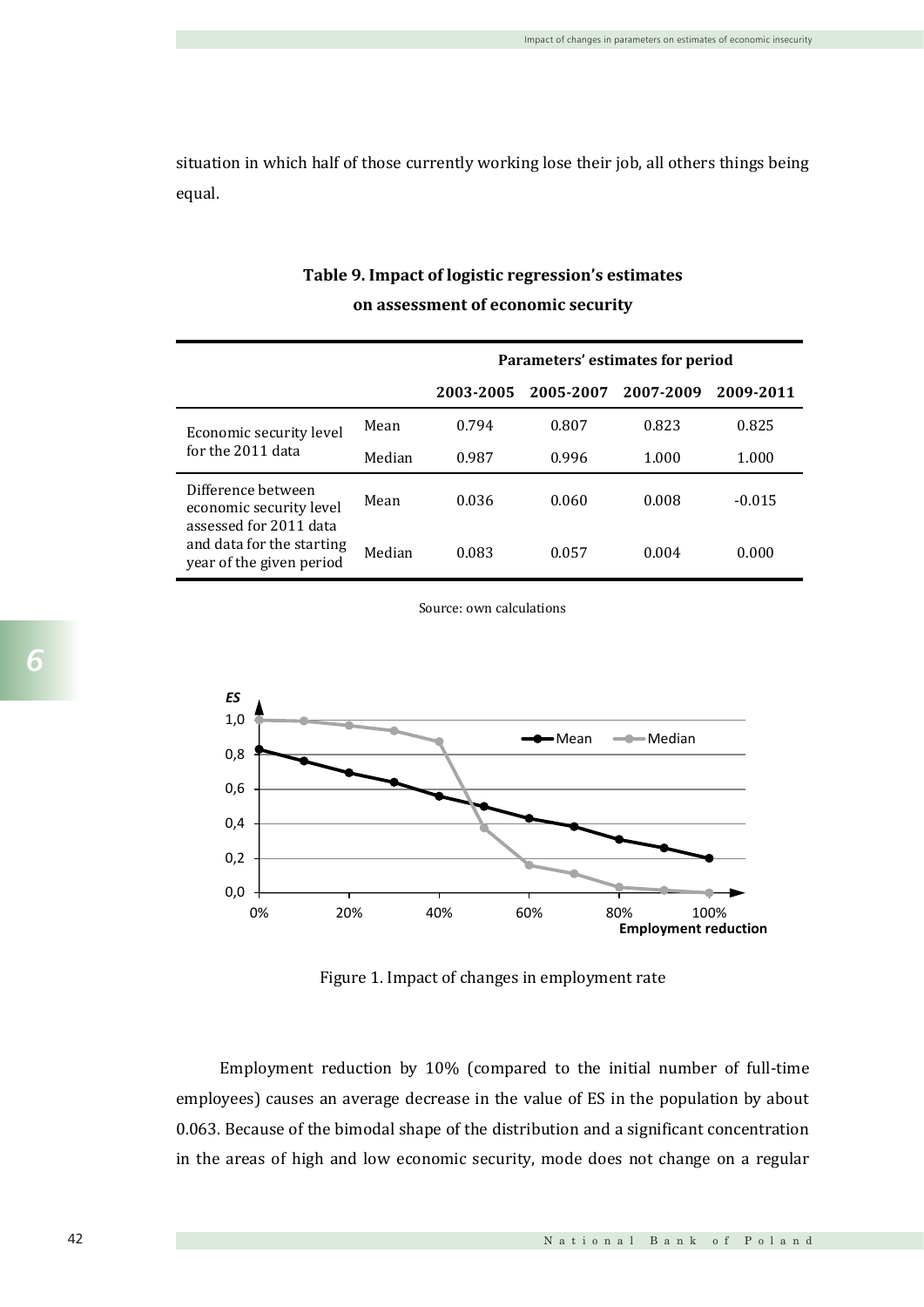basis, as in the case of the average. Change in the relation between mean and median implies change in mode. In the current situation dominate households with a high level of economic security. But the situation changes with the decline in employment rate. The biggest change takes place when about 50% of currently employed lose their jobs, and those with a low level of economic security start to dominate in the population.

The range of observed changes indicates very large impact of the stability of the current income level on economic security. In this study, this stability is identified with stability of the work, but can be generalized to the stability of income from all available sources. In particular, it concerns different types of benefits. In certain circumstances – depending on the condition of public finance and social policy model – stability of benefits (including the amount of benefits received) can be higher than the stability of income from work. In such a case problem of development of unfavorable patterns of behavior can be interpreted as a consequence of too high level of economic security (stability) that does not create incentives to seek employment.

Figure 2 illustrates the effect of changes in the level of income, when a person loses a job (see also Table A2 in Appendix A).



Figure 2. Impact of changes in income level in case of job loss

Results presented in the previous section were obtained by the assumption that income, retained in the case of job loss, is equal to 50% of an initial wage.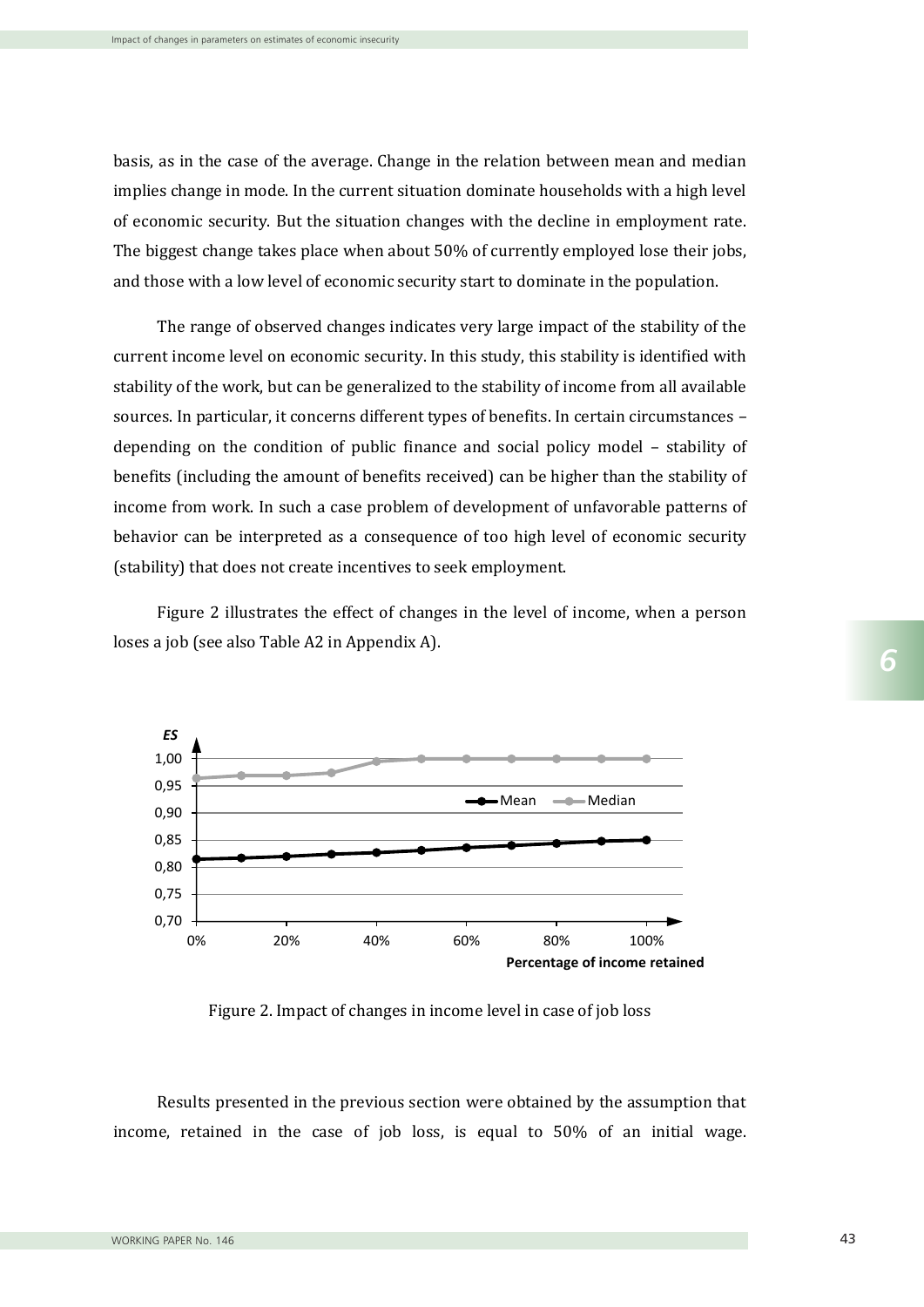Consequently, in the situation of getting a job, income increases two times compared to the currently achieved. A similar relationship has been adopted for all levels of retained income, <sup>10</sup> presented in Figure 2.

With a change in the share of retained income by 10% (relative to the initial value of income), the average change in the value of ES is equal to 0.003. This indicates much smaller impact of changes in income, resulting from the job loss, for the overall level of economic security. Assuming the current level of risk of job loss, even total loss of income in the event of job loss would not result in significant change in the level of economic security in the scale of the whole population (decrease from 0.825 to 0.809). This result is a consequence of a relatively small group of people, whom it concerns. With the increase in the number of people in this group, relative importance of retained income would greatly increase.

For people permanently unemployed key factor, determining their income and the level of economic security of their households, is change in the amount of benefits that they receive at the beginning and at the end of the period. The basic model assumes that this amount will not change. Figure 3 shows the change in the average level of economic security in the case of a decrease in the level of benefits (see also Table A3 in Appendix A).



Figure 3. Impact of changes in benefits and transfers

 $10$  Except for the case when the amount of retained income is zero. In this case, it is assumed that getting a job would increase income twentyfold.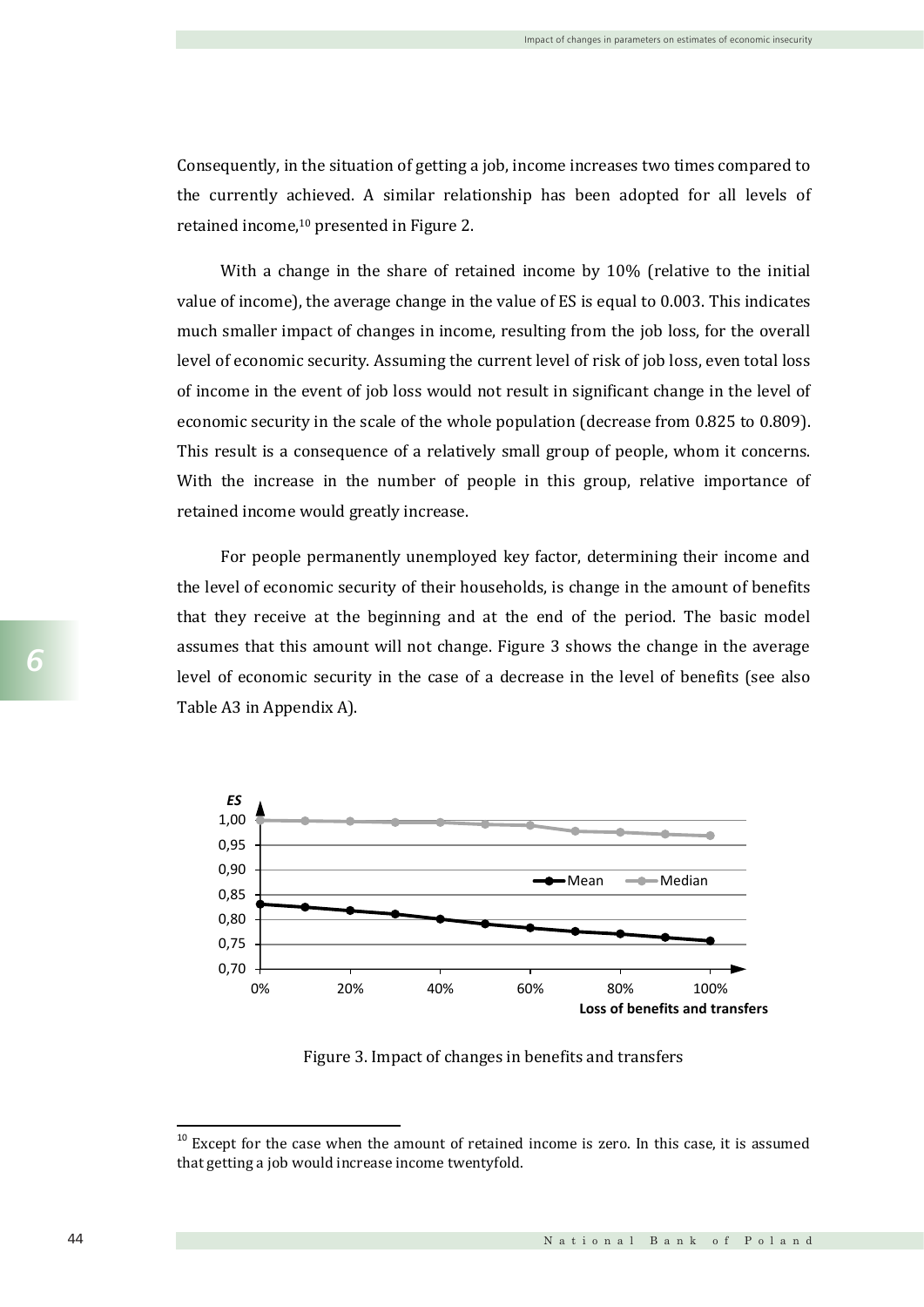Reduction of benefits by 10% over the analyzed period (in relation to the initial values) entails the average decrease in the value of ES by 0.008. Similarly, as in the case of changes in the level of retained income, the size of the group of people sensitive to this change, is very limited. The impact of these changes is limited to households whose main sources of income are transfers and benefits. Precise assessment of the situation of this group of households would require a more detailed analysis with respect to the types of benefits, but it is not important for this study.

The last area of the assessment of the sensitivity of changes in the level of economic security is to determine the potential impact of changes in the basic expenses (excluding repayment of loans, what will be analyzed in the next section). In Figure 4 are shown changes in the value of ES when basic expenses increase or decrease (see also Table A4 in Appendix A).

Changing the basic expenses by 5% compared to the original level involves an average change in the value of ES by 0.023. The observed relationship is not linear and in case of increase in spending, the value of ES is decreasing faster and faster, what reflects the importance of basic expenses.



Figure 4. Impact of changes in basic consumption

The considered model assumes that the basic expenses remain unchanged in the horizon of analysis. In fact, however, in case of emergency (such as loss of work by one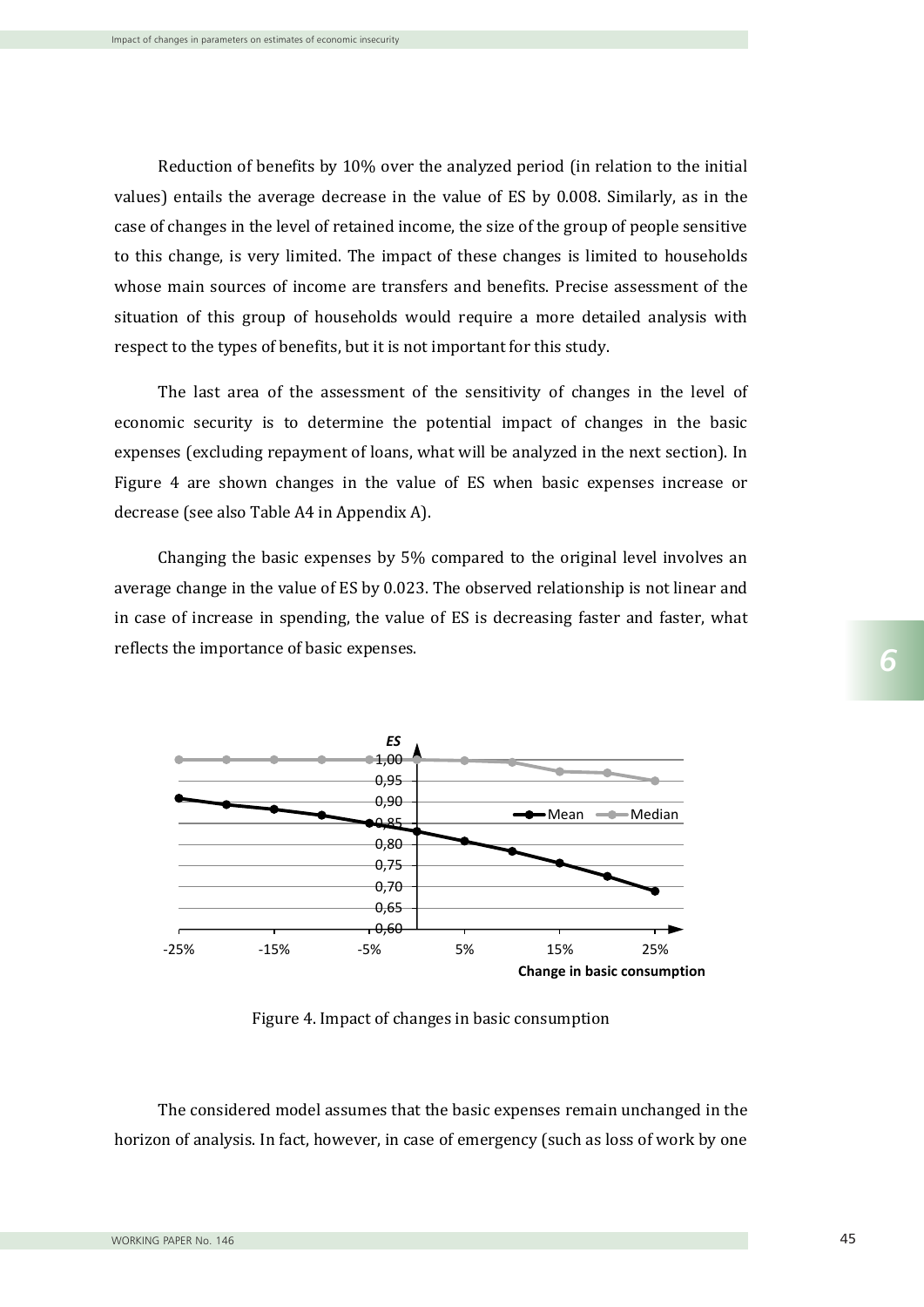or more persons in the household) it is possible to reduce not only development costs and spending on luxury goods, but also – to some extent – basic expenses. Assuming that this reduction could reach 25%, the average level of economic security would increase to 0.907. In the reverse situation, which can be interpreted as a consequence of an adverse event, average security level drops quite quickly – with an increase in the level of spending by 25% – up to 0.681. Approximately the same level of economic security would be obtained if subjective declarations on minimum income (required to "make ends meet") are taken into account instead of the estimates of basic expenses.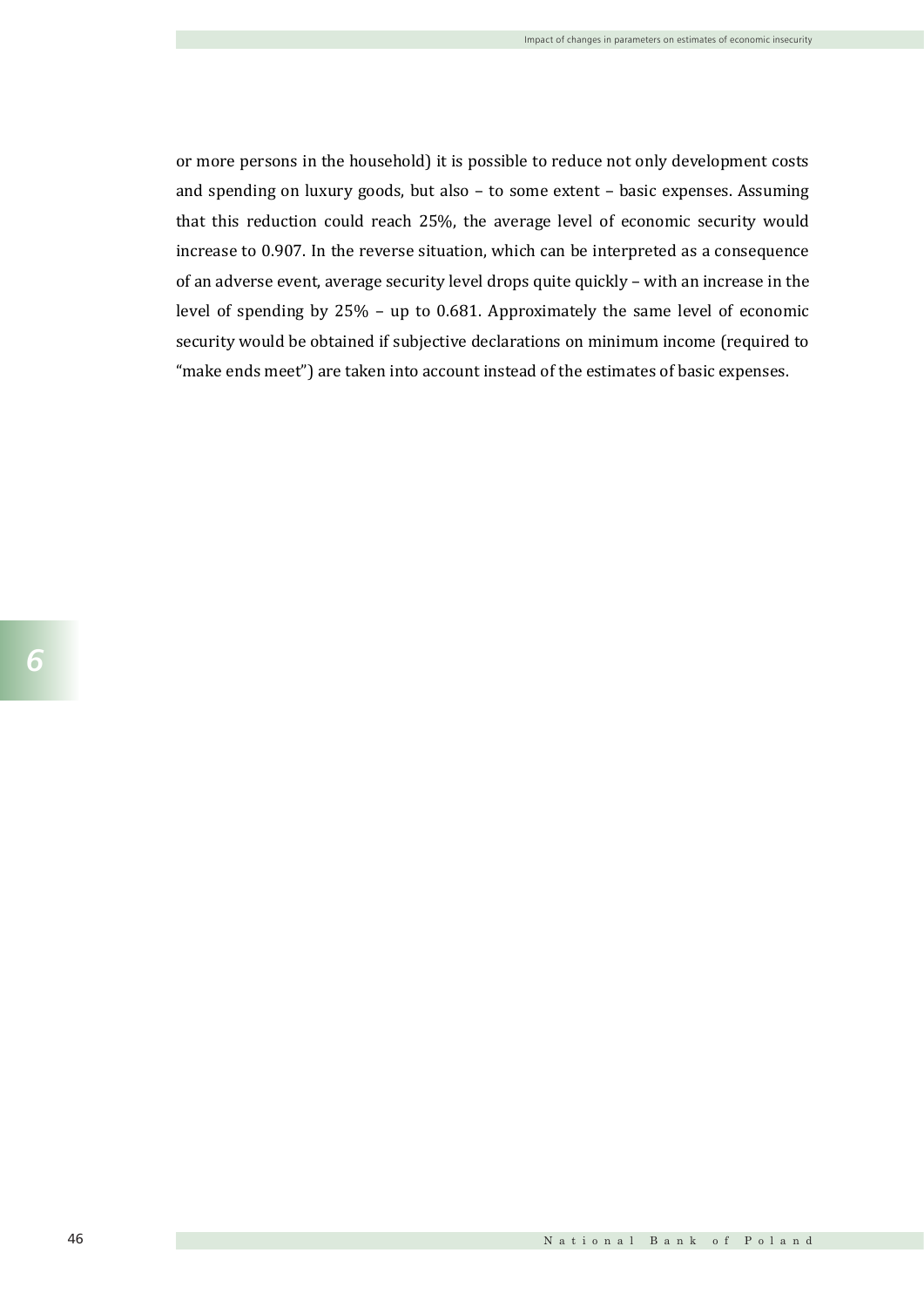### **7. Savings, credits and economic security**

A very important area in the analysis of household economic security is the value of savings. In most cases, these are the main liquid assets that can be used as a substitute for current income if the income level decreases or the level of spending increases. When a situation on the labor market is stable, expected relative importance of savings will be lower, but will grow with the increase in uncertainty in the future. To play an important role in shaping the economic security, savings must be sufficiently high.

Figure 5 presents the relationship between the level of savings and the average household economic security (see also Table A5 in Appendix A). Considered change assumes constant number of households with savings. A decrease by 100% corresponds to a situation where households do not have any savings and an increase by 100% that households with saving have doubled their value.

Any change in value of savings by 20% (compared to the current level) is associated with the average change in the value of ES by 0.005. Impact of a significant drop is relatively much higher than the corresponding increase. If savings are reduced to zero, the average value of ES drops to 0.787. This means that in the current situation, savings account for about 5% of the total value of ES. The relative importance of savings increase, however, with the worsening of the situation on the labor market. In the current situation, savings of some households exceed the level of the missing income. Loss of income for all persons currently working full-time would decrease the value of ES to the level of 0.197 (see Figure 1). In such a situation, the loss of any savings would further reduce this level to 0.091. <sup>11</sup> It means that savings account for maximum 13% of ES (0.106 in relation to the current value of 0.825).

 $\overline{a}$ 

<sup>11</sup> The remaining value results from impact of several factors. Firstly, the probabilities determined from the logistic regression model are never equal to zero. In addition, in case of pensioners and unemployed it was assumed that the probability of maintaining an income at the same level is set to 1.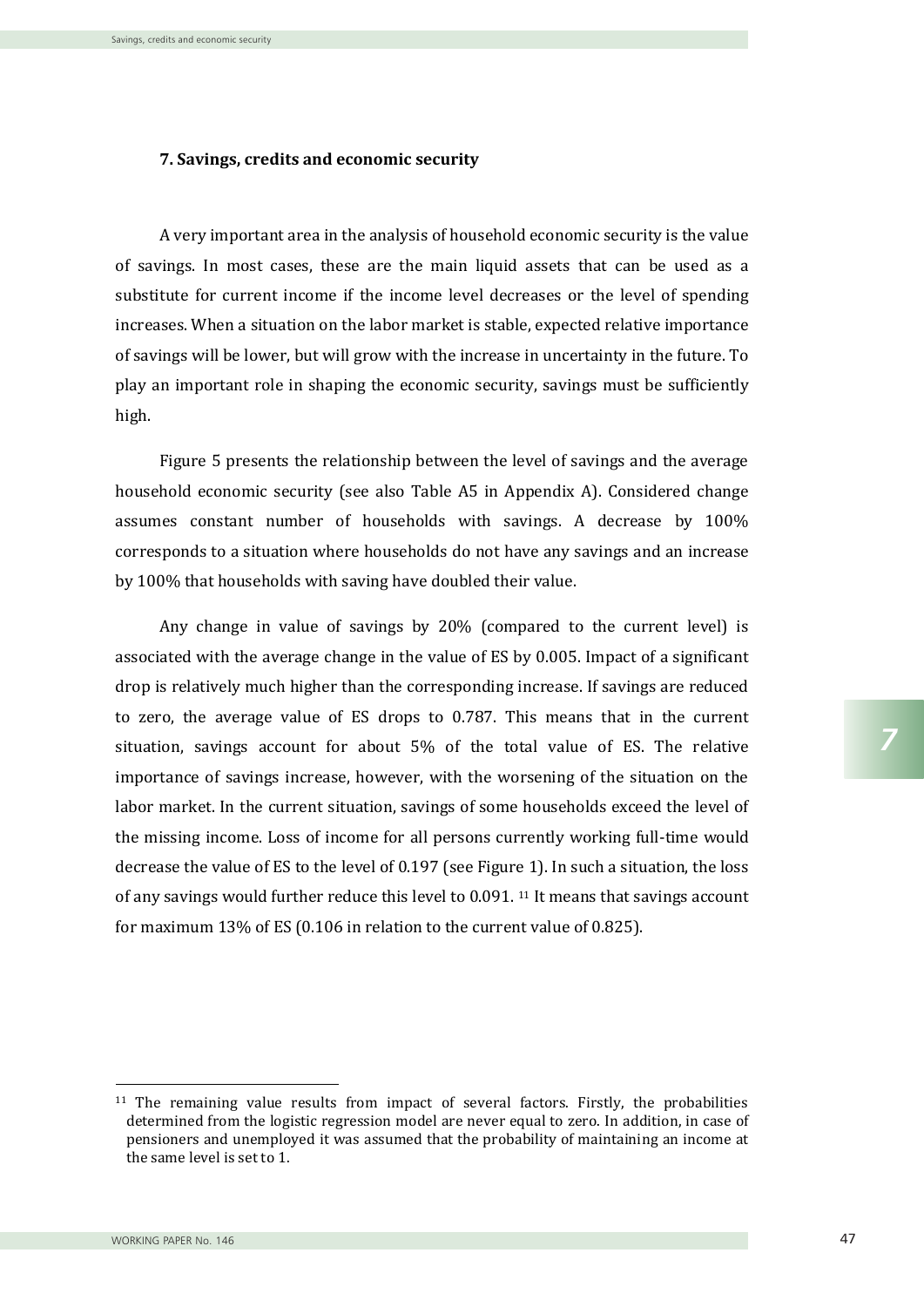

Figure 5. Impact of changes in savings

On the other hand, maximum increase in the value of savings – for households that already have savings – may lead to an increase in the average value of ES up to the level of 0.855.

In the same way, the potential impact of changes in the number of savers can be analyzed. To estimate it, the number of households with savings can be randomly reduced or increased by adding savings to randomly selected households (that currently do not have any savings). Savings assigned in this way are equal to the product of the value of the income of a given household and the average value of savings in the whole sample, expressed as a multiple of households' monthly income.

Change in the number of households with savings by, for instance, 20% would mean that the proportion of savers in population would increase to 43.2% from the initial share of 36%. The results of this analysis are shown in Figure 6 (see also Table A6 in Appendix A).

The change in share of households with savings by 20% (compared to the current number of savers) was associated with an average change of ES by the value of 0.007. The maximum level of the economic security that occurs in a situation, in which all households have savings at the level equal to the current average, would be .906. This means that in order to ensure the complete economic safety of all households, necessary would be increase both in the number of savers, and in the average level of savings.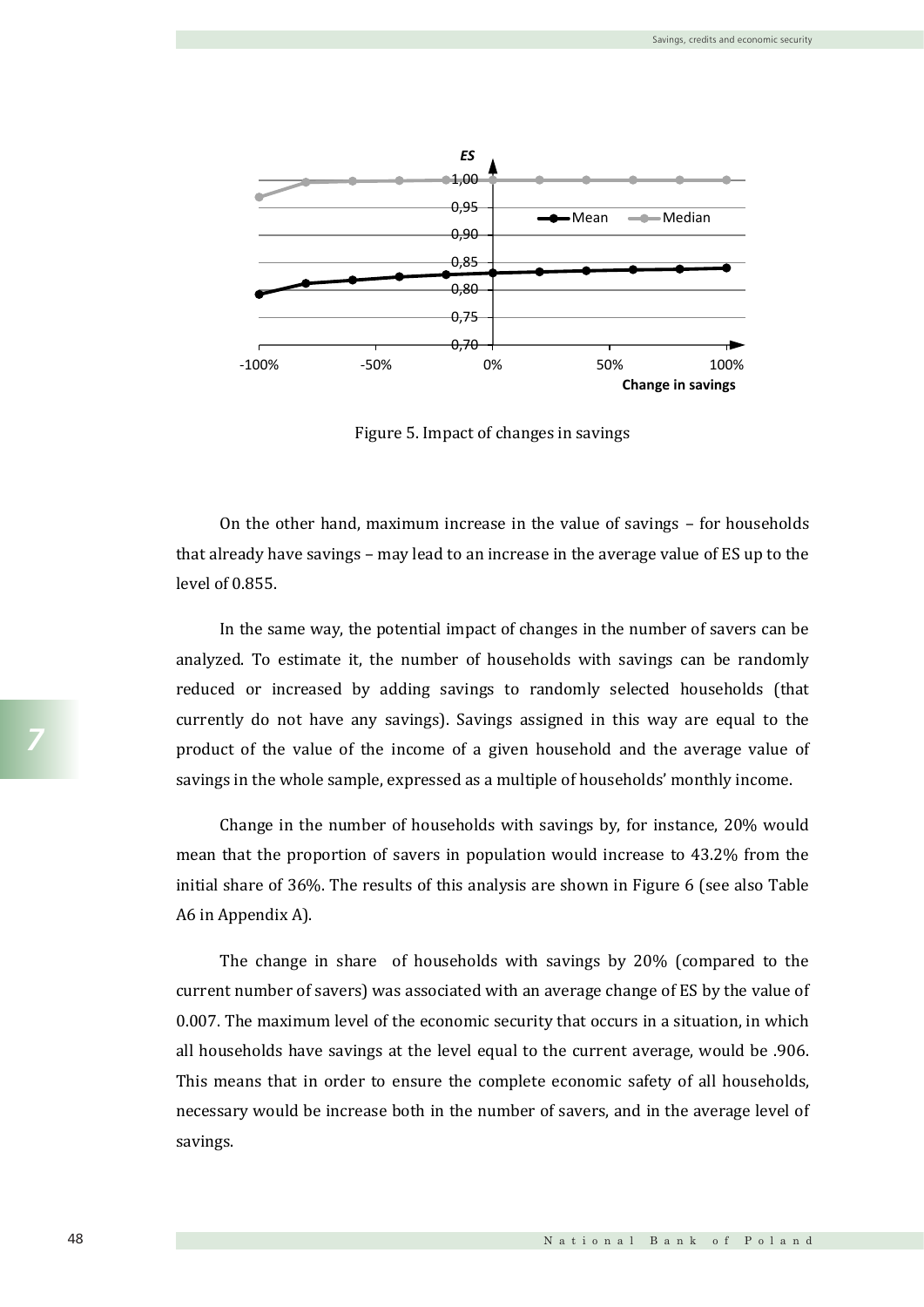

Figure 6. Impact of changes in share of households with savings

The next stage of the analysis concerns the assessment of the impact of loans and credits on the level of economic security of households. Due to their nature, expenses related to the repayment of current installments were separated from the group of basic expenses, and their changes are considered independently of changes in the level of basic consumption. Similarly as in the case of changes in the level of savings, in this case were considered proportional change in the burden of every household.

The relationship between the level of economic security and the amount of the installments of loans and credits is illustrated in Figure 7 (see also Table A7 in Appendix A).



Figure 7. Impact of changes in installments of credits and loans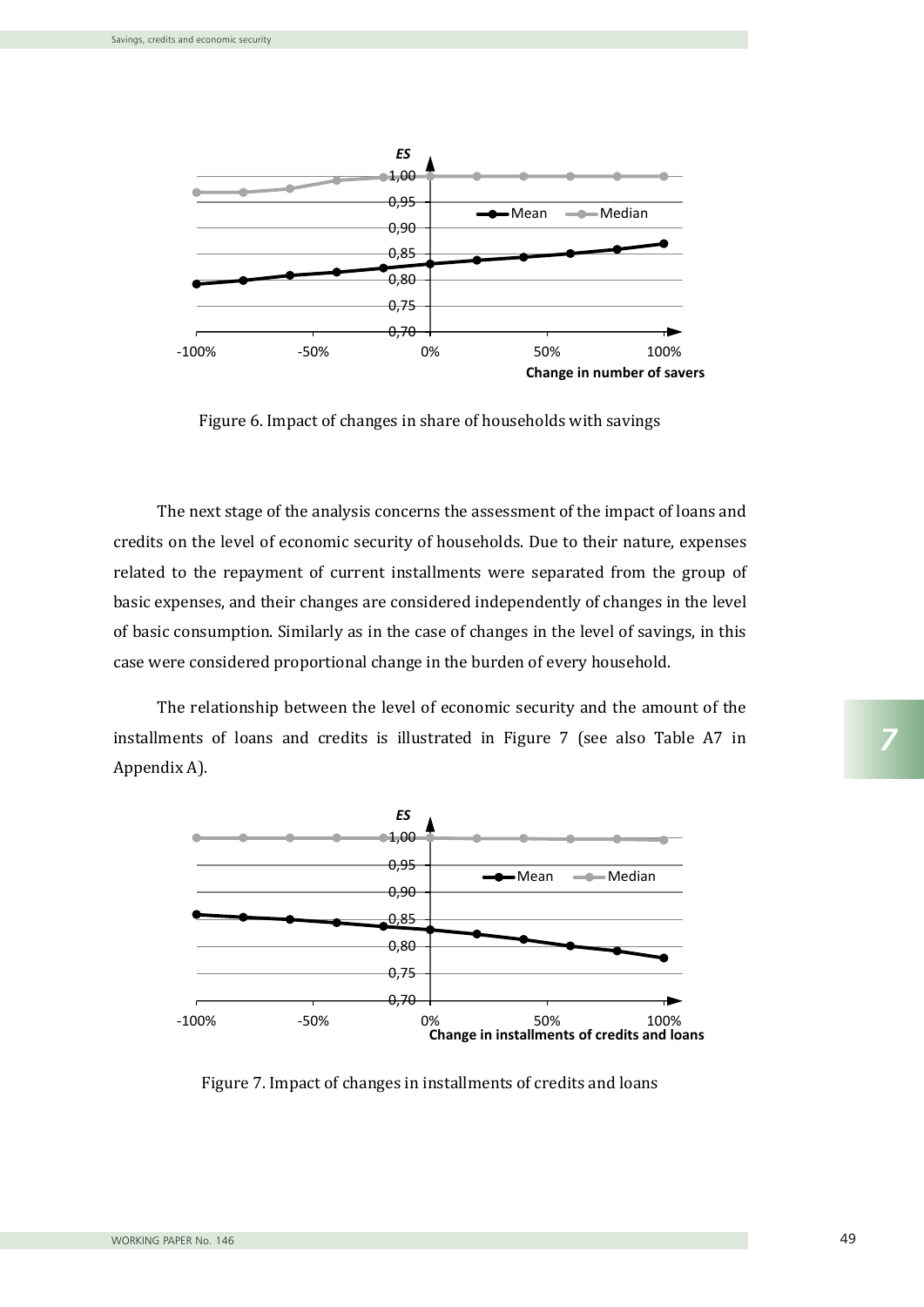Changing the height of installments by 20% (compared to their current level) resulted in an average change in the value of ES by 0.008. Complete lack of installments would increase the level of economic security only by 0.028, to 0.853.

The observed changes in the level of economic security for the modified levels of savings and loans indicate that the relative importance of these factors for the economic security in the current situation is relatively small. Their relative importance would increase, however, in the case of worsening of the situation on the labor market. Savings would be also more important in the case of extending the analysis on additional risk factors, affecting the income or expenses.

The potential importance of savings is also much higher for low-income households. In the case of more affluent households that do not have problems with the solvency and creditworthiness, savings "for a rainy day" (being the form of insurance), can be replaced with a loans from friends or family, or bank credits. If problems are temporary and do not cause permanent loss of income, current income becomes the actual source of financing the increased spending. For poorer households that have limited opportunities to borrow money from financial institutions, friends and family, the only form of protection against the consequences of adverse events are savings. These households, however, rarely have any savings. This significantly reduces the level of economic security, but this was not reflected in this analysis due to the very limited number of adverse events.

The final stage of the analysis is to evaluate the relationship between the level of household economic security and the form and the purpose of savings and loans. For this purpose will be used  $\varphi$  coefficient, which is a measure of the dependence (calculated as the Pearson correlation coefficient) between the two binary variables. Due to the nature of the variables,  $\varphi$  coefficient is not – contrary to the Pearson coefficient of correlation – a measure of linear dependence only. Similarly, as in the case of the correlation coefficient, its value ranges between 0 (no dependence between variables –  $\chi^2 = 0$ ) to 1 (fully dependent variables).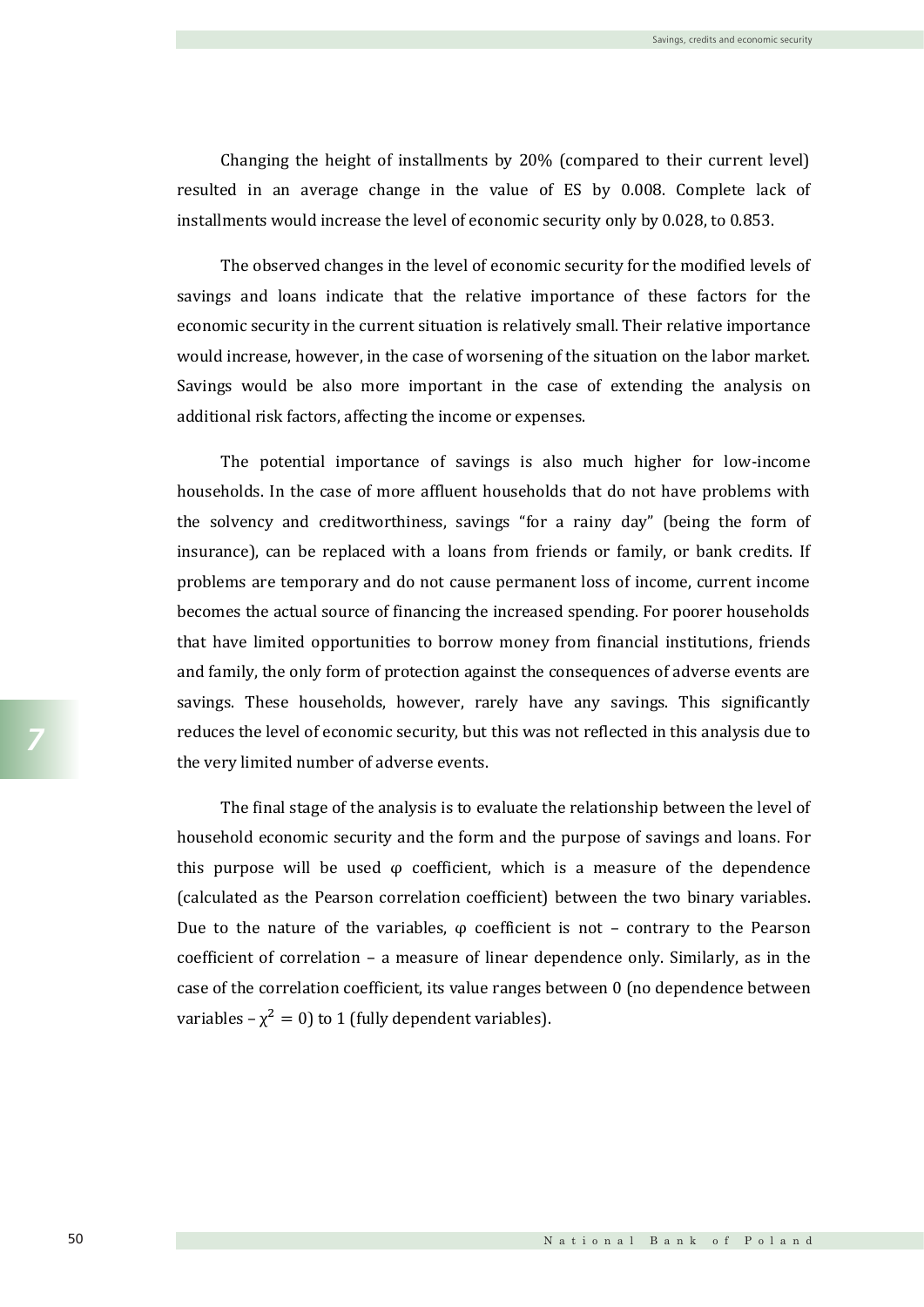|                                                          | Share of households with certain<br>kind of savings $(\%)$ |                                     | Relationship between economic<br>security and form of savings<br>( $\varphi$ coefficient) |                                     |  |
|----------------------------------------------------------|------------------------------------------------------------|-------------------------------------|-------------------------------------------------------------------------------------------|-------------------------------------|--|
| Form of savings                                          | In the whole<br>sample                                     | Among<br>households<br>with savings | In the whole<br>sample                                                                    | Among<br>households<br>with savings |  |
| Cash                                                     | 16.6                                                       | 43.1                                | $0.067**$                                                                                 | $-0.039$                            |  |
| Deposits (in PLN)                                        | 26.5                                                       | 68.6                                | $0.123**$                                                                                 | 0.037                               |  |
| <b>Bonds</b>                                             | 1.1                                                        | 2.8                                 | 0.023                                                                                     | 0.008                               |  |
| Insurance policies                                       | 4.1                                                        | 10.7                                | $0.058**$                                                                                 | 0.041                               |  |
| Deposits (in foreign<br>currencies)                      | 1.6                                                        | 4.2                                 | 0.015                                                                                     | $-0.019$                            |  |
| Investment funds                                         | 3.3                                                        | 8.5                                 | $0.052**$                                                                                 | 0.037                               |  |
| Individual retirement<br>account (IKE)                   | 2.1                                                        | 5.3                                 | $0.040**$                                                                                 | 0.028                               |  |
| Securities listed on<br>the stock exchange               | 1.1                                                        | 2.8                                 | $0.028*$                                                                                  | 0.017                               |  |
| Shares in private<br>limited companies                   | 0.9                                                        | 2.4                                 | $0.027*$                                                                                  | 0.020                               |  |
| Investments in real<br>estate                            | 1.4                                                        | 3.5                                 | 0.023                                                                                     | 0.002                               |  |
| Investments in other<br>(than real estate)<br>properties | 0.8                                                        | 2.1                                 | 0.018                                                                                     | 0.003                               |  |

# **Table 10. The relationship between the level of economic security of households and the form of their savings in 2011**

\*\* The coefficient is significant at 0.01 (two-sided).

\* The coefficient is significant at 0.05 (two-sided).

Source: own calculations

Based on the analysis, dependence<sup>12</sup> between the level of economic security and variables identifying the objectives of saving or borrowing in 2011 proved to be significant (at level 0.05) for:

<sup>&</sup>lt;sup>12</sup> Measured with  $\varphi$  coefficient. Economic security was expressed as a binary variable: 1 for  $ES > 0.5$  and 0 otherwise.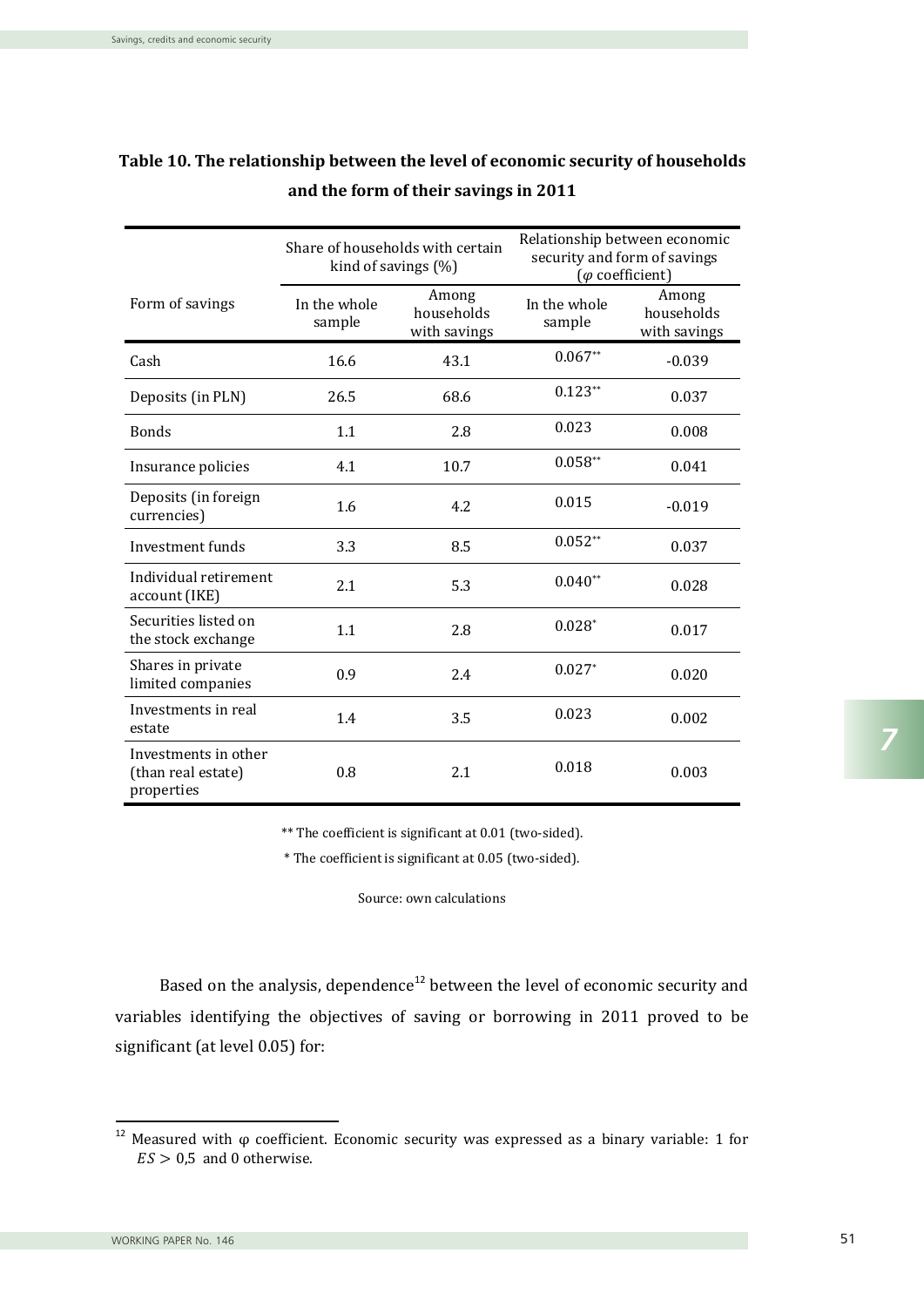- saving aimed at financing holidays (positive correlation), security in old age (positive correlation) and current expenditures (negative correlation),
- borrowing money for the purchase of durable goods (positive correlation), the purchase of a house or flat (positive correlation), running costs (negative correlation), fixed charges (negative correlation) and repayment of debts (negative correlation) .

Each variable, indicating the purpose of saving or borrowing, took the value of 1 if the given purpose was indicated by the household and 0 otherwise. Calculations were performed separately for groups with, respectively, savings and loans.

Observed dependencies, although statistically significant, were very weak – values of the  $\varphi$  coefficient are generally not higher than 0.1. One of the reasons for this was the high proportion of households with a high level of safety, far exceeding the number of households with any savings or loans.

Similar results were obtained for assessment of the relationship between the level of economic security and forms of savings, distinguished with respect to their riskiness. Table 10 presents information on various forms of saving – their popularity and dependence (measured by the  $\varphi$  coefficient), between the level of economic security, and a given form of savings.

The most common forms of savings are cash and bank deposits (in PLN). Other forms, declared by more than 2% of the respondents are insurance policies, investment funds and individual retirement accounts (Indywidualne Konta Emerytalne, IKE). All these forms of saving are characterized by positive and statistically significant (at level 0.01) dependence on the level of economic security. In case of forms that are considered to be more risky – in particular securities, shares in companies, investments in real estate and other properties – this relationship was weaker and not always statistically significant.

This relationship may be a consequence of the relatively small savings of Poles and low popularity of riskier forms of saving. Therefore, the result should rather be interpreted as a growing – along with the increase in economic security – propensity to save than reluctance of economically secure households to riskier forms of saving.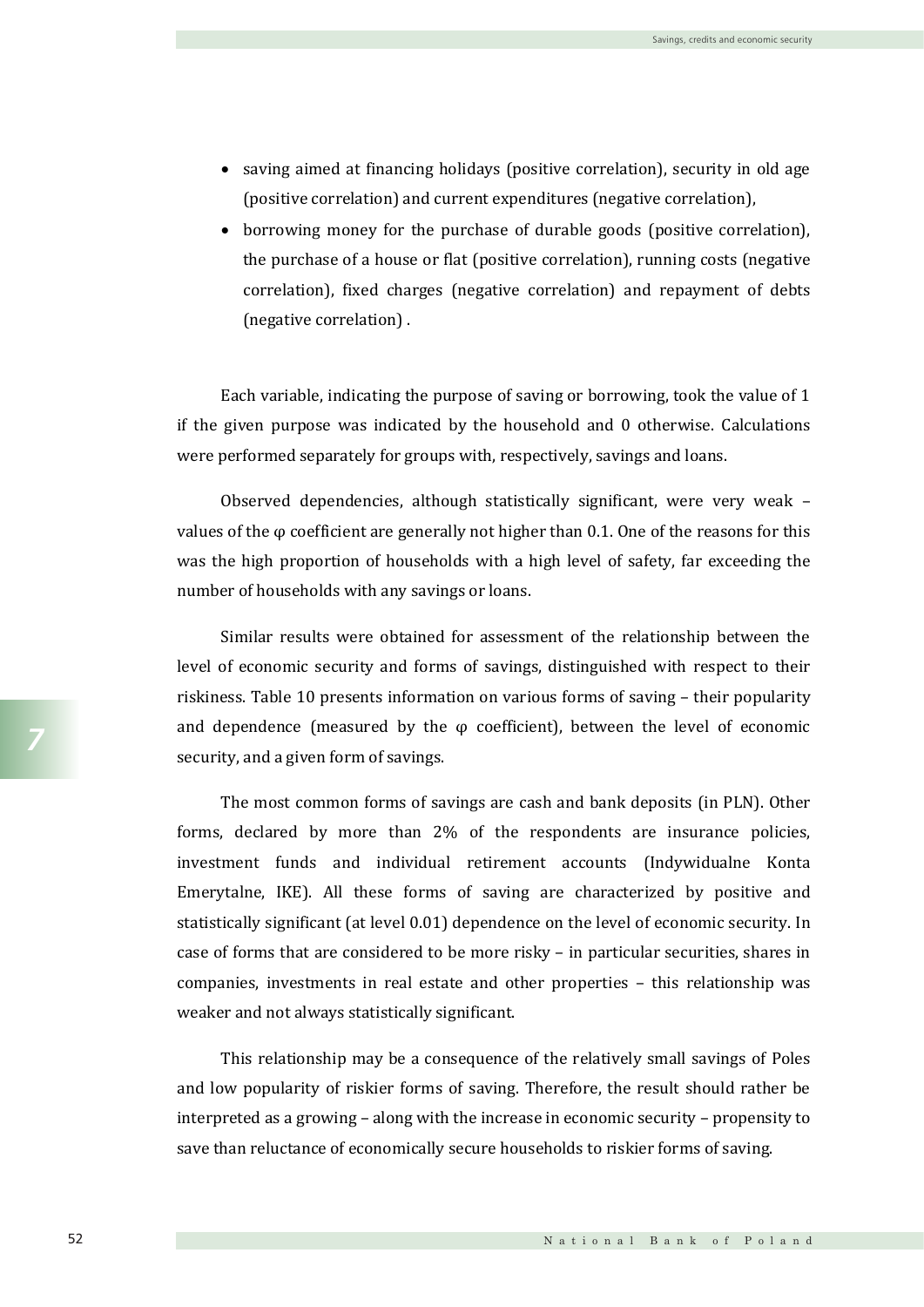Generally, all observed relationships – including those statistically significant – are very weak. Thus, despite their relative stability over time (similar results have been obtained in previous years), it is not possible to assess economic security on the basis of the analysis of forms of household savings.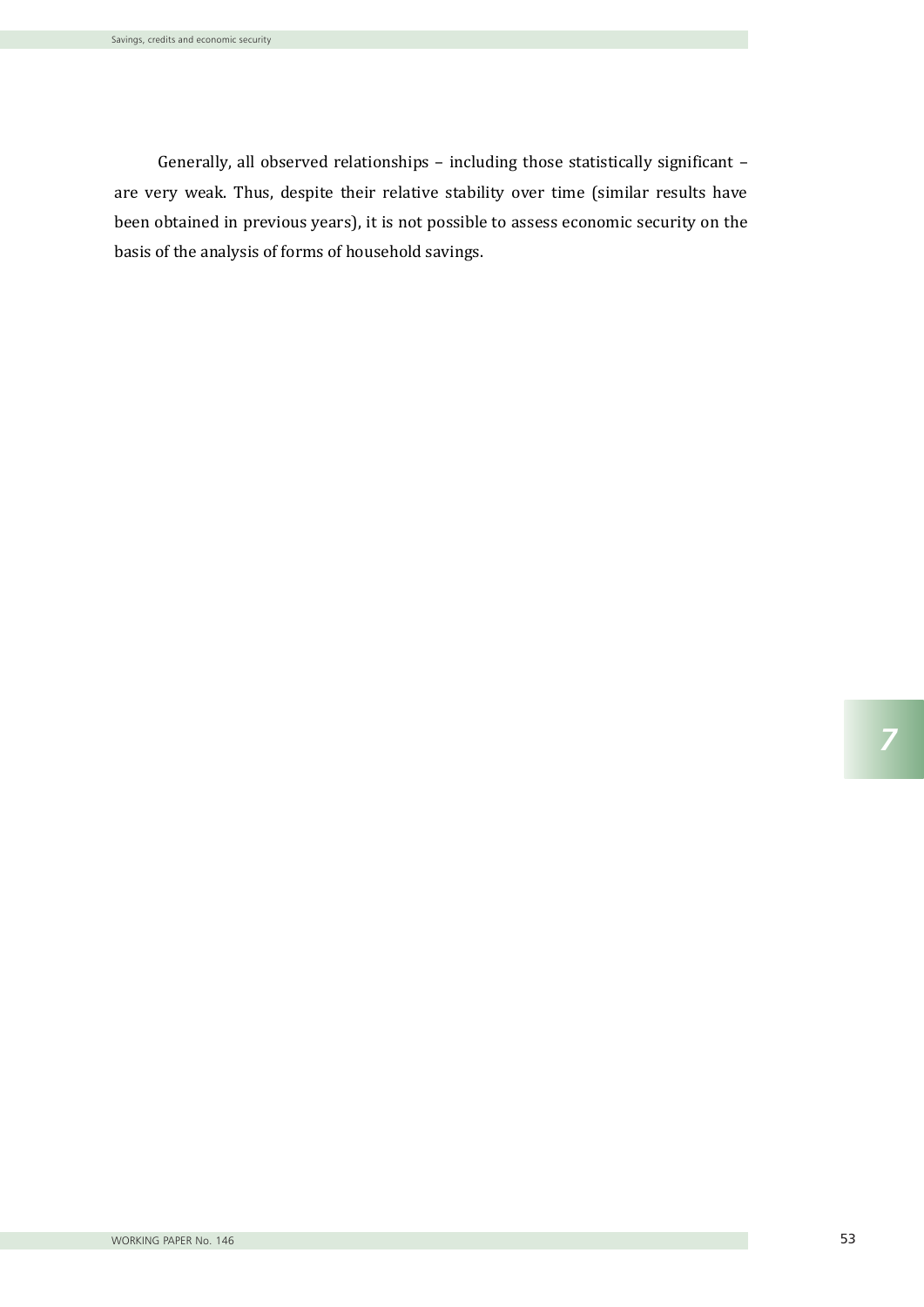### **8. Conlusions**

The concept of economic security, considered in the paper, to a large extent reflects the stability of the economic situation of households as a separate category in relation to poverty. A low standard of living of poor households does not necessarily mean that their situation cannot be relatively stable. As suggested by the results of changes in the level of benefits (if the person declared them as the primary source of income for both the beginning and the end of the period), various types of benefits can be a stable source of income, thus ensuring a relatively high level of economic security, which may be one of the causes of poverty persistence. Due to the low income and lack of savings, poor households are more vulnerable to the consequences of adverse events (poverty may also imply the inability to borrow money from friends, family or the bank), but high stability of benefits may denote some economic security, even if achieved income is low.

The relationship between economic security and poverty is very different in a situation of extreme poverty, involving inability to finance current consumption of the basic level. Then poverty is accompanied by a complete lack of economic security. On the other hand, a high wealth, defined as high income or property, does not necessarily imply a high level of security. While savings have clearly positive influence on the economic security, maintaining the high income may be much more difficult than the low income.

Another problem, related to the economic security of households of different wealth, are different expectations concerning coping with a crisis situation. It is particularly evident in the case of serious illness. In the case of less affluent households, considered methods of medical treatment are limited to those offered in regional medical centers. For wealthier households expectations are higher, often involving treatment in foreign clinics and hospitals. And the expected increase in the potential cost of treatment is so large that the household may prove to be economically insecure regardless of their wealth. These factors were not considered in the empirical part, so it is hard to determine clearly their impact on the level of economic security. But the issue of economic insecurity goes beyond a clear division between the poor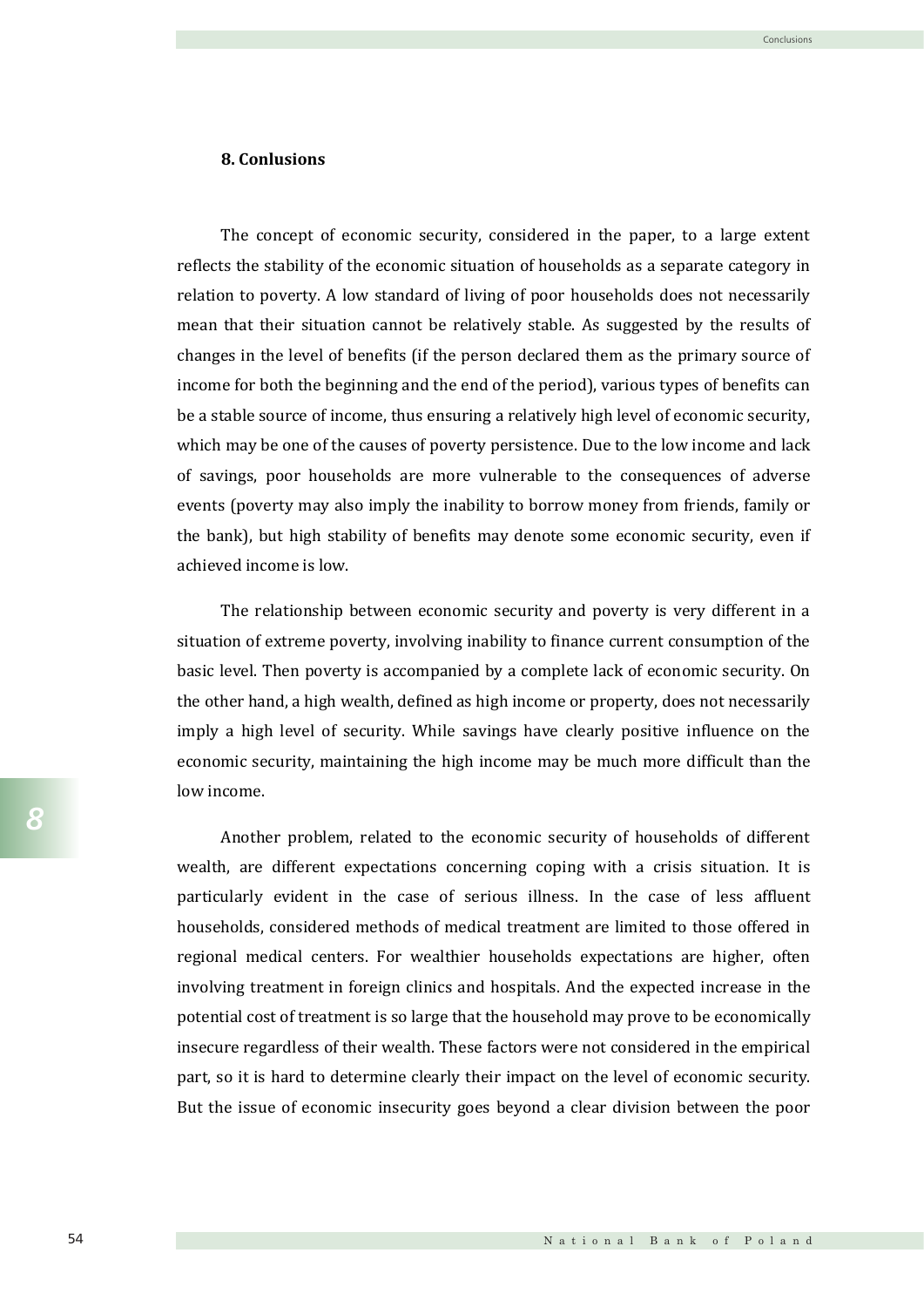and the rich. Having a large fortune (high income), households are often more dependent on the current income, wealth or general situation in the society.

Analysis presented in part empirical revealed that the main factor, affecting the economic security of households declaring work as a main source of income in Poland in the period 2003-2011, is the stability of employment and income, and ES values reflect the situation on the labor market. As a result of the general improvement of the economy, an increase in the average level of economic security has been observed (with an exception for a slight decline in 2011). This growth was accompanied by a significant increase in the polarization and decrease in mobility in the upper part of the distribution – in subsequent periods, an increasing number of households was economically secure for the two consecutive periods.

Relatively small was, however, impact of savings. Good situation on the labor market in Poland, increased (especially in the first part of the analyzed period) sense of job security. This change, coupled with a low level of savings, is a factor that might discourage further saving. If savings – due to their height – cannot act as a protection against consequences of adverse events and do not affect the quality of life in the long term (for instance, in retirement), this raises the natural question about the reasonableness of saving. In this situation, many households prefer current consumption, making economic security solely on job stability.

This phenomenon is well illustrated by precautionary saving. Saving for "random events" is the most popular objective, declared by the respondents in the Social Diagnosis – about 60% of savers, which is approximately 20% of the total sample. Since 2005, this percentage was steadily declining (2003 – 70.8% 2005 – 73.6% 2007 – 64.9%, 2009 – 59.7%) together with the improvement on the labor market. This decline has stopped in the last period, when uncertainty associated with the stability of work has increased (2009 – 59.7%, 2011 – 59.7%).

The presented analysis – in the empirical part – concerned the short period and selected risk factors. The proposed concept of economic security, however, enables broadening the analysis on additional areas, such as those related the health or changes in the family situation. Very interesting field for further research is also an issue of economic security in the long term, taking into account the stability of pension system.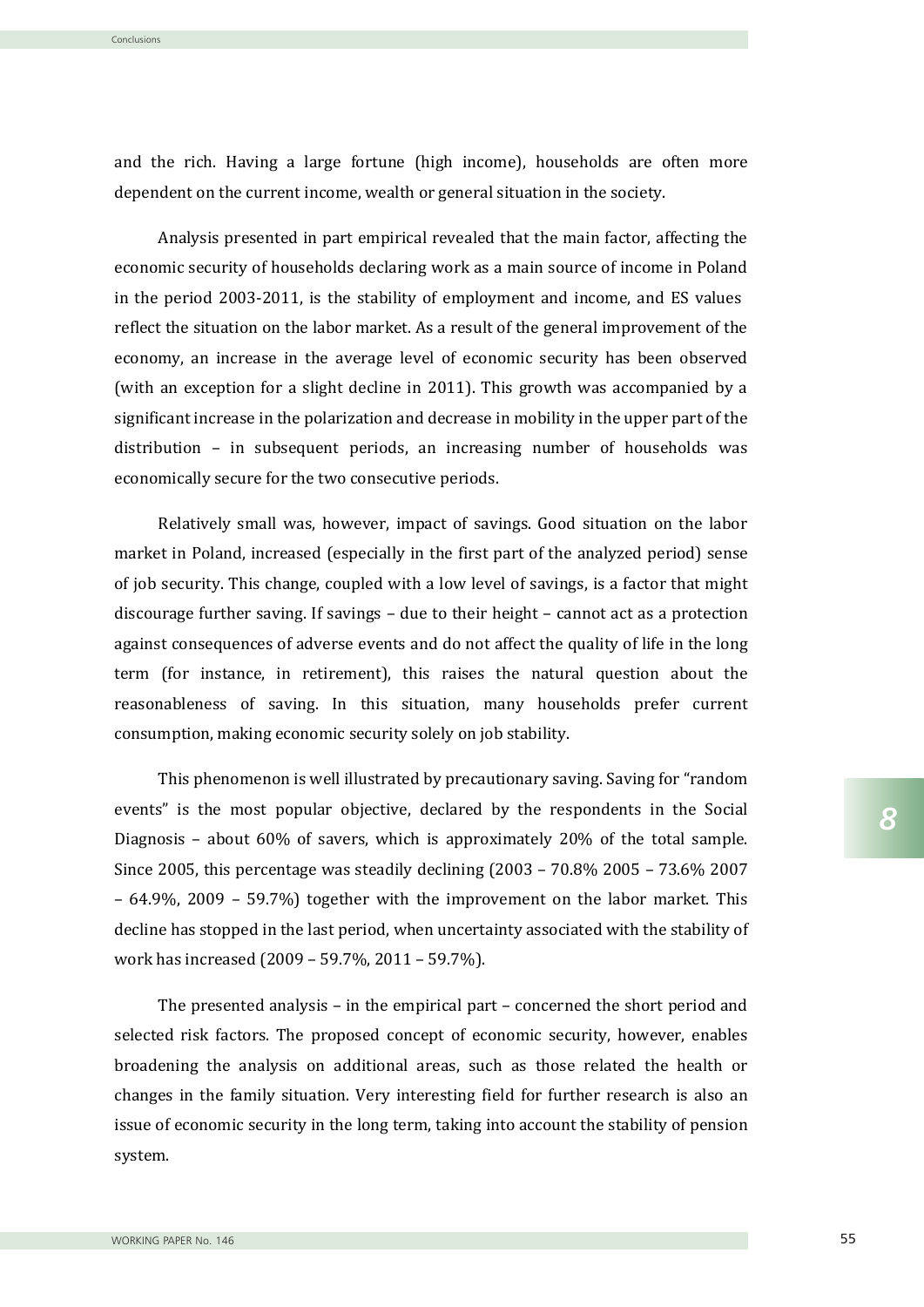#### **References**

- Anders, R. G. and Gascon, Ch. S. 2007. The perils of globalization: Offshoring and economic insecurity of America worker, Working Paper Series 004A, Federal Reserve Bank of St. Louis
- Ando, A. and Modigliani, F. 1963. The Life Cycle Hypothesis of Saving: Aggregate Implications and Tests. American Economic Review, 53(1):55-84
- Beeferman, L. W. 2002. The asset index: Assessing the progress of states in promoting economic security and opportunity, The Heller School for Social Policy and Management, Brandeis University, mimeo
- Bossert, W. and D'Ambrosio, C. 2009. Measuring Economic Insecurity Working Papers, 111, ECINEQ, Society for the Study of Economic Inequality.
- Bewley, T. 1977. The permanent income hypothesis: A theoretical formulation. Journal of Economic Theory, 16(2): 252-292
- Browning, M. and Crossley, T. 2001. The Life-Cycle Model of Consumption and Saving. Journal of Economic Perspectives, 15(3): 3-22
- Browning, M. J., and Lusardi, A. 1996. Household Saving: Micro Theories and Micro Facts, Journal of Economic Literature, 34(4), 1797–855.
- Caballero, R. J. 1991. Earnings Uncertainty and Aggregate Wealth Accumulation, American Economic Review, Vol. 81, 859-871.
- Cagetti, M. 2003. Wealth Accumulation over the Life Cycle and Precautionary Savings, Journal of Business and Economic Statistics, 21(3), 339-353.
- Carroll, Ch. D. 1992. The Buffer-Stock Theory of Saving: Some Macroeconomic Evidence, Brookings Papers on Economic Activity, 2, 62-156.
- Carroll, Ch. D., and Samwick, A. 1997a. Buffer Stock Saving and the Life-Cycle Permanent Income Hypothesis, The Quarterly Journal of Economics, 112, 1-55.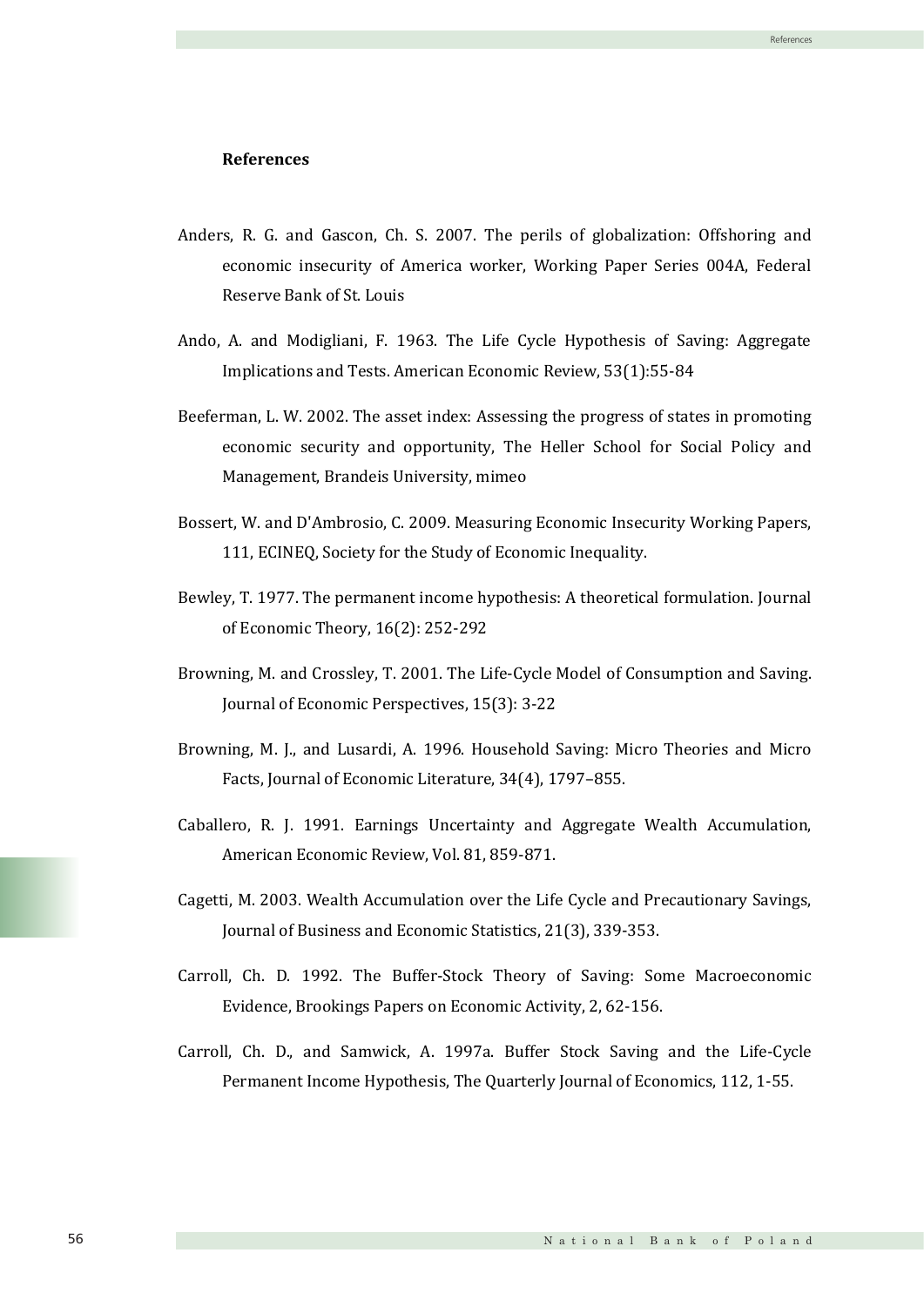- Carroll, Ch. D., and Samwick A. 1997b. The Nature of Precautionary Wealth, Journal of Monetary Economics, 40(1), 41–71.
- Carroll, Ch. D., and Samwick, A. 1998. How Important Is Precautionary Saving?, Review of Economics and Statistics, 80(3), 410–419.
- Carroll, Ch. D., Slacalek, J. and Sommer, M. 2011. Dissecting Saving Dynamics: Measuring Credit, Uncertainty, and Wealth Effects, Work in progress.
- Carroll, Ch. D., and Kimball, M. 2001. Liquidity Constraints and Precautionary Saving. NBER Working Paper Series 8496, National Bureau of Economic Research, Inc.
- Dardanoni, V. 1991. Precautionary saving under income uncertainty: A cross-sectional analysis. Applied Economics, 23, 153–160.
- Deaton, A. 1991. Saving and Liquidity Constraints, Econometrica, 59, 1121-1142.
- Dominitz, J. and Manski, C.F. 1997. Perception of Economic Insecurity: Evidence from the Survey of Economic Expectations Public Opinion Quarterly, 61, 261-287.
- Edwards, S. 1996. Why are Latin America's Saving Rates so Low? An International Comparative Analysis, Journal of Development Economics, 51, 5-44.
- Engen, E. M. and Gruber, J. 2001. Unemployment Insurance and Precautionary Saving, Journal of Monetary Economics, 47, 545-579.
- Friedman, M. 1957. A Theory of the Consumption Function. Princeton University Press.
- Giavazzi, F. and McMahon, M. 2012. Policy Uncertainty and Household Savings, The Review of Economics and Statistics, forthcoming.
- Gourinchas, P.-O. and Parker, J. A. 2002. Consumption over the life cycle, Econometrica, 70(1), 47-89.
- Guiso, L., Jappelli, T. and Terlizzese, D. 1992. Earnings Uncertainty and Precautionary Saving. Journal of Monetary Economics, 30, 307-337.
- Hacker, J. S. 2006. The Great Risk Shift: The New Economic Insecurity and the Decline of the American Dream. Oxford University Press.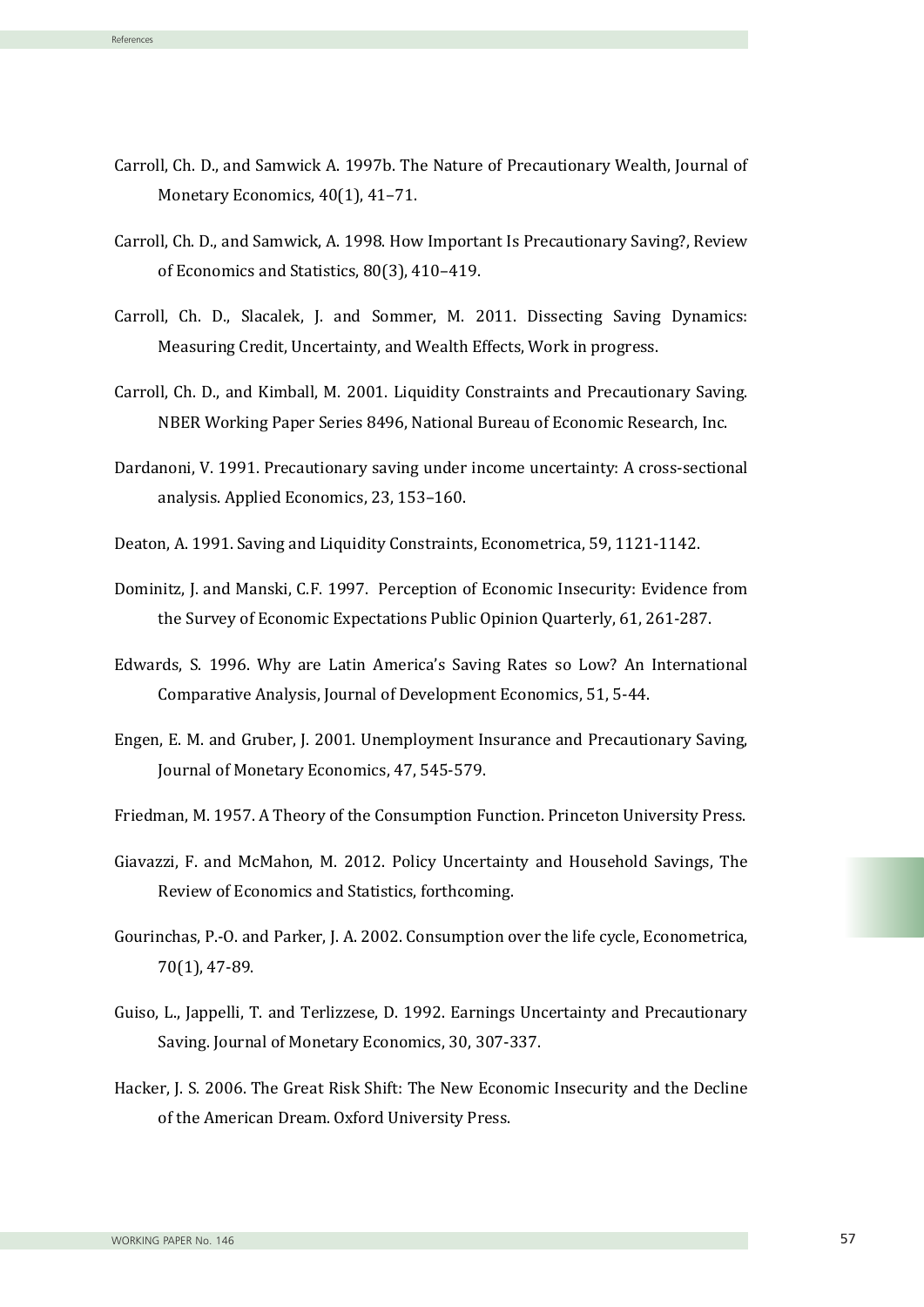- Hacker, J. S. 2007. The New Economic Insecurity And What Can Be Done About It, Harvard Law & Policy Review, 1, 111-126.
- Hacker, J. S. 2011. Catch My Fall: Income Risk and the Welfare State in Rich Democracies, IARIW-OECD Conference on Economic Insecurity Paris, France, November 22-23, 2011.
- Handcock, M. and Morris, M. 1999. Relative Distribution Methods in the Social Sciences, Springer, New York.
- Jacobs, E. 2007. The politics of economic insecurity, The Brookings Institution: Issues in Governance Studies, 12, 1-13.
- Kennickell, A. and Lusardi, A. 2005. Disentangling the Importance of the Precautionary Saving Motive. Working Paper, Dartmouth College.
- Kimball, M. S., Sahm, C. R. and Shapiro, M. D. 2005. Imputing Risk Tolerance from Survey Responses, Manuscript, University of Michigan.
- Kośny, M. 2013. Determinanty bezpieczeństwa ekonomicznego rodzin, mimeo.
- Leland, H. E. 1968. Saving and Uncertainty: The Precautionary Demand for Saving, The Quarterly Journal of Economics, 82(3), 465-473.
- Loayza, N., Schmidt-Hebbel, K. and Servén, L. 2000. What Drives Private Saving Across the World, The Review of Economics and Statistics, 82(2), 165-181.
- Lusardi, A. 1997. Precautionary Saving and Subjective Earnings Variance, Economics Letters, 57, 319–326.
- Lusardi, A. 1998. On the Importance of the Precautionary Saving Motive, American Economic Review Papers and Proceedings, 88(2), 449–453.
- Masson, P. R., Bayoumi, T. and Samiei, H. 1998. International Evidence on the Determinants of Private Saving, The World Bank Economic Review, 12(3), 483- 501.
- Miller, B. L. 1976. The Effect on Optimal Consumption of Increased Uncertainty in Labor Income in the Multiperiod Case, Journal of Economic Theory, 13, 154–167.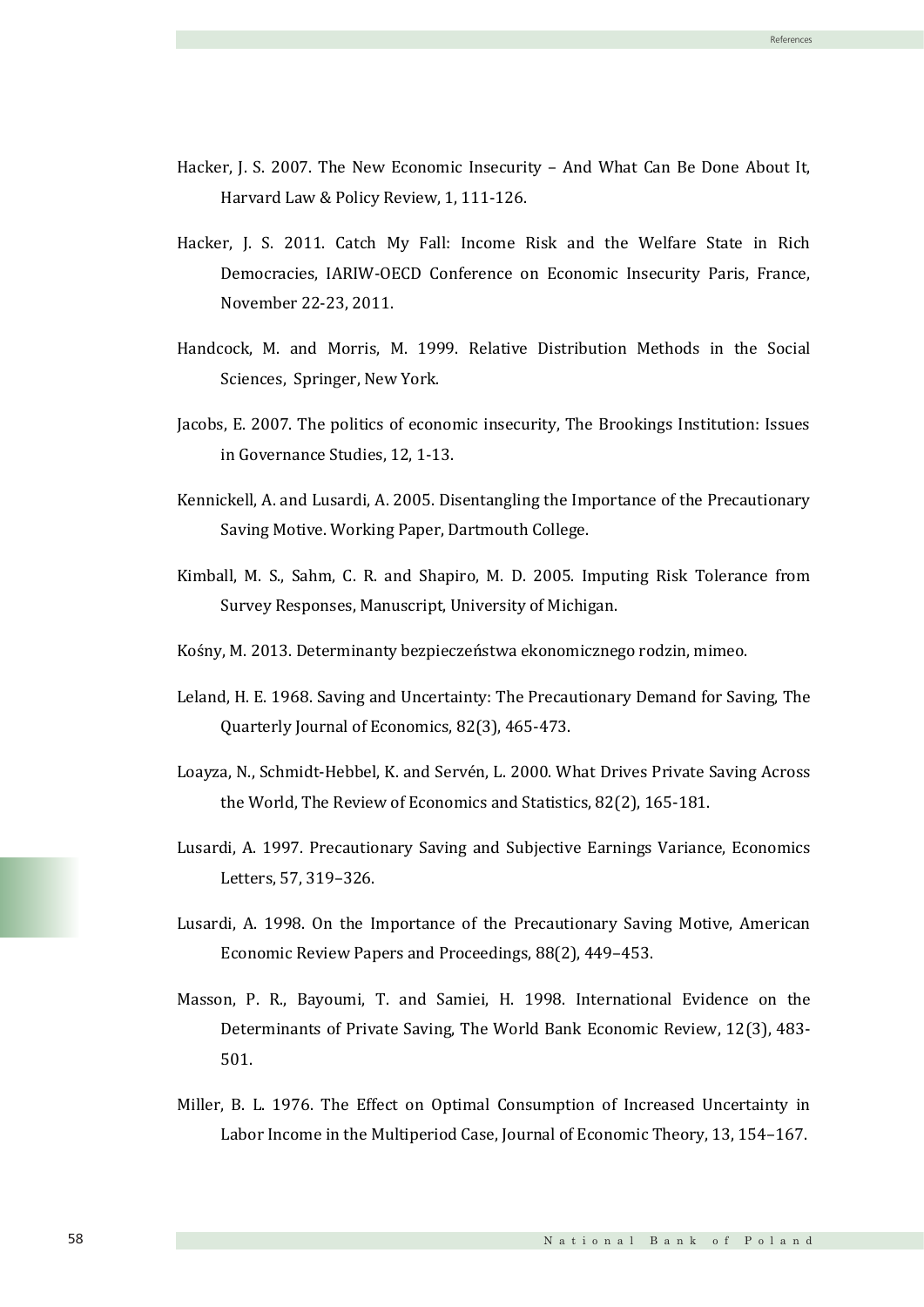- Mody, A., Ohnsorge, F. and Sandri, D. 2012. Precautionary Savings in the Great Recession, IMF Working Paper, 42.
- Morrone, A., Scrivens, K., Smith, C. and Balestra, C. 2011. Measuring Vulnerability and Resilience in OECD Countries, IARIW-OECD Conference on Economic Insecurity Paris, France, November 22-23, 2011.
- Osberg, L. 1998. Economic Insecurity, SPRC Discussion Paper No. 88, Social Policy Research Centre, University of New South Wales.
- Osberg, L. 2010. Measuring Economic Insecurity and Vulnerability as Part of Economic Well- Being: Concepts and Context, Economic Insecurity, Demography and Well-Being, 31st General Conference of IARIW, St-Gallen, Switzerland.
- Osberg, L. and Sharpe, A. 2011. Measuring Economic Insecurity in Rich and Poor Nations, IARIW-OECD Conference on Economic Insecurity Paris, France, November 22-23, 2011.
- Palumbo, M. G. 1999. Uncertain Medical Expensesand Precautionary Saving Near the End of the Life Cycle, Review of Economic Studies, 66(2), 395–421.
- Rada Monitoringu Społecznego. 2012. Diagnoza społeczna: zintegrowana baza danych za lata 2000-2011, http://www.diagnoza.com (data pobrania: 12.12.2012).
- Report By a Thread: The New Experience of America's Middle Class. 2007. Prepared together by Demos: A Network for Ideas & Action and The Institute on Assets and Social Policy at Brandeis University.
- Scheve, K. and Slaughter, M. 2004. Economic insecurity and the globalization of production. American Journal of Political Science, 48(4), 662–674.
- Sharpe, A. and Osberg, L. 2009. New Estimates of the Index of Economic Well-being for Selected OECD Countries, 1981 – 2007, CSLS Research Reports 2009-11, Centre for the Study of Living Standards.
- Sibley, D. S. 1975. Permanent and Transitory Effects of Optimal Consumption with Wage Income Uncertainty, Journal of Economic Theory, 68–82.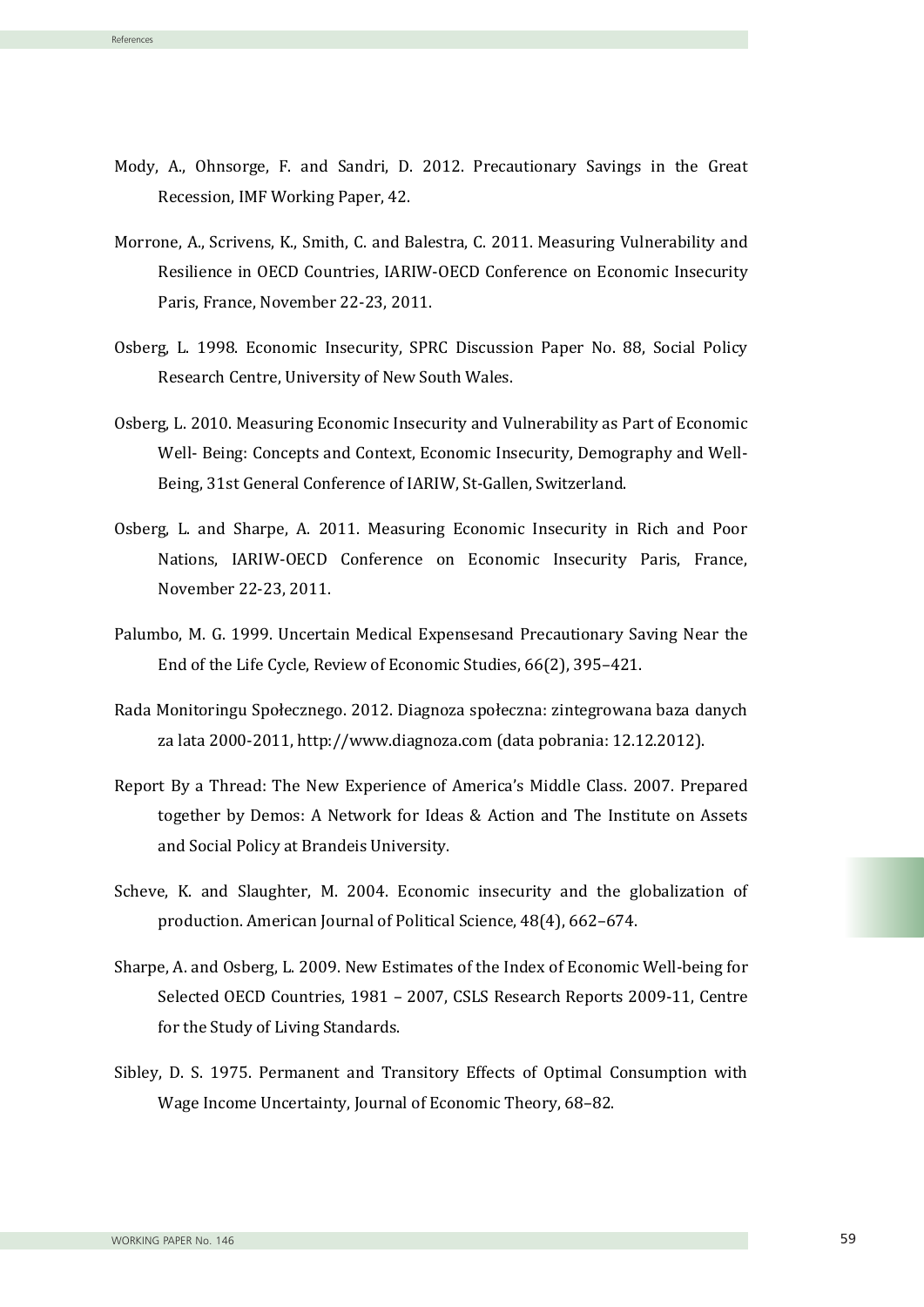- Skinner, J. 1987. Risky Income, Life Cycle Consumption, and Precautionary Savings. NBER Working Paper 2336, National Bureau of Economic Research.
- Skinner, J. 1988. Risky Income, Life Cycle Consumption, and Precautionary Saving, Journal of Monetary Economics, 22, 237-255.
- Schmidt-Hebbel, K., Webb, S. B. and Corsetti, G. 1992. Household Saving in Developing Countries: First Cross-Country Evidence, The World Bank Economic Review, 6(3), 529-547.
- Stiglitz, J. E., Sen, A. and Fitoussi, J.-P. 2009. Report by the Commission on the Measurement of Economic Performance and Social Progress, http://www.stiglitz-sen-fitoussi.fr.
- Zeldes, S. P. 1989. Optimal Consumption with Stochastic Income: Deviations from Certainty Equivalence, Quarterly Journal of Economics, 104, 275-298.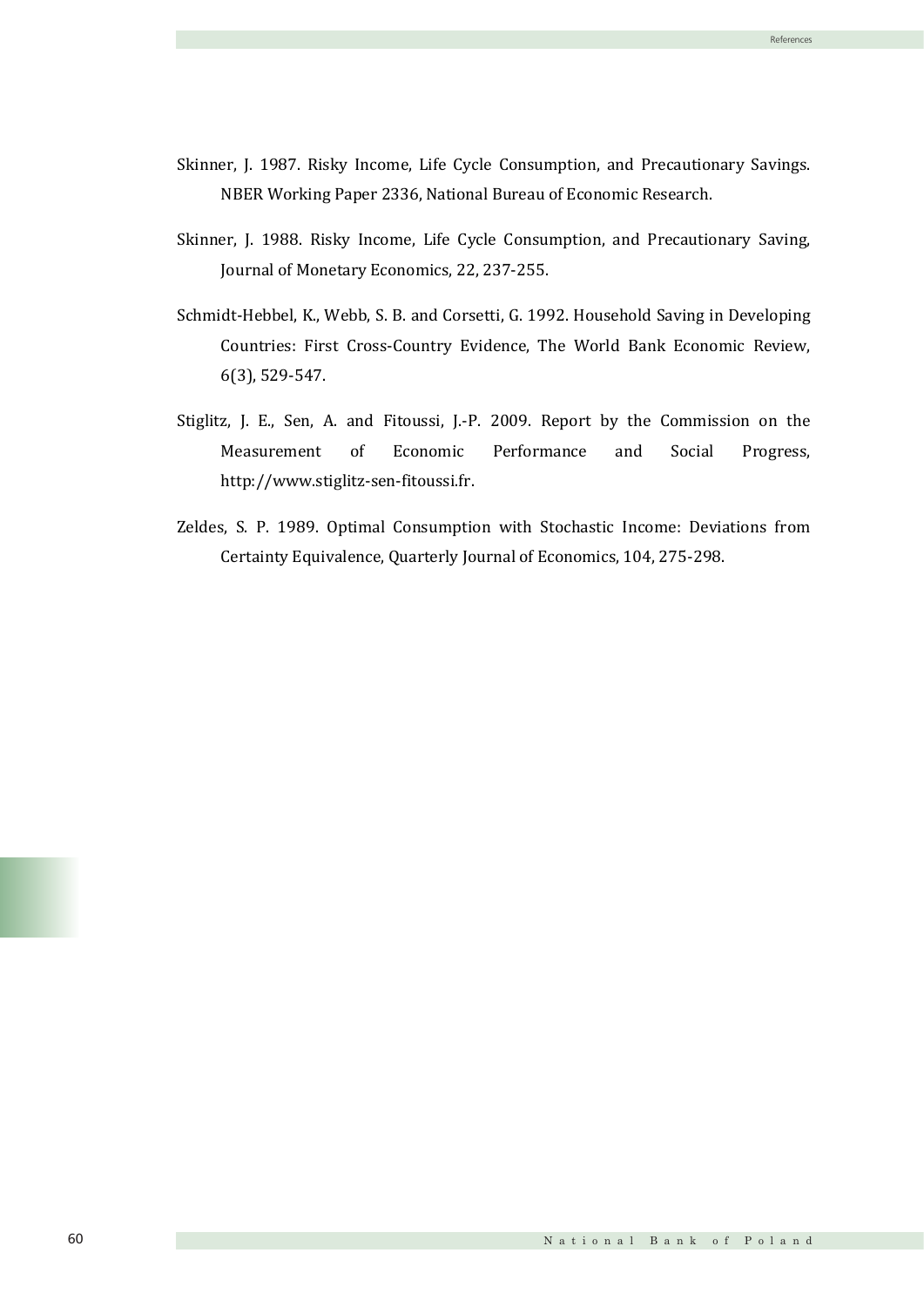### **Appendix A. Detailed information on simulated changes in economic security**

| Decline in employment<br>(relative to the current level) | Mean  | Median |
|----------------------------------------------------------|-------|--------|
| No change                                                | 0.831 | 1.000  |
| 10%                                                      | 0.763 | 0.995  |
| 20%                                                      | 0.695 | 0.969  |
| 30%                                                      | 0.640 | 0.938  |
| 40%                                                      | 0.560 | 0.875  |
| 50%                                                      | 0.500 | 0.376  |
| 60%                                                      | 0.431 | 0.160  |
| 70%                                                      | 0.384 | 0.111  |
| 80%                                                      | 0.309 | 0.033  |
| 90%                                                      | 0.260 | 0.015  |
| 100%                                                     | 0.200 | 0.000  |

**Table A1. Expected impact of changes in employment rate in 2011** 

Source: own calculations

# **Table A2. Expected impact of changes in income level in case of job loss in 2011**

| Decline in income level in case of job<br>loss (relative to in-work income level) | Mean  | Median |
|-----------------------------------------------------------------------------------|-------|--------|
| No change                                                                         | 0.815 | 0.964  |
| 10%                                                                               | 0.817 | 0.969  |
| 20%                                                                               | 0.820 | 0.969  |
| 30%                                                                               | 0.824 | 0.974  |
| 40%                                                                               | 0.827 | 0.995  |
| 50%                                                                               | 0.831 | 1.000  |
| 60%                                                                               | 0.836 | 1.000  |
| 70%                                                                               | 0.840 | 1.000  |
| 80%                                                                               | 0.844 | 1.000  |
| 90%                                                                               | 0.848 | 1.000  |
| 100%                                                                              | 0.850 | 1.000  |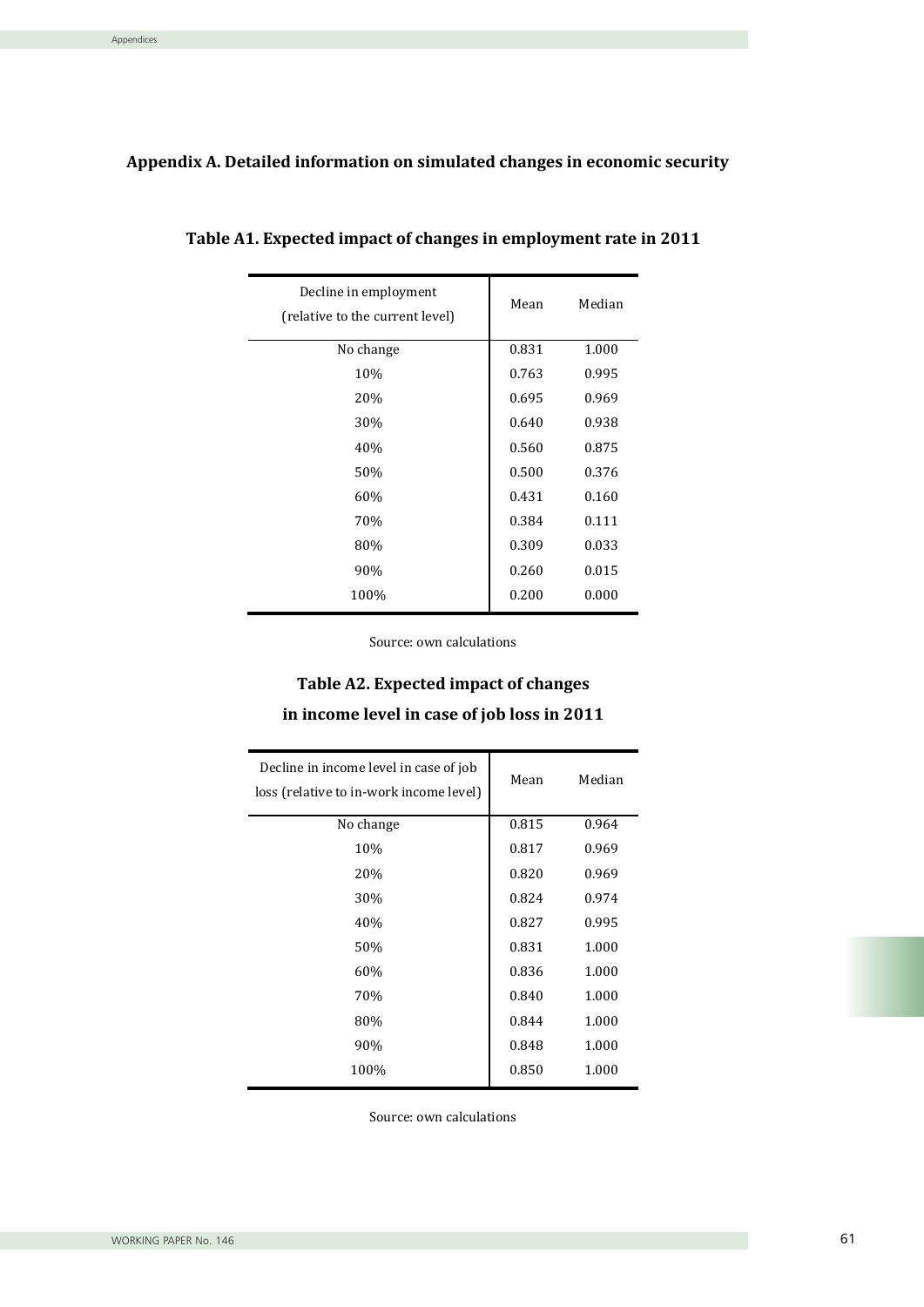| Decline in benefits and transfers       |       |        |
|-----------------------------------------|-------|--------|
| (share of benefits and transfers at the |       |        |
| end of two-year period                  | Mean  | Median |
| in benefits and transfers at the        |       |        |
| beginning of this period)               |       |        |
| No change                               | 0.831 | 1.000  |
| 10%                                     | 0.825 | 0.999  |
| 20%                                     | 0.818 | 0.998  |
| 30%                                     | 0.811 | 0.996  |
| 40%                                     | 0.801 | 0.996  |
| 50%                                     | 0.791 | 0.992  |
| 60%                                     | 0.783 | 0.990  |
| 70%                                     | 0.776 | 0.978  |
| 80%                                     | 0.771 | 0.976  |
| 90%                                     | 0.764 | 0.972  |
| 100%                                    | 0.757 | 0.969  |
|                                         |       |        |

### **Table A3. Expected impact of changes in benefits and transfers in 2011**

Source: own calculations

|  |  | Table A4. Expected impact of changes in basic consumption in 2011 |  |
|--|--|-------------------------------------------------------------------|--|
|  |  |                                                                   |  |

| Change in basic consumption<br>(relative to the current level) | Mean  | Median |
|----------------------------------------------------------------|-------|--------|
| $-25%$                                                         | 0.909 | 1.000  |
| $-20%$                                                         | 0.894 | 1.000  |
| $-15%$                                                         | 0.883 | 1.000  |
| $-10%$                                                         | 0.869 | 1.000  |
| -5%                                                            | 0.850 | 1.000  |
| No change                                                      | 0.831 | 1.000  |
| 5%                                                             | 0.808 | 0.998  |
| 10%                                                            | 0.784 | 0.994  |
| 15%                                                            | 0.756 | 0.972  |
| 20%                                                            | 0.725 | 0.969  |
| 25%                                                            | 0.690 | 0.950  |
|                                                                |       |        |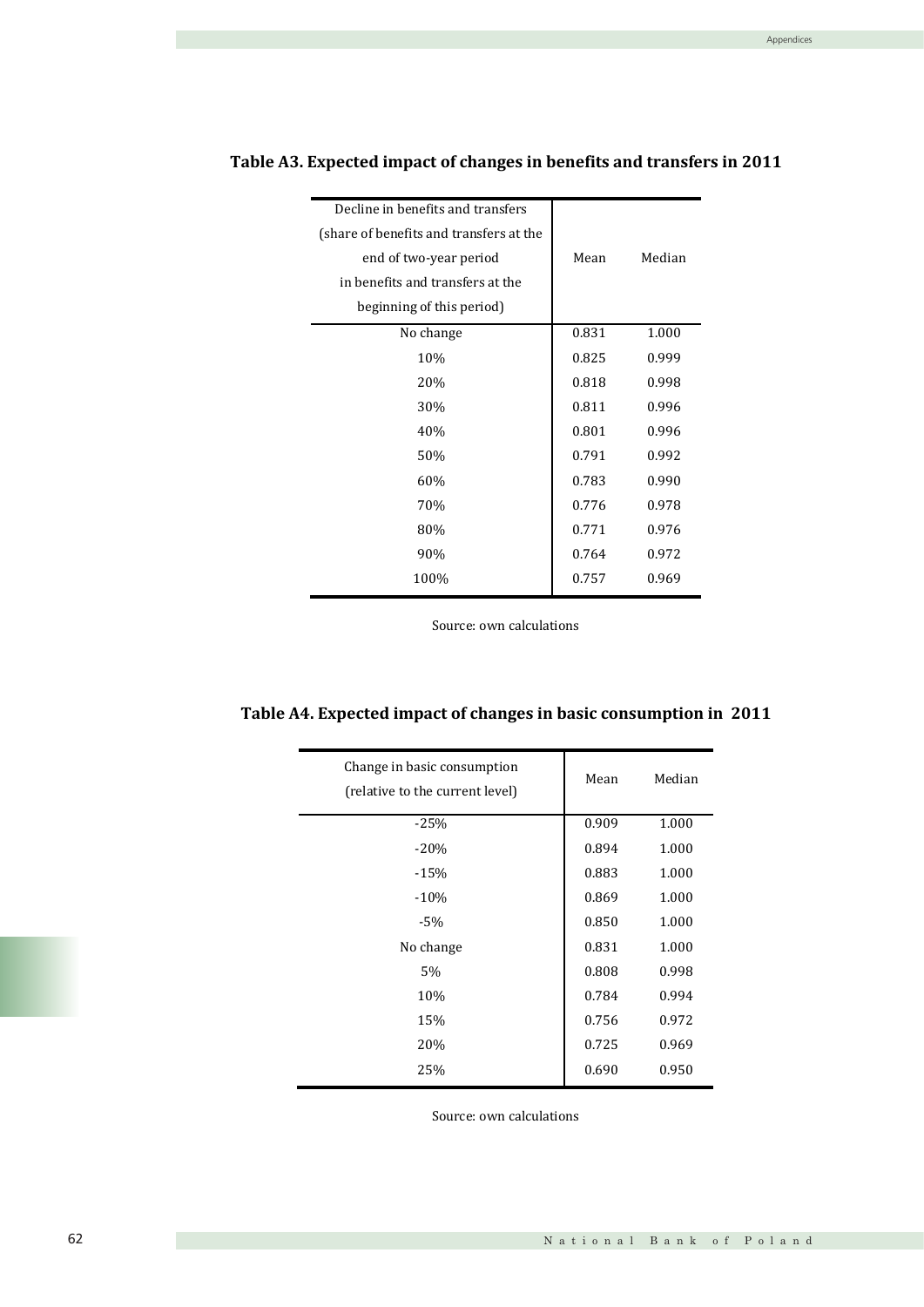| Change in value of savings<br>(relative to the current level) | Mean  | Median |
|---------------------------------------------------------------|-------|--------|
| $-100%$                                                       | 0.792 | 0.969  |
| $-80%$                                                        | 0.812 | 0.996  |
| $-60%$                                                        | 0.818 | 0.998  |
| $-40%$                                                        | 0.824 | 0.999  |
| $-20%$                                                        | 0.828 | 1.000  |
| No change                                                     | 0.831 | 1.000  |
| 20%                                                           | 0.833 | 1.000  |
| 40%                                                           | 0.835 | 1.000  |
| 60%                                                           | 0.837 | 1.000  |
| 80%                                                           | 0.838 | 1.000  |
| 100%                                                          | 0.840 | 1.000  |
| Infinite growth                                               | 0.861 | 1.000  |

**Table A5. Expected impact of changes in savings in 2011**

Source: own calculations

# **Table A6. Expected impact of changes in share of households with savings in 2011**

| Change in share of households with<br>savings (relative to the current level) | Mean  | Median |
|-------------------------------------------------------------------------------|-------|--------|
| $-100%$                                                                       | 0.792 | 0.969  |
| $-80%$                                                                        | 0.799 | 0.969  |
| $-60%$                                                                        | 0.809 | 0.976  |
| $-40%$                                                                        | 0.815 | 0.992  |
| $-20%$                                                                        | 0.823 | 0.998  |
| No change                                                                     | 0.831 | 1.000  |
| 20%                                                                           | 0.838 | 1.000  |
| 40%                                                                           | 0.844 | 1.000  |
| 60%                                                                           | 0.851 | 1.000  |
| 80%                                                                           | 0.859 | 1.000  |
| 100%                                                                          | 0.870 | 1.000  |
| Infinite growth                                                               | 0.908 | 1.000  |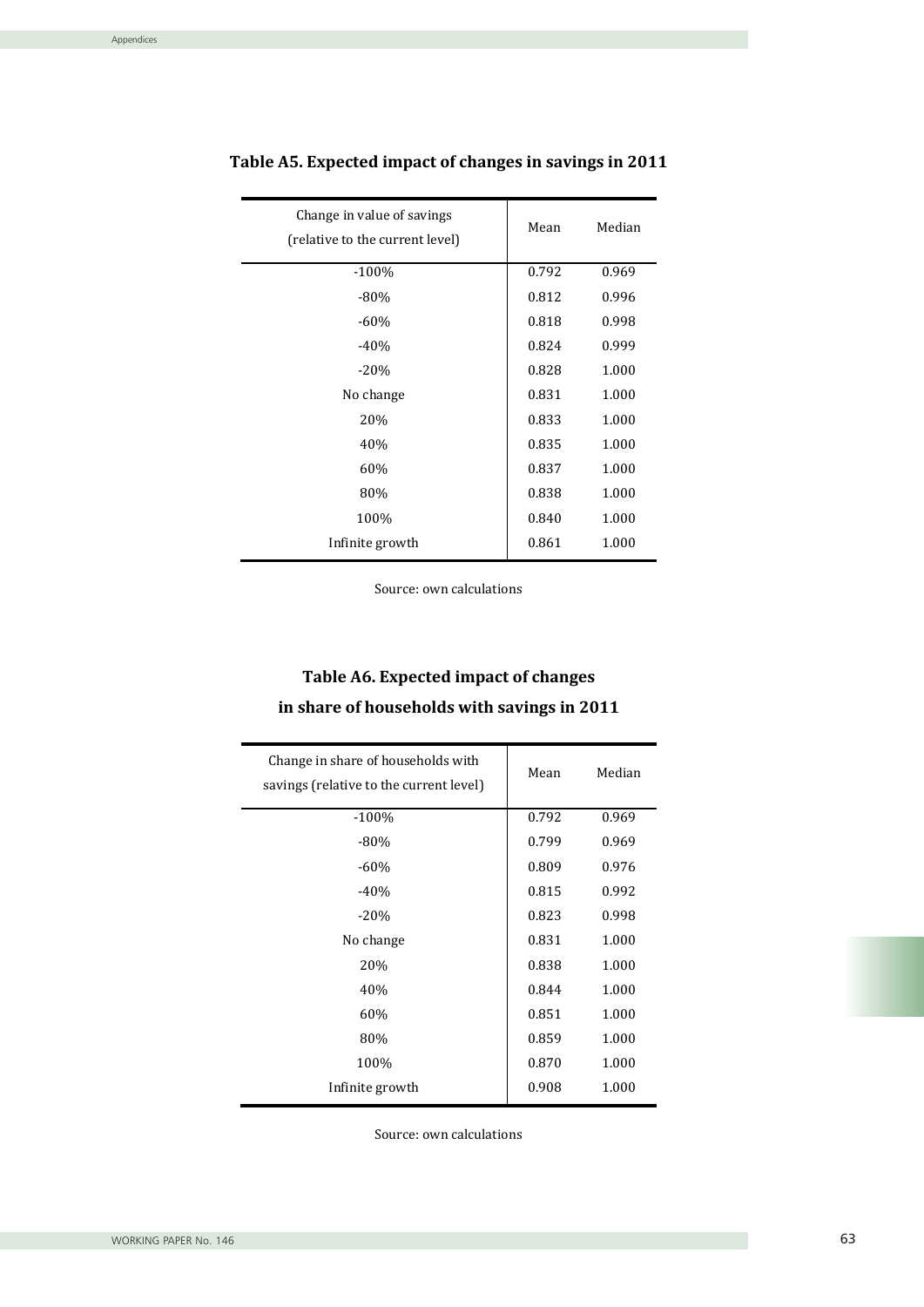| Table A7. Expected impact of changes         |
|----------------------------------------------|
| in installments of credits and loans in 2011 |

| Change in installments of credits and loans<br>(relative to the current level) | Mean  | Median |
|--------------------------------------------------------------------------------|-------|--------|
| $-100%$                                                                        | 0.859 | 1.000  |
| $-80%$                                                                         | 0.854 | 1.000  |
| $-60%$                                                                         | 0.850 | 1.000  |
| $-40%$                                                                         | 0.844 | 1.000  |
| $-20%$                                                                         | 0.837 | 1.000  |
| No change                                                                      | 0.831 | 1.000  |
| 20%                                                                            | 0.823 | 0.999  |
| 40%                                                                            | 0.813 | 0.999  |
| 60%                                                                            | 0.801 | 0.998  |
| 80%                                                                            | 0.792 | 0.998  |
| 100%                                                                           | 0.779 | 0.996  |
| Infinite growth                                                                | 0.536 | 0.921  |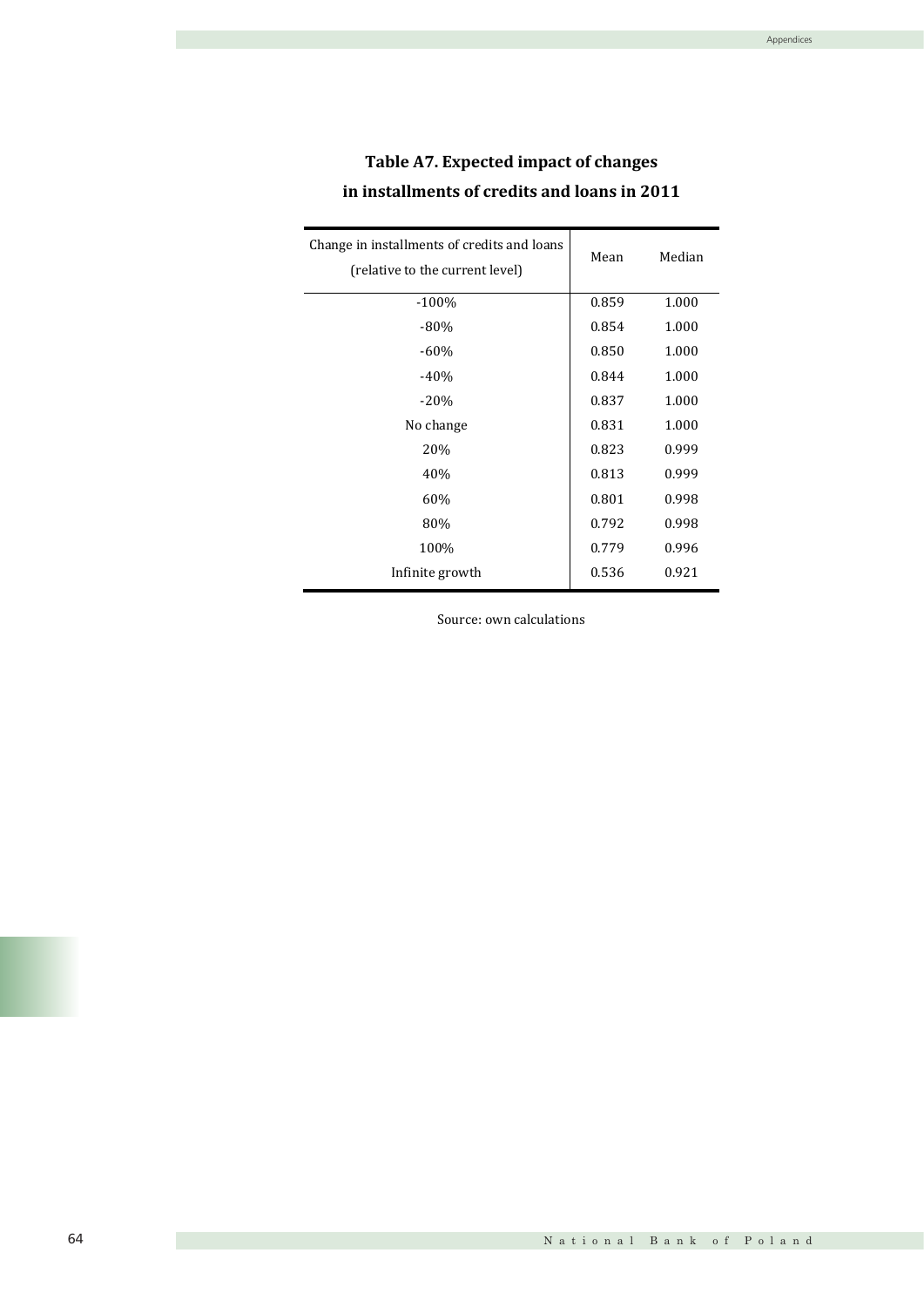**Appendix B. Econometric models estimates, allowing for identification of items of property included in combining data sets from the household budget survey and Social Diagnosis.**

In order to identify items of property, which are mostly related to the level of household expenditure, parameters of the following linear regression function were estimated:

$$
ln(y_h) = \hat{\beta}_0 + \hat{\beta}_1 x_{1,h} + \hat{\beta}_2 x_{2,h} + \dots + \hat{\beta}_n x_{n,h}
$$
 (B.1)

where  $y_h$  denotes expenditure of household h, and variables  $x_{i,h} \in \{0,1\}$   $(i = 1,...,n)$ indicate that household  $h$  has an item of property (1), or it has not (0). Values  $\beta_i$ represent estimates of unknown parameters of the model. These parameters were estimated using the least squares method in SPSS.

Estimation of parameters was made for a set of data from the household budget survey. The aim of the estimation was to identify the items of property, which reflect the level of spending at most. The size and structure of expenditure are analyzed within household budget survey, however, are not included in the Social Diagnosis. The results of the estimation of model for subsequent periods are presented in Tables B1-B6.

Items of property with highest values of  $\hat{\beta}_i$  estimates in subsequent years were included in the procedure for combining the data sets from the household budget survey and Social Diagnosis. The names of these items of property are written in bold. Items that are marked in italics could potentially be included in this process, but information about them was not available in the data set from the Social Diagnosis.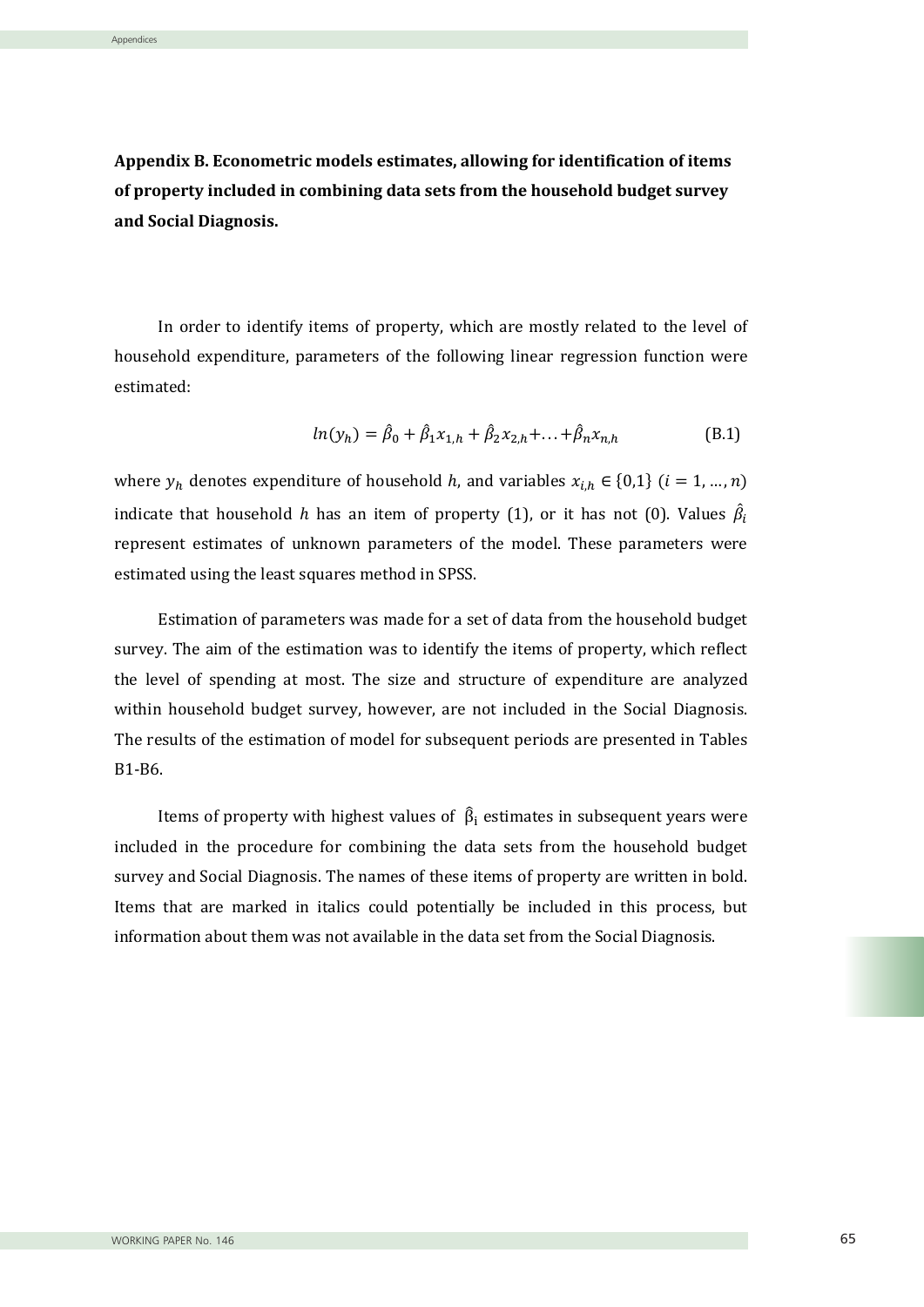| Variable              | Item of property                        | Coefficient | Std. error | t        | Significance |
|-----------------------|-----------------------------------------|-------------|------------|----------|--------------|
| $X_1$                 | Private car                             | 0,192       | 0,007      | 28,748   | 0,000        |
| $X_2$                 | <b>Computer with internet access</b>    | 0,155       | 0,015      | 10,407   | 0,000        |
| $X_3$                 | Colour TV set                           | 0,149       | 0,016      | 9,293    | 0,000        |
| $X_4$                 | Company car                             | 0,132       | 0,022      | 6,058    | 0,000        |
| $X_5$                 | Cottage                                 | 0,099       | 0,025      | 3,880    | 0,000        |
| $X_6$                 | Mobile                                  | 0,097       | 0,008      | 12,704   | 0,000        |
| $X_7$                 | <b>Computer without internet access</b> | 0,086       | 0,011      | 7,739    | 0,000        |
| $X_8$                 | <b>Dishwasher</b>                       | 0,076       | 0,019      | 3,966    | 0,000        |
| $X_9$                 | Washing machine                         | 0,070       | 0,008      | 8,852    | 0,000        |
| $X_{10}$              | Second house                            | 0,067       | 0,022      | 2,972    | 0,003        |
| $X_{11}$              | Camera                                  | 0,065       | 0,006      | 10,203   | 0,000        |
| $X_{12}$              | Vacuum cleaner                          | 0,063       | 0,010      | 6,069    | 0,000        |
| $X_{13}$              | Refrigerator                            | 0,047       | 0,016      | 2,975    | 0,003        |
| $\boldsymbol{X_{14}}$ | Hi-Fi music system                      | 0,042       | 0,007      | 6,280    | 0,000        |
| $\boldsymbol{X_{15}}$ | Freezer                                 | 0,034       | 0,006      | 5,844    | 0,000        |
| $X_{16}$              | Video camera                            | 0,031       | 0,014      | 2,242    | 0,025        |
| $X_{17}$              | Video cassette recorder                 | 0,021       | 0,006      | 3,344    | 0,001        |
| $X_{18}$              | Device to receive satellite or cable TV | 0,015       | 0,006      | 2,617    | 0,009        |
| $X_{19}$              | Printer                                 | 0,008       | 0,013      | 0,563    | 0,573        |
| $X_{20}$              | Electric polisher                       | 0,007       | 0,018      | 0,376    | 0,707        |
| $\boldsymbol{X_{21}}$ | Food processor                          | 0,006       | 0,006      | 0,964    | 0,335        |
| $X_{22}$              | Radio-cassette                          | $-0,006$    | 0,006      | $-1,099$ | 0,272        |
| $X_{23}$              | Black-and-white TV set                  | $-0,008$    | 0,012      | $-0,626$ | 0,532        |
| $X_{24}$              | Sewing machine                          | $-0,009$    | 0,006      | $-1,559$ | 0,119        |
| $X_{25}$              | Bike (without children's)               | $-0,013$    | 0,006      | $-2,188$ | 0,029        |
| $\boldsymbol{X_{26}}$ | Garage                                  | $-0,015$    | 0,007      | $-2,200$ | 0,028        |
| $X_{27}$              | CD player                               | $-0,019$    | 0,009      | $-2,131$ | 0,033        |
| $X_{28}$              | Gramophone                              | $-0,042$    | 0,017      | $-2,435$ | 0,015        |
| $\boldsymbol{X_{29}}$ | Employer's plot                         | $-0,042$    | 0,009      | $-4,455$ | 0,000        |
| $X_{30}$              | Radio                                   | $-0,043$    | 0,006      | $-7,551$ | 0,000        |
| $\boldsymbol{X_{31}}$ | Microwave oven                          | $-0,045$    | 0,007      | $-6,164$ | 0,000        |
| $X_{32}$              | Motorcycle, scooter, moped              | $-0,046$    | 0,013      | $-3,637$ | 0,000        |
| $X_{33}$              | Garden plot                             | $-0,057$    | 0,010      | $-5,479$ | 0,000        |
| $\boldsymbol{X_{34}}$ | Agitator washing machine                | $-0,068$    | 0,007      | $-9,892$ | 0,000        |
| $X_{35}$              | Cassette-recorder                       | $-0,072$    | 0,010      | $-7,500$ | 0,000        |
| Stała                 |                                         | 6,444       | 0,021      | 313,951  | 0,000        |
|                       |                                         |             |            |          |              |

## **Table B1. Estimates of parameters for the year 2000**

 $R^2 = 0,392$ , sample size  $n = 36162$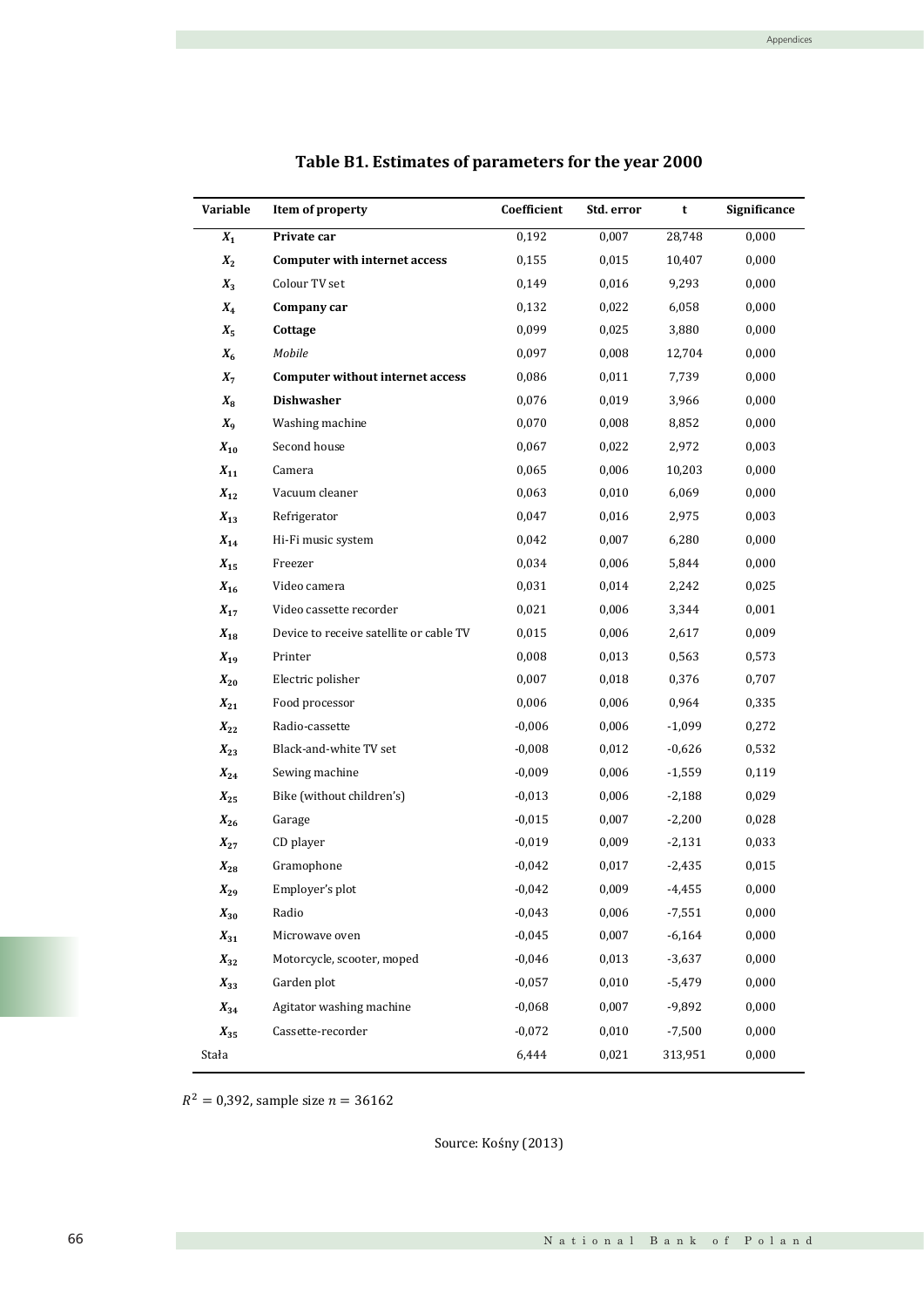| Variable              | Item of property                        | Coefficient | Std. error | t        | Significance |
|-----------------------|-----------------------------------------|-------------|------------|----------|--------------|
| $X_1$                 | Private car                             | 0,226       | 0,007      | 33,017   | 0,000        |
| $X_2$                 | Second house                            | 0,207       | 0,022      | 9,502    | 0,000        |
| $X_3$                 | <b>Dishwasher</b>                       | 0,193       | 0,015      | 12,877   | 0,000        |
| $X_4$                 | Computer with internet access           | 0,193       | 0,012      | 16,337   | 0,000        |
| $X_5$                 | <b>Business mobile</b>                  | 0,186       | 0,014      | 13,644   | 0,000        |
| $X_6$                 | Company car                             | 0,171       | 0,022      | 7,911    | 0,000        |
| $X_7$                 | Coloutr TV set                          | 0,128       | 0,018      | 7,061    | 0,000        |
| $X_{8}$               | Private mobile                          | 0,122       | 0,006      | 20,181   | 0,000        |
| $X_9$                 | Washing machine                         | 0,119       | 0,009      | 13,483   | 0,000        |
| $X_{10}$              | Vacuum cleaner                          | 0,112       | 0,012      | 9,652    | 0,000        |
| $X_{11}$              | Video camera                            | 0,107       | 0,012      | 8,841    | 0,000        |
| $X_{12}$              | Camera                                  | 0,092       | 0,006      | 14,439   | 0,000        |
| $X_{13}$              | Computer without internet access        | 0,085       | 0,010      | 8,766    | 0,000        |
| $X_{14}$              | Garden plot                             | 0,075       | 0,011      | 6,612    | 0,000        |
| $X_{15}$              | Cottage                                 | 0,075       | 0,022      | 3,411    | 0,001        |
| $X_{16}$              | Device to receive satellite or cable TV | 0,075       | 0,006      | 13,113   | 0,000        |
| $X_{17}$              | Refrigerator                            | 0,071       | 0,018      | 3,915    | 0,000        |
| $X_{18}$              | Hi-Fi music system                      | 0,061       | 0,006      | 9,487    | 0,000        |
| $X_{19}$              | Freezer                                 | 0,060       | 0,006      | 10,225   | 0,000        |
| $X_{20}$              | Video cassette recorder                 | 0,051       | 0,006      | 8,224    | 0,000        |
| $X_{21}$              | Food processor                          | 0,048       | 0,006      | 8,444    | 0,000        |
| $X_{22}$              | Printer                                 | 0,047       | 0,011      | 4,461    | 0,000        |
| $X_{23}$              | CD player                               | 0,042       | 0,009      | 4,798    | 0,000        |
| $X_{24}$              | Sewing machine                          | 0,036       | 0,005      | 6,705    | 0,000        |
| $X_{25}$              | Garage                                  | 0,035       | 0,007      | 4,858    | 0,000        |
| $X_{26}$              | Radio-cassette                          | 0,032       | 0,006      | 5,671    | 0,000        |
| $X_{27}$              | Motorcycle, scooter, moped              | 0,023       | 0,014      | 1,598    | 0,110        |
| $X_{28}$              | Radio                                   | 0,021       | 0,005      | 3,797    | 0,000        |
| $X_{29}$              | Microwave oven                          | 0,017       | 0,007      | 2,647    | 0,008        |
| $X_{30}$              | Bike (without children's)               | 0,015       | 0,006      | 2,654    | 0,008        |
| $\boldsymbol{X_{31}}$ | Black-and-white TV set                  | $-0,003$    | 0,017      | $-0,181$ | 0,856        |
| $X_{32}$              | Agitator washing machine                | $-0,015$    | 0,007      | $-2,052$ | 0,040        |
| $X_{33}$              | Cassette-recorder                       | $-0,017$    | 0,012      | $-1,384$ | 0,166        |
| Stała                 |                                         | 6,528       | 0,023      | 281,764  | 0,000        |

### **Table B2. Estimates of parameters for the year 2003**

 $R^2 = 0,405$ , sample size  $n = 32452$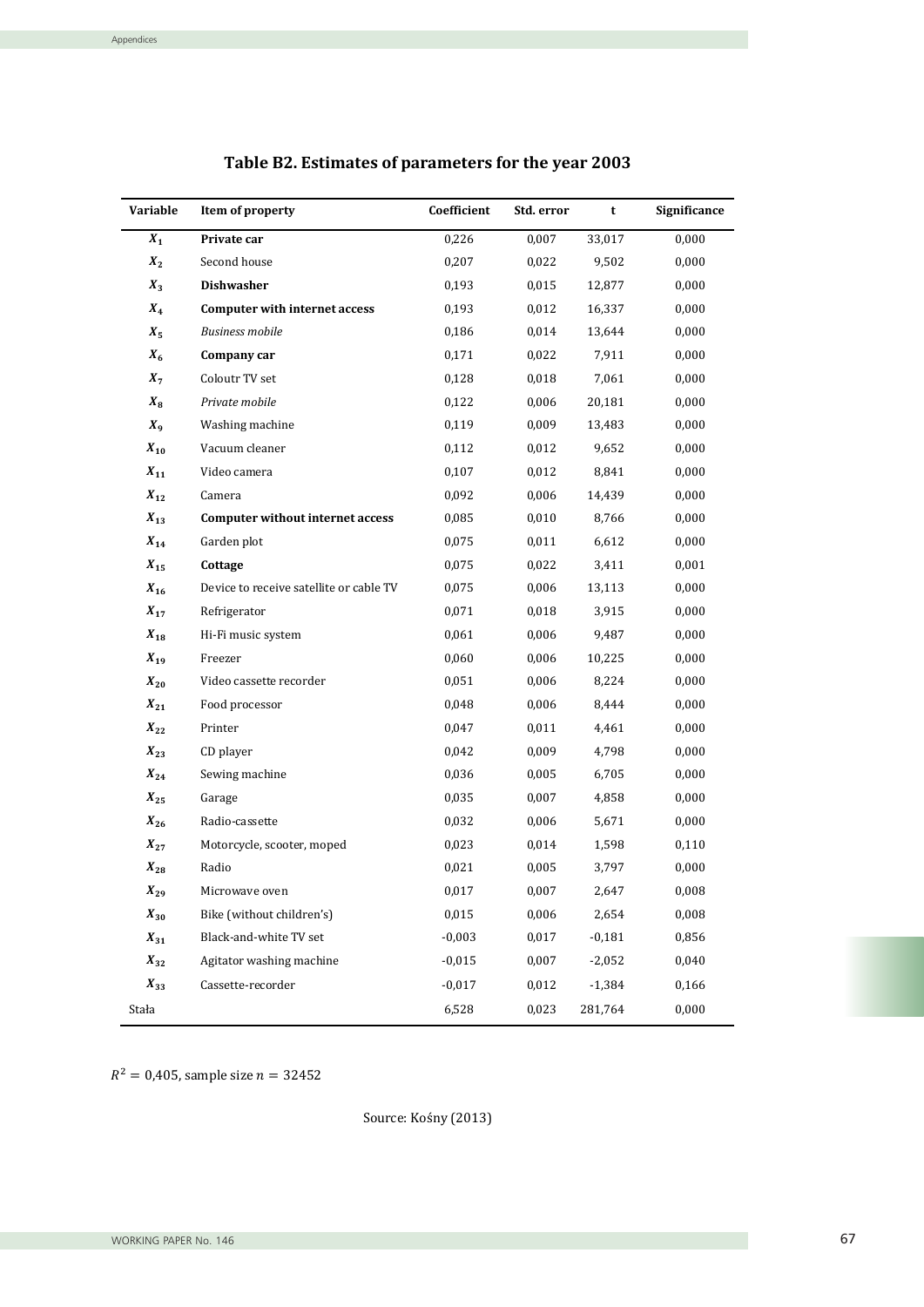| Variable              | Item of property                        | Coefficient | Std. error | t        | Significance |
|-----------------------|-----------------------------------------|-------------|------------|----------|--------------|
| $\pmb{X_1}$           | Private car                             | 0,213       | 0,006      | 32,814   | 0,000        |
| $X_2$                 | <b>Computer with internet access</b>    | 0,198       | 0,009      | 21,801   | 0,000        |
| $X_3$                 | Company mobile                          | 0,194       | 0,012      | 15,580   | 0,000        |
| $X_4$                 | <b>Dishwasher</b>                       | 0,182       | 0,012      | 15,416   | 0,000        |
| $X_5$                 | Company car                             | 0,173       | 0,020      | 8,640    | 0,000        |
| $X_6$                 | Washing machine                         | 0,144       | 0,009      | 16,551   | 0,000        |
| $X_7$                 | Private mobile                          | 0,126       | 0,006      | 20,266   | 0,000        |
| $X_8$                 | Lawn tractors with diesel               | 0,116       | 0,040      | 2,909    | 0,004        |
| $X_9$                 | Vacuum cleaner                          | 0,115       | 0,011      | 10,384   | 0,000        |
| $X_{10}$              | Refrigerator                            | 0,098       | 0,017      | 5,869    | 0,000        |
| $X_{11}$              | Camera                                  | 0,096       | 0,006      | 15,771   | 0,000        |
| $X_{12}$              | Cottage                                 | 0,090       | 0,018      | 4,873    | 0,000        |
| $\boldsymbol{X_{13}}$ | Video camera                            | 0,085       | 0,011      | 7,960    | 0,000        |
| $\boldsymbol{X_{14}}$ | DVD player                              | 0,062       | 0,007      | 9,530    | 0,000        |
| $X_{15}$              | Device to receive satellite or cable TV | 0,062       | 0,005      | 11,539   | 0,000        |
| $\boldsymbol{X_{16}}$ | Garage                                  | 0,057       | 0,007      | 8,281    | 0,000        |
| $\boldsymbol{X}_{17}$ | Computer without internet access        | 0,054       | 0,008      | 6,594    | 0,000        |
| $\boldsymbol{X_{18}}$ | Freezer                                 | 0,053       | 0,005      | 9,719    | 0,000        |
| $X_{19}$              | Garden plot                             | 0,052       | 0,010      | 5,032    | 0,000        |
| $X_{20}$              | Printer                                 | 0,048       | 0,008      | 5,769    | 0,000        |
| $X_{21}$              | Food processor                          | 0,043       | 0,006      | 7,722    | 0,000        |
| $\boldsymbol{X_{22}}$ | Sewing machine                          | 0,042       | 0,005      | 8,086    | 0,000        |
| $X_{23}$              | Radio-cassette with CD player           | 0,041       | 0,006      | 6,714    | 0,000        |
| $X_{24}$              | CD player                               | 0,039       | 0,009      | 4,567    | 0,000        |
| $X_{25}$              | Agitator washing machine                | 0,039       | 0,007      | 5,447    | 0,000        |
| $X_{26}$              | TV-set                                  | 0,036       | 0,021      | 1,710    | 0,087        |
| $X_{27}$              | Motorcycle, scooter, moped              | 0,030       | 0,013      | 2,360    | 0,018        |
| $X_{28}$              | Electric lawnmower                      | 0,030       | 0,007      | 4,218    | 0,000        |
| $X_{29}$              | Hi-Fi music system                      | 0,029       | 0,006      | 4,858    | 0,000        |
| $X_{30}$              | Video cassette recorder                 | 0,026       | 0,006      | 4,624    | 0,000        |
| $X_{31}$              | Electric cultivator                     | 0,019       | 0,060      | 0,319    | 0,749        |
| $X_{32}$              | Bike (without children's)               | 0,018       | 0,006      | 3,221    | 0,001        |
| $X_{33}$              | Petrol lawnmower                        | 0,015       | 0,009      | 1,775    | 0,076        |
| $X_{34}$              | Radio-cassette                          | 0,014       | 0,005      | 2,647    | 0,008        |
| $\boldsymbol{X_{35}}$ | Microwave oven                          | 0,000       | 0,006      | $-0,040$ | 0,968        |
| $X_{36}$              | Radio                                   | $-0,003$    | 0,005      | $-0,588$ | 0,556        |
| Stała                 |                                         | 6,534       | 0,025      | 261,380  | 0,000        |

|  |  |  | Table B3. Estimates of parameters for the year 2005 |  |  |
|--|--|--|-----------------------------------------------------|--|--|
|--|--|--|-----------------------------------------------------|--|--|

 $R^2 = 0,405$ , sample size  $n = 34767$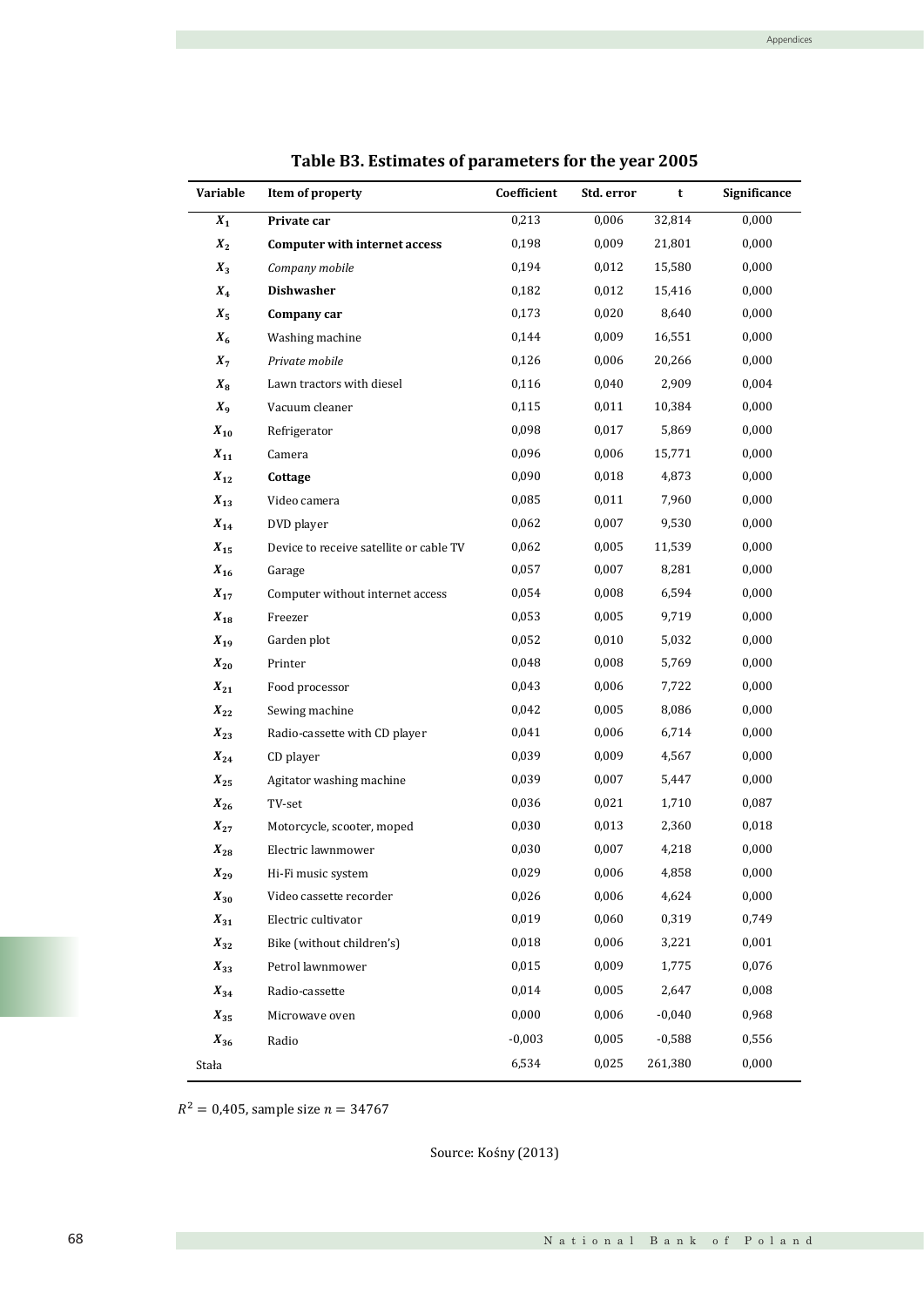| Variable              | Item of property                        | Coefficient | Std. error | t        | Significance |
|-----------------------|-----------------------------------------|-------------|------------|----------|--------------|
| $\boldsymbol{X}_1$    | <b>Business mobile</b>                  | 0,242       | 0,012      | 20,121   | 0,000        |
| $X_2$                 | Private car                             | 0,223       | 0,006      | 34,360   | 0,000        |
| $X_3$                 | Computer with internet access           | 0,175       | 0,008      | 21,499   | 0,000        |
| $X_4$                 | <b>Dishwasher</b>                       | 0,168       | 0,010      | 17,045   | 0,000        |
| $X_5$                 | Private mobile                          | 0,164       | 0,007      | 22,800   | 0,000        |
| $X_6$                 | Company car                             | 0,145       | 0,019      | 7,636    | 0,000        |
| $X_7$                 | Washing machine                         | 0,138       | 0,009      | 15,046   | 0,000        |
| $X_8$                 | Digital camera                          | 0,131       | 0,007      | 18,895   | 0,000        |
| $X_9$                 | Vacuum cleaner                          | 0,097       | 0,012      | 8,086    | 0,000        |
| $X_{10}$              | Cottage                                 | 0,089       | 0,018      | 4,800    | 0,000        |
| $X_{11}$              | Freezer                                 | 0,088       | 0,022      | 4,088    | 0,000        |
| $X_{12}$              | Computer without internet access        | 0,071       | 0,008      | 8,763    | 0,000        |
| $\boldsymbol{X_{13}}$ | MP3 player                              | 0,068       | 0,007      | 10,072   | 0,000        |
| $X_{14}$              | Device to receive satellite or cable TV | 0,067       | 0,005      | 12,713   | 0,000        |
| $X_{15}$              | Camera-other                            | 0,064       | 0,006      | 11,468   | 0,000        |
| $\boldsymbol{X_{16}}$ | Video camera                            | 0,064       | 0,010      | 6,602    | 0,000        |
| $X_{17}$              | Lawn tractors with diesel               | 0,058       | 0,038      | 1,515    | 0,130        |
| $\boldsymbol{X_{18}}$ | Food processor                          | 0,057       | 0,005      | 10,451   | 0,000        |
| $X_{19}$              | TV set                                  | 0,048       | 0,022      | 2,122    | 0,034        |
| $X_{20}$              | DVD player                              | 0,047       | 0,006      | 8,436    | 0,000        |
| $X_{21}$              | Freezer                                 | 0,042       | 0,005      | 7,754    | 0,000        |
| $X_{22}$              | Garage                                  | 0,041       | 0,007      | 6,256    | 0,000        |
| $X_{23}$              | Hi-Fi music system                      | 0,041       | 0,006      | 7,125    | 0,000        |
| $X_{24}$              | Radio-cassette with CD player           | 0,037       | 0,006      | 6,405    | 0,000        |
| $X_{25}$              | Petrol lawnmower                        | 0,036       | 0,008      | 4,749    | 0,000        |
| $X_{26}$              | Garden plot                             | 0,032       | 0,009      | 3,507    | 0,000        |
| $X_{27}$              | Sewing machine                          | 0,031       | 0,005      | 5,947    | 0,000        |
| $X_{28}$              | Electric lawnmower                      | 0,030       | 0,007      | 4,459    | 0,000        |
| $X_{29}$              | Printer                                 | 0,027       | 0,007      | 3,691    | 0,000        |
| $X_{30}$              | Home theater                            | 0,026       | 0,007      | 3,475    | 0,001        |
| $X_{31}$              | CD player                               | 0,020       | 0,008      | 2,597    | 0,009        |
| $X_{32}$              | Radio-cassette                          | 0,019       | 0,005      | 3,617    | 0,000        |
| $X_{33}$              | Bike (without children's)               | 0,019       | 0,006      | 3,303    | 0,001        |
| $\boldsymbol{X_{34}}$ | Electric cultivator                     | 0,018       | 0,048      | 0,373    | 0,709        |
| $X_{35}$              | Agitator washing machine                | 0,015       | 0,007      | 2,134    | 0,033        |
| $X_{36}$              | Motorcycle, scooter, moped              | 0,014       | 0,011      | 1,285    | 0,199        |
| $X_{37}$              | Video cassette recorder                 | 0,014       | 0,005      | 2,590    | 0,010        |
| $X_{38}$              | Microwave oven                          | 0,005       | 0,005      | 0,824    | 0,410        |
| $X_{39}$              | Radio                                   | $-0,003$    | 0,005      | $-0,679$ | 0,497        |
| Stała                 |                                         | 6,068       | 0,327      | 18,567   | 0,000        |

## **Table B4. Estimates of parameters for the year 2007**

 $R^2 = 0.432$ , sample size  $n = 37366$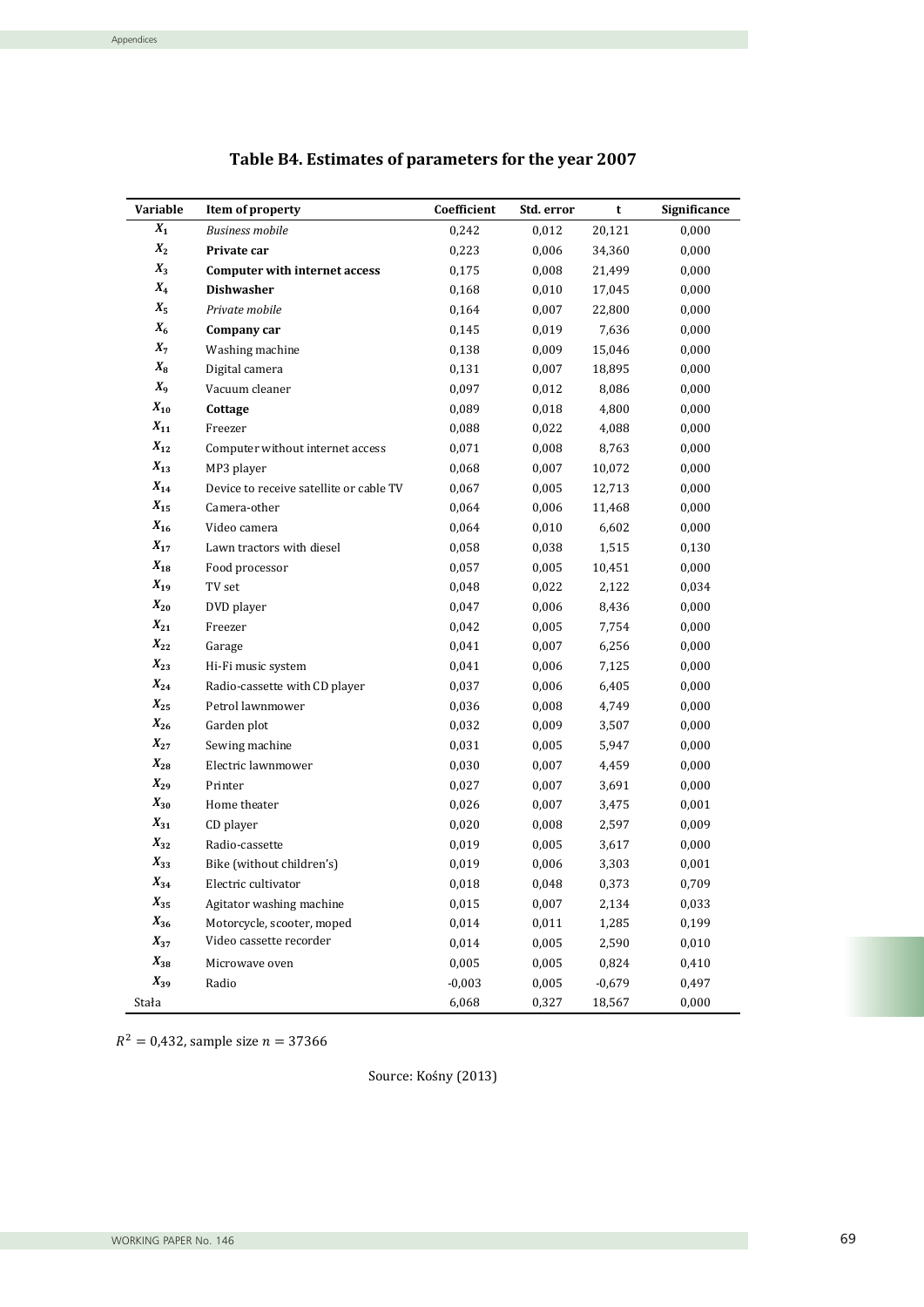| Variable              | Item of property                        | Coefficient | Std. error | t        | Significance |
|-----------------------|-----------------------------------------|-------------|------------|----------|--------------|
| $\boldsymbol{X}_1$    | <b>Business mobile</b>                  | 0,208       | 0,012      | 17,325   | 0,000        |
| $\boldsymbol{X_2}$    | Private car                             | 0,169       | 0,007      | 25,366   | 0,000        |
| $X_3$                 | Washing machine                         | 0,114       | 0,010      | 11,197   | 0,000        |
| $\boldsymbol{X_4}$    | Company car                             | 0,112       | 0,018      | 6,063    | 0,000        |
| $X_5$                 | <b>Computer with internet access</b>    | 0,109       | 0,008      | 12,943   | 0,000        |
| $X_6$                 | Private mobile                          | 0,089       | 0,008      | 10,781   | 0,000        |
| $X_7$                 | <b>Dishwasher</b>                       | 0,080       | 0,008      | 9,919    | 0,000        |
| $X_8$                 | Digital camera                          | 0,061       | 0,007      | 9,177    | 0,000        |
| $X_9$                 | Cottage                                 | 0,055       | 0,017      | 3,184    | 0,001        |
| $X_{10}$              | Vacuum cleaner                          | 0,043       | 0,012      | 3,504    | 0,000        |
| $\boldsymbol{X_{11}}$ | TV set - other                          | 0,039       | 0,008      | 4,653    | 0,000        |
| $\boldsymbol{X_{12}}$ | Computer without internet access        | 0,020       | 0,009      | 2,146    | 0,032        |
| $\boldsymbol{X}_{13}$ | Device to receive satellite or cable TV | 0,015       | 0,005      | 2,719    | 0,007        |
| $X_{14}$              | Video camera                            | 0,014       | 0,009      | 1,499    | 0,134        |
| $\boldsymbol{X}_{15}$ | Freezer                                 | 0,012       | 0,017      | 0,683    | 0,495        |
| $X_{16}$              | Camera - other                          | 0,012       | 0,006      | 1,829    | 0,067        |
| $\boldsymbol{X_{17}}$ | Comp. with broadband internet accesss   | 0,001       | 0,007      | 0,105    | 0,916        |
| $X_{18}$              | Food processor                          | $-0,002$    | 0,006      | $-0,375$ | 0,707        |
| $X_{19}$              | Garage                                  | $-0,010$    | 0,006      | $-1,607$ | 0,108        |
| $X_{20}$              | Electric lawnmowe                       | $-0,012$    | 0,007      | $-1,850$ | 0,064        |
| $\boldsymbol{X_{21}}$ | CD player                               | $-0,012$    | 0,008      | $-1,650$ | 0,099        |
| $\boldsymbol{X_{22}}$ | Radio-cassette with CD player           | $-0,013$    | 0,006      | $-2,091$ | 0,037        |
| $X_{23}$              | DVD player                              | $-0,014$    | 0,006      | $-2,497$ | 0,013        |
| $\boldsymbol{X_{24}}$ | Petrol lawnmower                        | $-0,018$    | 0,007      | $-2,541$ | 0,011        |
| $X_{25}$              | Garden plot                             | $-0,019$    | 0,009      | $-2,083$ | 0,037        |
| $X_{26}$              | Printer                                 | $-0,021$    | 0,007      | $-3,094$ | 0,002        |
| $\boldsymbol{X_{27}}$ | Sewing machine                          | $-0,024$    | 0,005      | $-4,405$ | 0,000        |
| $\boldsymbol{X_{28}}$ | Hi-Fi music system                      | $-0,028$    | 0,006      | $-4,974$ | 0,000        |
| $X_{29}$              | Freezer                                 | $-0,032$    | 0,005      | $-5,964$ | 0,000        |
| $X_{30}$              | Agitator washing machine                | $-0,033$    | 0,008      | $-4,306$ | 0,000        |
| $X_{31}$              | Video cassette recorder                 | $-0,037$    | 0,006      | $-6,545$ | 0,000        |
| $X_{32}$              | MP3 player                              | $-0,038$    | 0,007      | $-5,869$ | 0,000        |
| $\boldsymbol{X_{33}}$ | Electric cultivator                     | $-0,041$    | 0,039      | $-1,050$ | 0,294        |
| $X_{34}$              | CRT TV set                              | $-0,044$    | 0,010      | $-4,598$ | 0,000        |
| $X_{35}$              | Home theater                            | $-0,047$    | 0,007      | $-6,527$ | 0,000        |
| $X_{36}$              | Microwave oven                          | $-0,048$    | 0,006      | $-8,602$ | 0,000        |
| $X_{37}$              | Radio                                   | $-0,050$    | 0,005      | $-9,221$ | 0,000        |
| $X_{38}$              | Motorcycle, scooter, moped              | $-0,055$    | 0,010      | $-5,575$ | 0,000        |
| $X_{39}$              | Lawn tractors with diesel               | $-0,055$    | 0,031      | $-1,797$ | 0,072        |
| $X_{40}$              | Bike (without children's)               | $-0,055$    | 0,006      | $-9,350$ | 0,000        |
| Stała                 |                                         | 6,762       | 0,023      | 297,235  | 0,000        |

## **Table B5. Estimates of parameters for the year 2009**

 $R^2 = 0,457$ , sample size  $n = 37302$